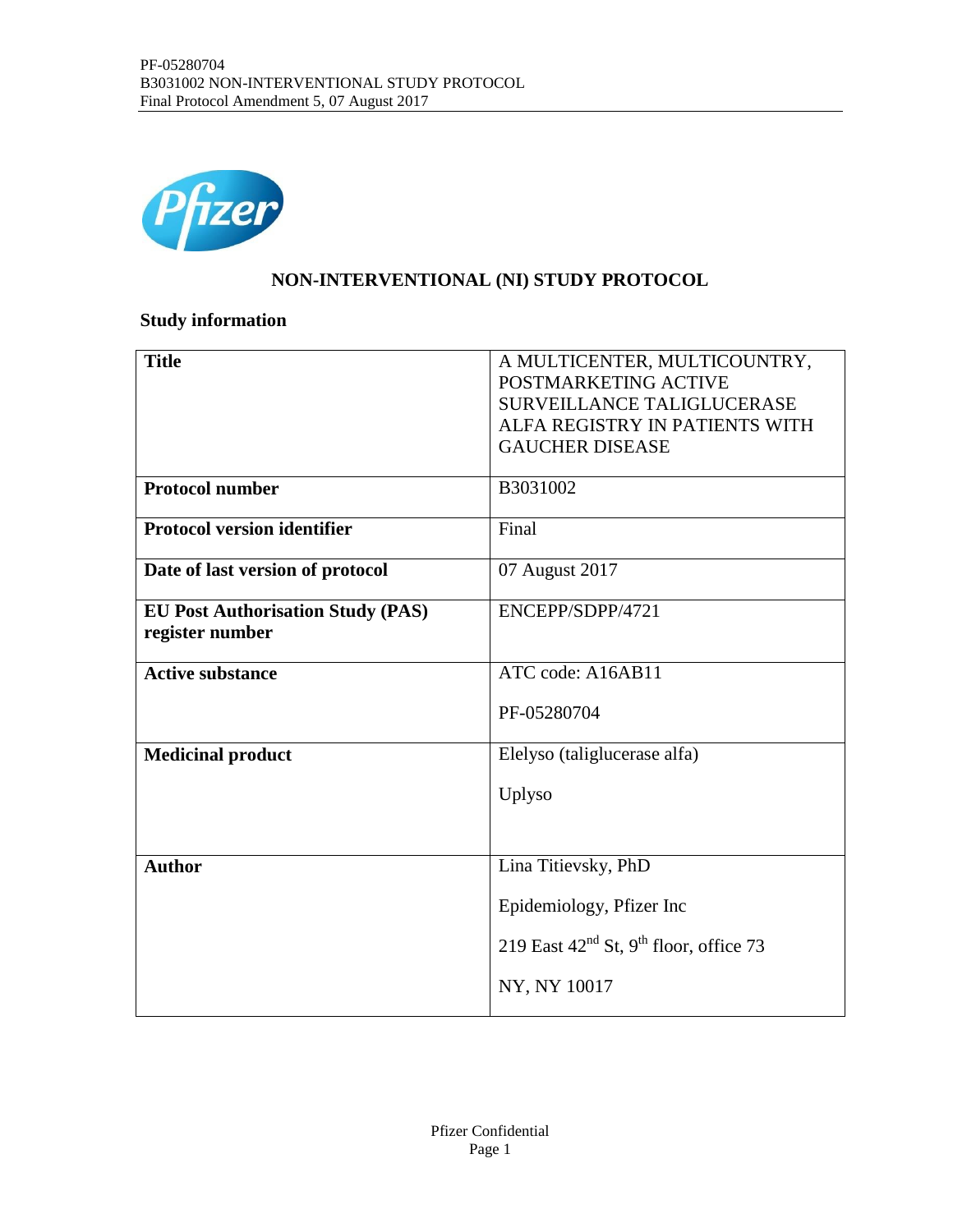# <span id="page-1-0"></span>**1. TABLE OF CONTENTS**

| 8. DRUG REGISTRY: RESEARCH QUESTION AND OBJECTIVES  18 |  |
|--------------------------------------------------------|--|
|                                                        |  |
|                                                        |  |
|                                                        |  |
|                                                        |  |
|                                                        |  |
|                                                        |  |
|                                                        |  |
|                                                        |  |
|                                                        |  |
|                                                        |  |
|                                                        |  |
|                                                        |  |
|                                                        |  |
|                                                        |  |
|                                                        |  |
|                                                        |  |
|                                                        |  |
|                                                        |  |
|                                                        |  |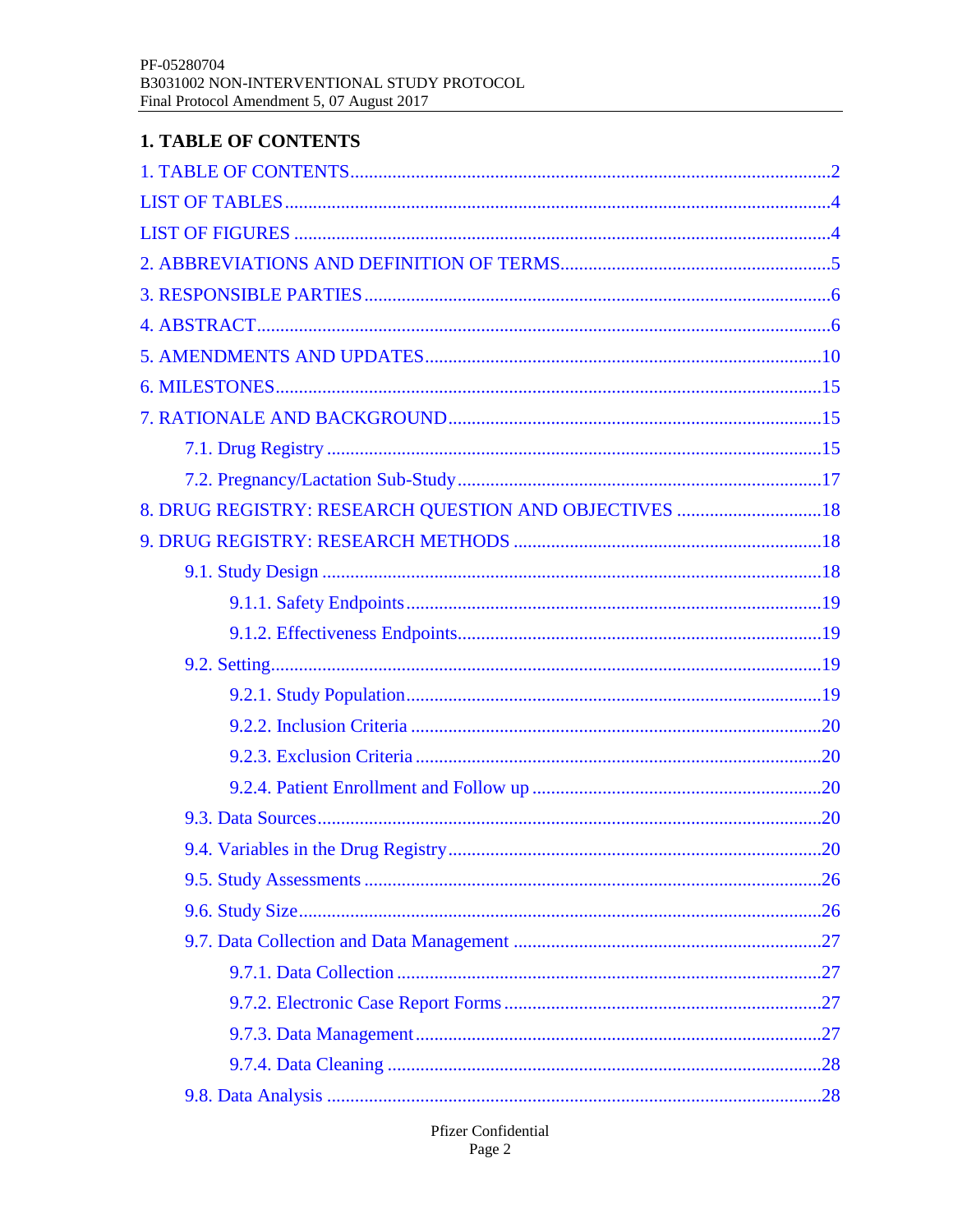| Pfizer Confidential                                                           |  |
|-------------------------------------------------------------------------------|--|
|                                                                               |  |
|                                                                               |  |
|                                                                               |  |
| 9.15.6. Patient Enrollment and Follow up Period in the                        |  |
|                                                                               |  |
|                                                                               |  |
| 9.15.3. Study Population in the Pregnancy/Lactation Sub-Study38               |  |
|                                                                               |  |
|                                                                               |  |
|                                                                               |  |
|                                                                               |  |
|                                                                               |  |
|                                                                               |  |
|                                                                               |  |
|                                                                               |  |
|                                                                               |  |
|                                                                               |  |
| 9.13.4. Scenarios necessitating reporting to Pfizer Safety within 24 hours 34 |  |
|                                                                               |  |
|                                                                               |  |
|                                                                               |  |
|                                                                               |  |
|                                                                               |  |
|                                                                               |  |
| 9.13. DRUG REGISTRY: MANAGEMENT AND REPORTING OF ADVERSE                      |  |
|                                                                               |  |
|                                                                               |  |
|                                                                               |  |
|                                                                               |  |
|                                                                               |  |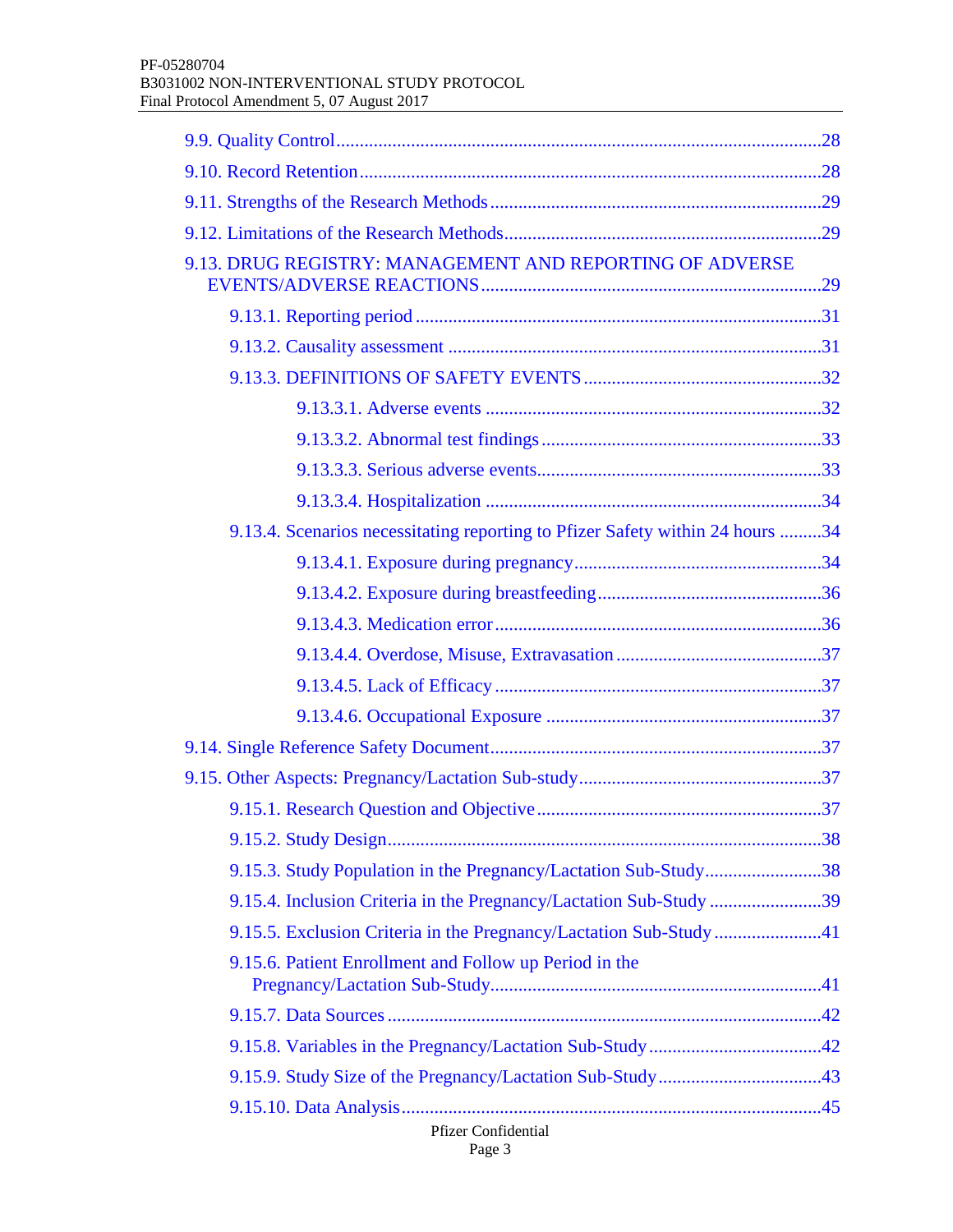| 9.15.12. Discontinuation of the Pregnancy/Lactation Sub-Study will be |  |
|-----------------------------------------------------------------------|--|
| 9.15.13. Pregnancy/Lactation Sub-Study: Management and reporting of   |  |
| 9.16. Description of Oversight Committee with External Members46      |  |
|                                                                       |  |
|                                                                       |  |
|                                                                       |  |
| 10.2.1. Institutional Review Board (IRB)/Independent Ethics Committee |  |
|                                                                       |  |
| 11. PLANS FOR DISSEMINATING AND COMMUNICATING STUDY RESULTS48         |  |
|                                                                       |  |

# **LIST OF TABLES**

<span id="page-3-0"></span>

| Table 1. | Schedule of Recommended Assessments at Baseline for Drug Registry | 22 <sub>1</sub>                            |
|----------|-------------------------------------------------------------------|--------------------------------------------|
| Table 2. | Schedule of Recommended Assessments during Follow- Up Visits for  |                                            |
| Table 3. | Schedule of Recommended Assessments for Pregnancy/Lactation Sub - | $\boldsymbol{\Lambda}\boldsymbol{\Lambda}$ |

#### **LIST OF FIGURES**

<span id="page-3-1"></span>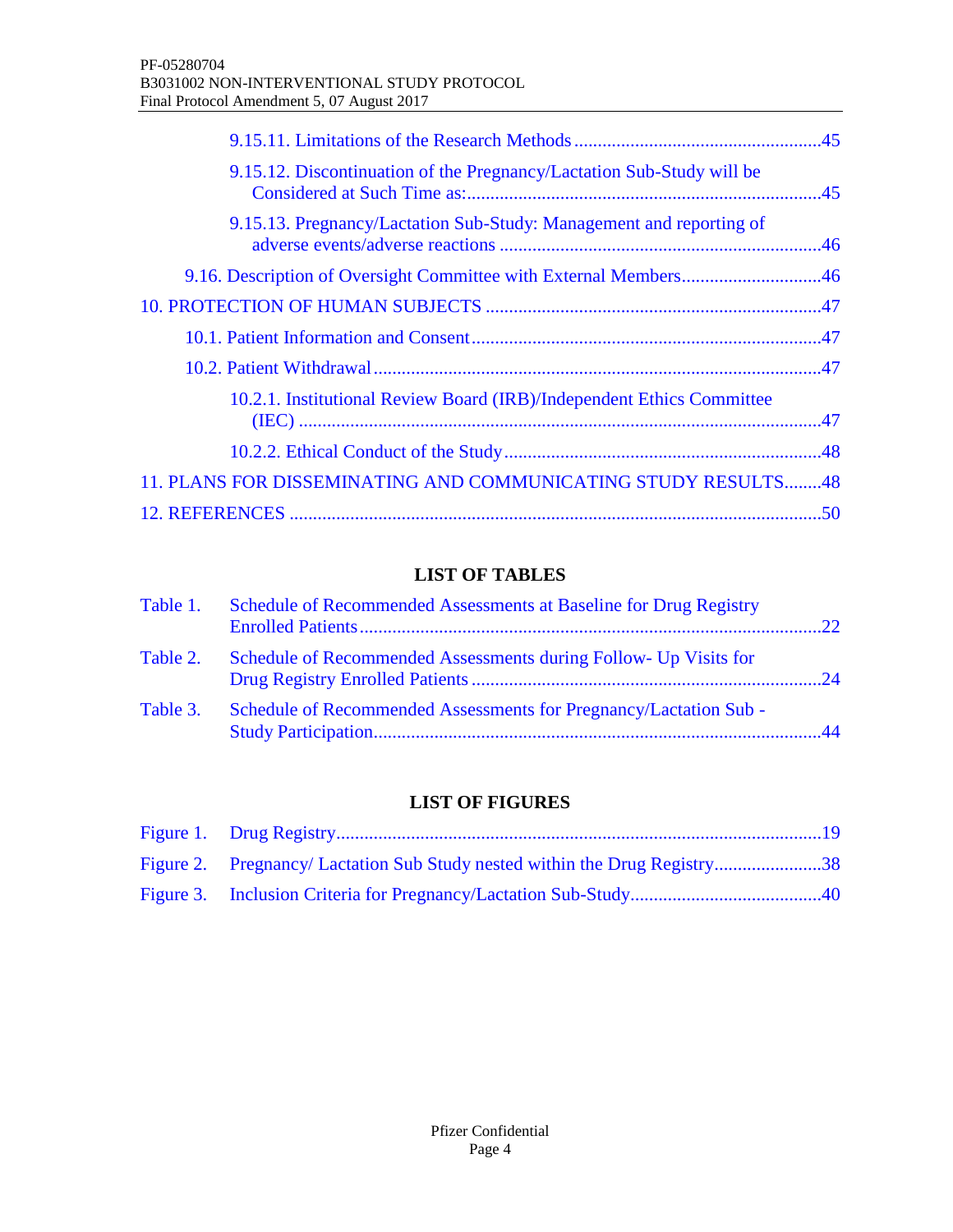# <span id="page-4-0"></span>**2. ABBREVIATIONS AND DEFINITION OF TERMS**

| <b>Abbreviation</b> | <b>Definition</b>                                    |
|---------------------|------------------------------------------------------|
| <b>ACE</b>          | <b>Angiotensin Converting Enzyme</b>                 |
| <b>ADA</b>          | Anti-Drug Antibody                                   |
| AE                  | <b>Adverse Event</b>                                 |
| <b>AEM</b>          | Adverse Event Monitoring report form                 |
| <b>ALT</b>          | <b>Alanine Aminotransferase</b>                      |
| <b>ATC</b>          | Anatomical Therapeutic Chemical                      |
| aPTT                | Activated Partial Thromboplastin Time                |
| <b>ART</b>          | <b>Assisted Reproductive Technology</b>              |
| CCL18               | Chemokine (C-C motif) Ligand 18                      |
| <b>CIOMS</b>        | Council for International Organizations of Medical   |
|                     | Sciences                                             |
| <b>CRF</b>          | <b>Case Report Form</b>                              |
| <b>CT</b>           | <b>Computed Tomography</b>                           |
| <b>DMP</b>          | Data Management Plan                                 |
| <b>DRL</b>          | Drug Reference List                                  |
| eCRF                | <b>Electronic Case Report Form</b>                   |
| <b>EDP</b>          | <b>Exposure during Pregnancy</b>                     |
| <b>EMA</b>          | <b>European Medicines Agency</b>                     |
| <b>ENCePP</b>       | European Networks for Centres for                    |
|                     | Pharmacoepidemiology and Pharmacovigilance           |
| <b>ERT</b>          | <b>Enzyme Replacement Therapy</b>                    |
| <b>FDA</b>          | United States Food and Drug Administration           |
| <b>GBA</b>          | Glucocerebrosidase                                   |
| <b>GGT</b>          | Gamma-glutamyltransferase                            |
| GOS                 | <b>Gaucher Outcome Survey</b>                        |
| <b>GPP</b>          | Good Pharmacoepidemiology Practices                  |
| <b>ICGG</b>         | <b>International Collaborative Gaucher Group</b>     |
| <b>ICU</b>          | <b>Intensive Care Unit</b>                           |
| IRB/IEC             | <b>Institutional Review Board/Independent Ethics</b> |
|                     | Committee                                            |
| <b>IEA</b>          | International Epidemiological Association            |
| <b>ISPE</b>         | International Society for Pharmacoepidemiology       |
| <b>ISPOR</b>        | International Society for Pharmacoeconomics and      |
|                     | <b>Outcomes Research</b>                             |
| <b>LMP</b>          | <b>Last Menstrual Period</b>                         |
| MedDRA              | Medical Dictionary for Regulatory Activities         |
| <b>MGUS</b>         | Monoclonal Gammopathy of Unknown Significance        |
| <b>MRI</b>          | <b>Magnet Resonance Imaging</b>                      |
| NI                  | Non-Interventional                                   |
| <b>NIS</b>          | Non-Interventional Study                             |
| <b>NORD</b>         | National Organization for Rare Disorders             |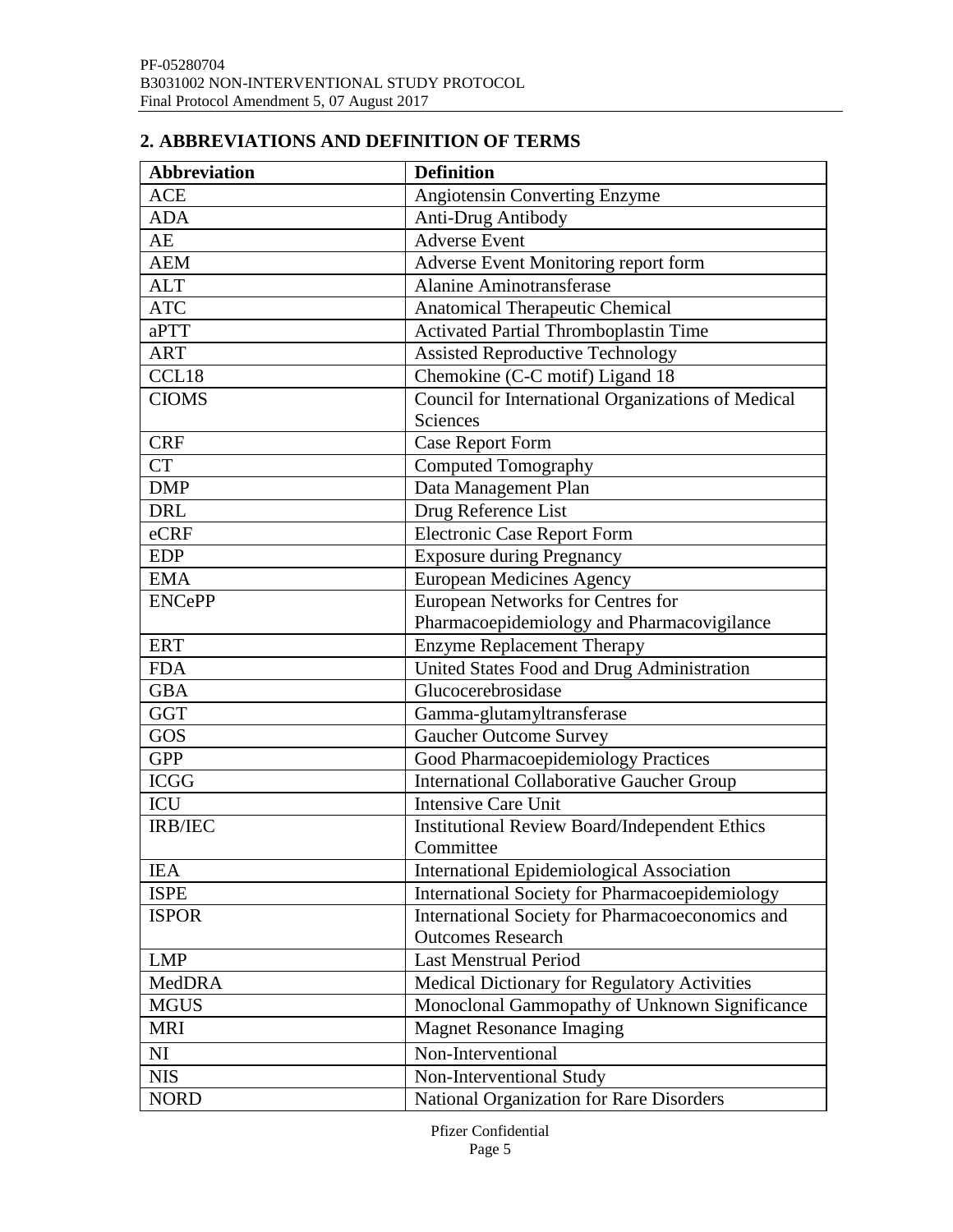| <b>PASS</b>  | Post-Authorization Safety Study            |
|--------------|--------------------------------------------|
| <b>PMR</b>   | <b>Post-Marketing Requirement</b>          |
| <b>PT</b>    | Prothrombin Time                           |
| <b>PTT</b>   | Partial Thromboplastin Time                |
| <b>SAE</b>   | Serious Adverse Event                      |
| <b>SAP</b>   | <b>Statistical Analysis Plan</b>           |
| <b>SRT</b>   | <b>Substrate Reduction Therapy</b>         |
| <b>TIBC</b>  | <b>Total Iron Binding Capacity</b>         |
| <b>TRAP</b>  | <b>Tartrate Resistant Acid Phosphatase</b> |
| <b>TSH</b>   | <b>Thyroid Stimulating Hormone</b>         |
| <b>US</b>    | <b>Ultrasound</b>                          |
| <b>VPRIV</b> | Velaglucerse alfa for injection            |
| <b>WHO</b>   | World Health Organization                  |

#### <span id="page-5-0"></span>**3. RESPONSIBLE PARTIES**

#### **Principal Investigator(s) of the Protocol**

| Name, degree(s)     | Title    | <b>Affiliation</b> | <b>Address</b>                                                              |
|---------------------|----------|--------------------|-----------------------------------------------------------------------------|
| Lina Titievsky, PhD | Director | Pfizer Inc         | 219 East $42^{nd}$ St, 9 <sup>th</sup><br>floor, office 73, NY,<br>NY 10017 |

#### <span id="page-5-1"></span>**4. ABSTRACT**

**Title**

#### A MULTICENTER, MULTICOUNTRY, POSTMARKETING ACTIVE SURVEILLANCE TALIGLUCERASE ALFA REGISTRY IN PATIENTS WITH GAUCHER DISEASE

#### **Version and Date of Protocol**

Protocol Amendment 5, 07 August 2017

#### **Names and Affiliations of Principal Investigators of the Protocol**

Lina Titievsky, Pfizer Inc.

#### **Rationale and Background**

Taliglucerase alfa for injection is a hydrolytic lysosomal glucocerebroside-specific enzyme indicated for long-term enzyme replacement therapy (ERT) for adult and pediatric patients with a confirmed diagnosis of Type 1 Gaucher disease. In the United States Taliglucerase alfa received approval in adult patients in 2012 and in pediatric patients in 2014. This taliglucerase alfa exposure registry is being conducted as Post-Marketing Requirement (PMR) to the United States Food and Drug Administration (FDA), and has been designated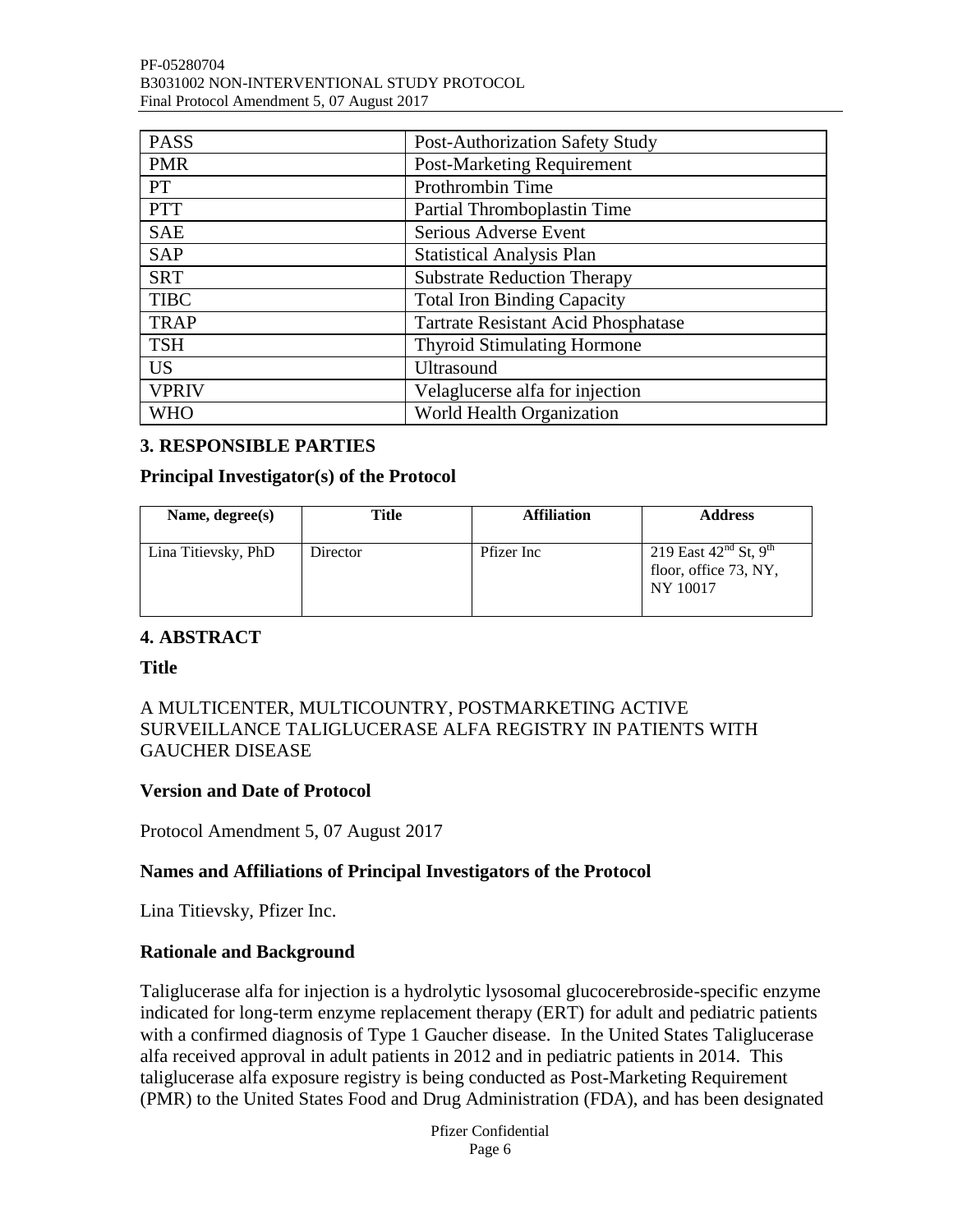as a Post-Authorization Safety Study (PASS) by the sponsor. The purpose of the registry is to evaluate the long-term safety and effectiveness of taliglucerase alfa for Gaucher disease patients being treated with taliglucerase alfa.

As part of this PMR, a pregnancy and lactation exposure-related sub-study will be conducted to follow all female patients who are/get pregnant and/or breastfeed while in the Drug Registry and their infants up to the child's first birthday, regardless of the treatment they receive for their Gaucher Disease during that time but with the primary exposure of interest being taliglucerase alfa.

#### **Research Question and Objectives**

- The primary objective of the registry is to characterize the safety profile of taliglucerase alfa through the solicited collection and summary of non-serious and serious adverse event data;
- The secondary objective of the registry is to characterize the effectiveness of taliglucerase alfa through the collection and analysis of Gaucher disease measures, including hematologic (hemoglobin and platelet count) and organ volume (spleen and liver) assessments.

The primary objectives of the pregnancy and lactation exposure-related sub-study are:

- To assess pregnancy outcomes of female Drug Registry participants exposed to taliglucerase alfa at any time during pregnancy;
- To assess clinical outcomes of newborns of female Drug Registry participants potentially exposed to taliglucerase alfa in utero;
- To assess clinical outcomes of infants potentially exposed to taliglucerase alfa through breast milk or in utero, up to the child's first birthday.

Sample size permitting, exploratory objectives of the pregnancy and lactation exposure related sub-study are provided in section 9.15.1.

#### **Study Design**

To gather data on the long term safety and effectiveness of taliglucerase alfa in the real world post-marketing setting, Pfizer will conduct a prospective non-interventional active surveillance drug registry of patients with Gaucher disease undergoing taliglucerase alfa treatment (referred to as the "**Drug Registry**"). The registry will be open for at least ten years.

The pregnancy and lactation exposure-related sub-study will be **nested** within the Drug Registry (and is referred to as the "**Pregnancy/Lactation Sub-Study**"). The Pregnancy/Lactation Sub-Study will be open for the maximum of 11 years (i.e.,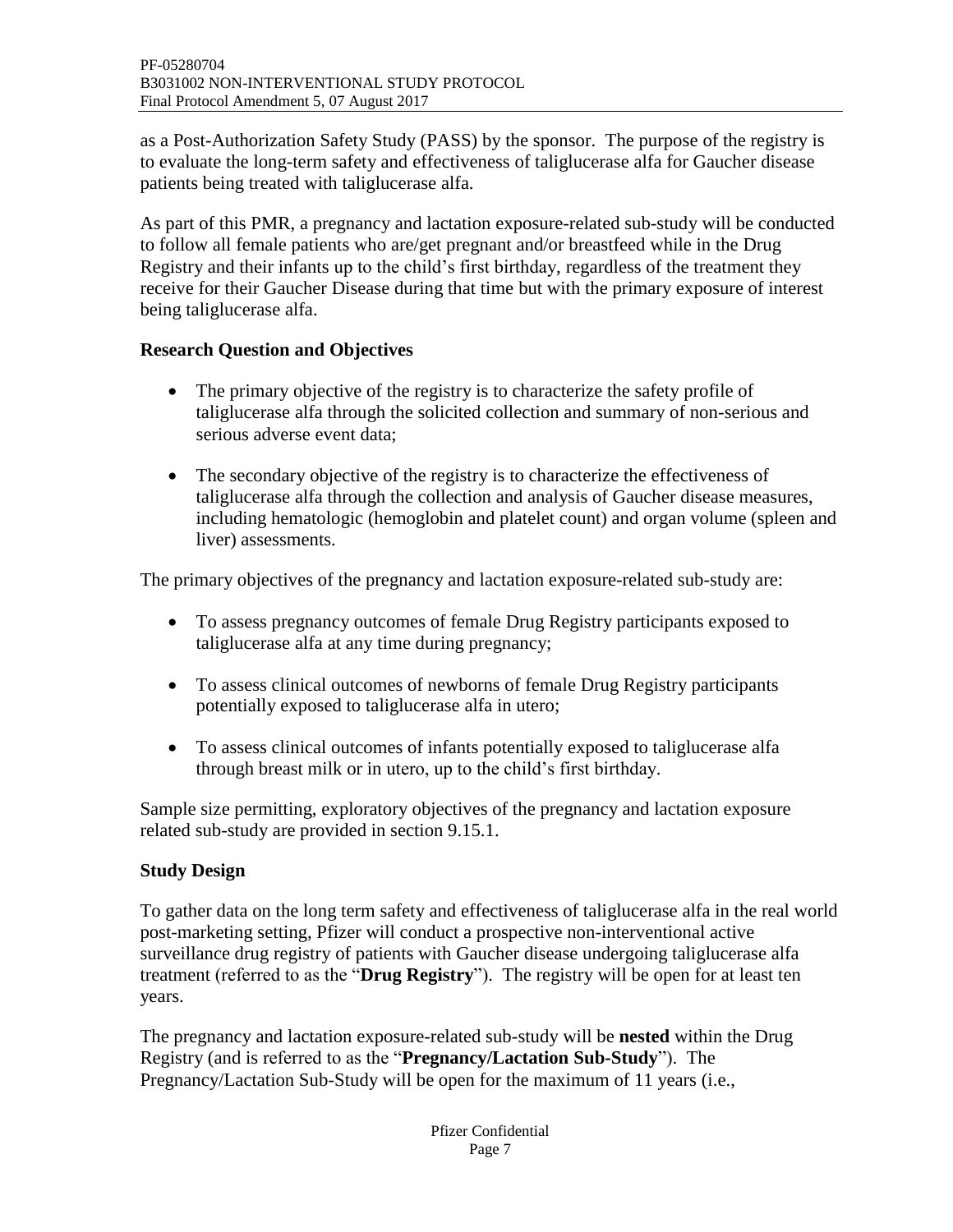approximately 1 year beyond the end of data collection in the Drug Registry in an instance if a woman becomes pregnant during the last 9 months of the Drug Registry).

#### **Drug Registry:**

#### o **Study Population**

The study population eligible for the Drug Registry includes any patient with Gaucher disease who is initiating or is currently receiving taliglucerase alfa treatment and meets inclusion criteria. Drug Registry patients may potentially be recruited from countries where Pfizer has made taliglucerase alfa commercially available, including the United States. Pfizer will make the registry participation available to non-Pfizer entities commercializing taliglucerase alfa. However, such registry participation will be at the non-Pfizer entities' discretion.

#### o **Variables**

Demographic, medical history including obstetrics history in female patients, treatment history, clinical measures, safety, clinical effectiveness, and anti-taliglucerase alfa antibody status variables will be collected.

#### o **Data Sources**

The primary data sources for the Drug Registry and the Pregnancy/Lactation Sub-Study will be the patient medical record and patient interview, if relevant. All study data will be captured in an electronic case report form (eCRF).

#### o **Study Size**

Given the rarity of Gaucher disease, and the fact that, in the United States there are two ongoing Gaucher disease registries, the number of participants is expected to be small. For this reason, no hypotheses have been pre-specified and sample size calculations are not applicable.

#### o **Data Analysis**

Data will be analyzed using descriptive statistics. For outcomes of interest, summary statistics, frequencies, crude cumulative incidence proportion, and crude incidence rates per person-time will be calculated as appropriate. Further exploratory analyses will be developed as necessary.

#### **Pregnancy/Lactation Sub-Study:**

#### o **Population**

The study population eligible for this sub-study are all female Drug Registry participants who are or become pregnant during the Drug Registry and/or all female Drug Registry participants who breastfeed during the course of the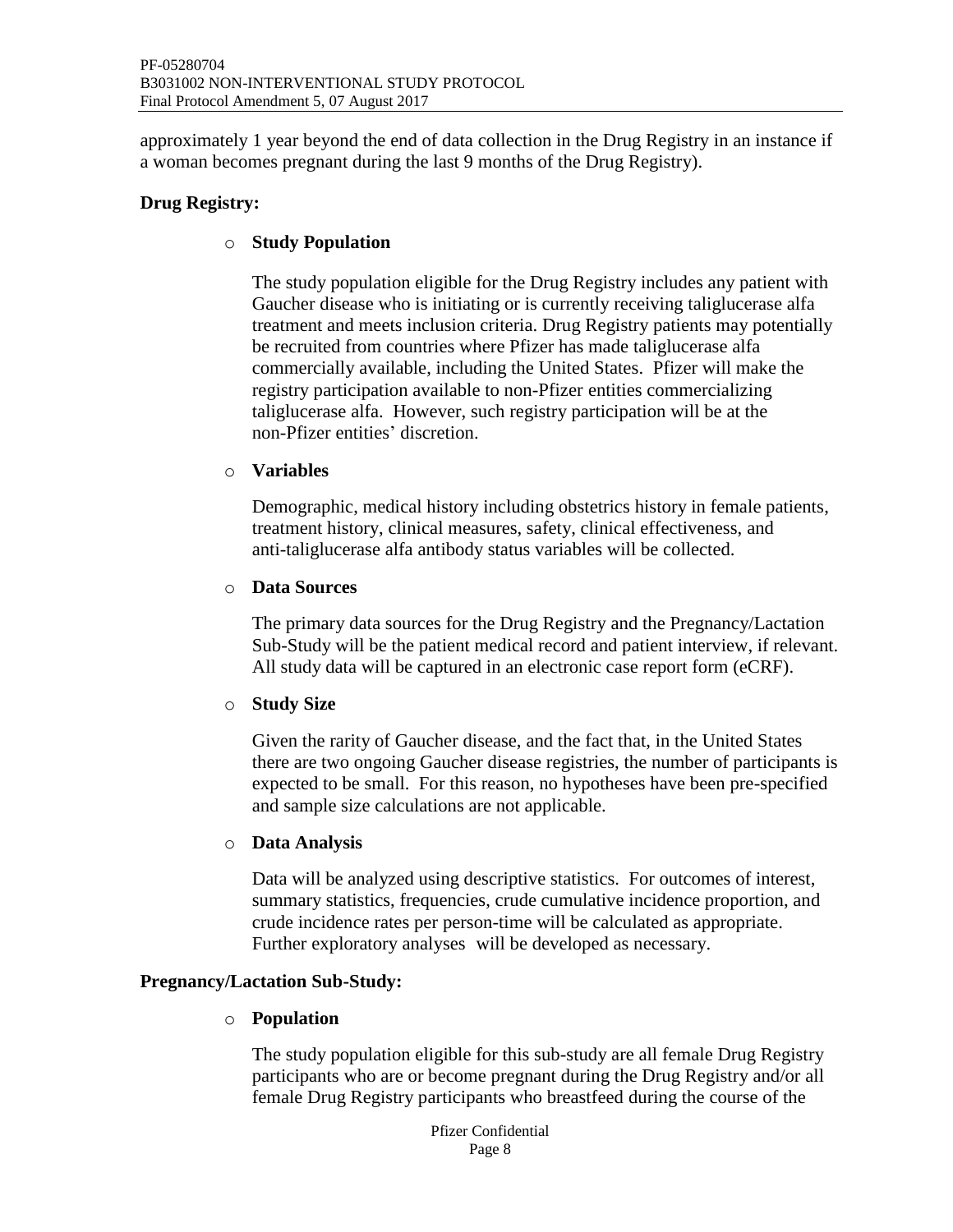Drug Registry. All pregnant and/or breastfeeding women enrolled in the Drug Registry will be approached for participation in the sub-study regardless of whether they are receiving taliglucerase alfa for their Gaucher Disease at the time of their pregnancy/breastfeeding. This is because during the 10 years of the Drug Registry duration and in particular, during the pregnancy/breastfeeding time period, women may switch and/or discontinue their treatment with taliglucerase alfa for various reasons.

#### o **Variables**

In addition to all the variables collected as part of the Drug Registry, specific variables to the Pregnancy/Lactation Sub-Study include information on the course of pregnancy, pregnancy outcomes in the mother and offspring, and infant outcomes.

#### o **Data Sources**

The primary data sources for the Pregnancy/Lactation Sub-Study will be the patient medical record and patient interview, if relevant. All study data will be captured in an electronic case report form (eCRF).

#### o **Sample Size**

Since a small number of patients are expected to participate in the Drug Registry, few female patients are expected to get pregnant and/or breastfeed, and even fewer will be exposed to taliglucerase alfa in utero or during breastfeeding. For this reason, no hypotheses have been pre-specified and sample size calculations are not applicable.

#### o **Data Analysis**

Data will be summarized using descriptive statistics. For outcomes of interest, summary statistics, frequencies, crude cumulative incidence proportion, and crude incidence rates per person-time will be calculated as appropriate.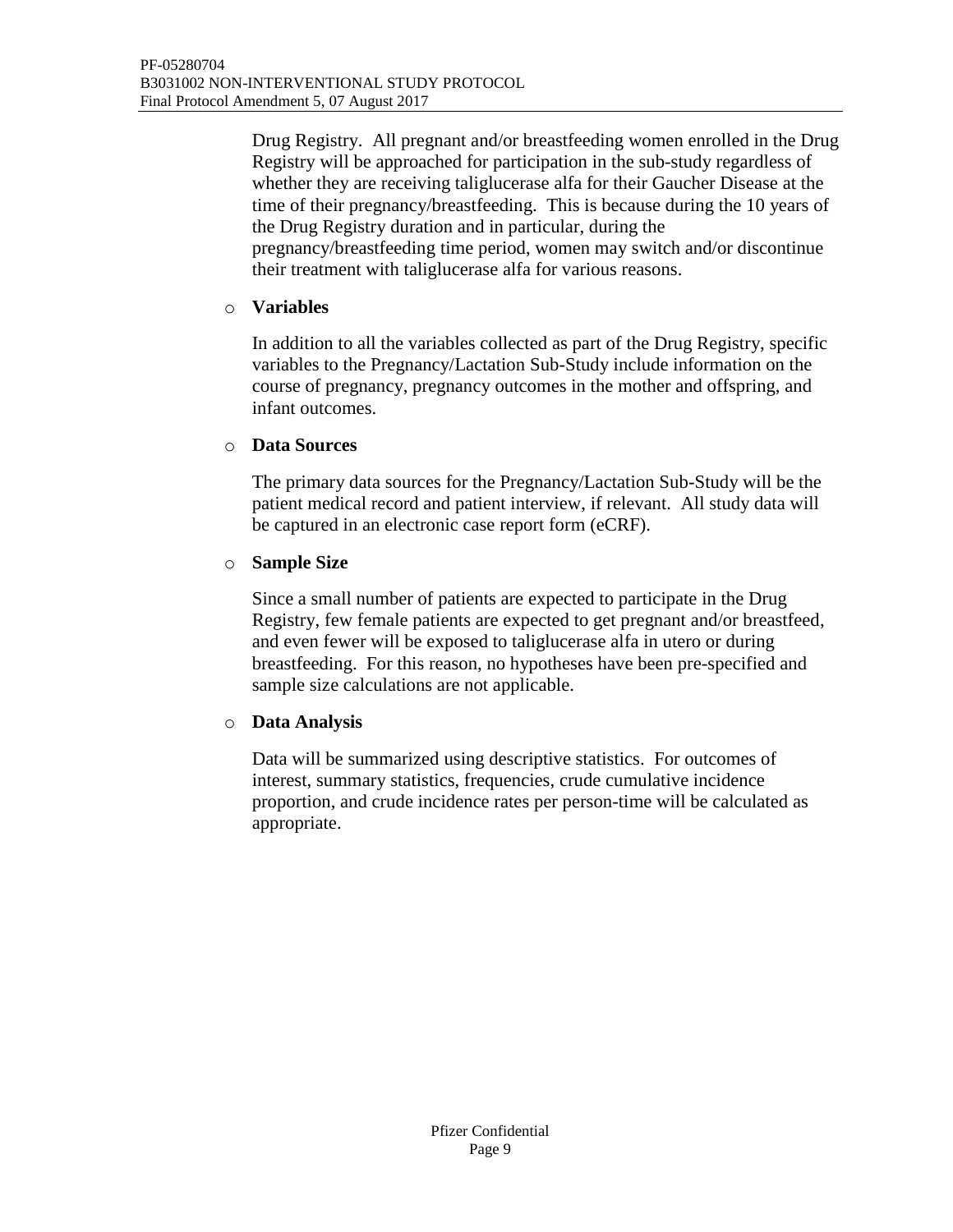# **Milestones**

| <b>Milestone</b>                     | <b>Planned date</b> |
|--------------------------------------|---------------------|
| Completion of feasibility assessment | September 2012      |
| Final protocol                       | June 2013           |
| Start of data collection             | October 2013        |
| Interim report                       | <b>July 2019</b>    |
| End of data collection               | October 2023        |
| Final study report                   | <b>July 2024</b>    |

# <span id="page-9-0"></span>**5. AMENDMENTS AND UPDATES**

| Amend<br>ment<br>number | Date                 | Substantial or<br>administrative<br>amendment | <b>Protocol</b><br>section(s)<br>changed                                              | <b>Summary of</b><br>amendment(s)                                                                                                                                                                                                                                                                                                                                                                                                                                                                                                                     | <b>Reason</b> |
|-------------------------|----------------------|-----------------------------------------------|---------------------------------------------------------------------------------------|-------------------------------------------------------------------------------------------------------------------------------------------------------------------------------------------------------------------------------------------------------------------------------------------------------------------------------------------------------------------------------------------------------------------------------------------------------------------------------------------------------------------------------------------------------|---------------|
| 1                       | 01<br>August<br>2013 | Administrative                                | 9.12.5, 9.12.6 and 9.12.7<br>months and 12 months<br>Table 2<br>concentration is low. | The section was revised to include that the<br>frequency of assessments in an infant<br>potentially exposed to taliglucerase alfa in<br>utero and/or during breastfeeding will be<br>more than once per year, i.e., three or more<br>times in the first year of life such as at 0<br>months (i.e., birth and shortly after), 4<br>9.4, footnote 12 in Table 1 and footnote 8 in<br>Clarification has been added that the<br>collection of samples for antibody testing be<br>done prior to the administration of<br>taliglucerase alfa, when the drug | FDA request   |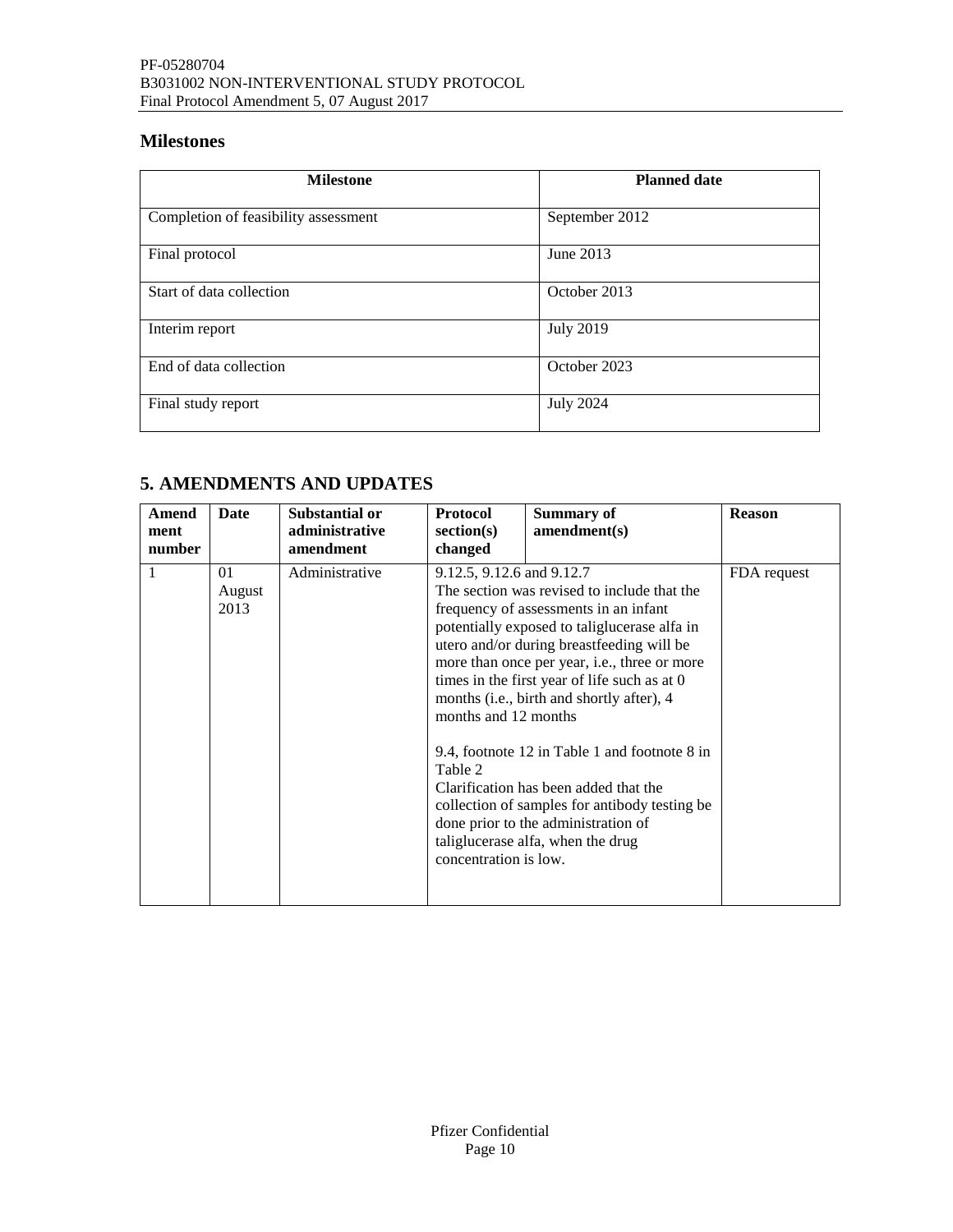| 2 | 13      | Administrative | 9.4 Table 1                                                     | FDA request    |
|---|---------|----------------|-----------------------------------------------------------------|----------------|
|   | August  |                | Clarification of pediatric baseline<br>$\bullet$                | and            |
|   | 2013    |                | assessments.                                                    | clarifications |
|   |         |                | Clarification of biomarkers as separate<br>$\bullet$            |                |
|   |         |                | assessment category.                                            |                |
|   |         |                | Clarification of testing if abnormal<br>$\bullet$               |                |
|   |         |                | liver enzymes detected.                                         |                |
|   |         |                | Reiteration of sampling time for ADA<br>$\bullet$               |                |
|   |         |                | obtained to assess infusion reaction.                           |                |
|   |         |                | 9.4 Table 2                                                     |                |
|   |         |                | Clarification of biomarkers as separate<br>$\bullet$            |                |
|   |         |                | assessment category.                                            |                |
|   |         |                | Clarification of testing if abnormal<br>$\bullet$               |                |
|   |         |                | liver enzymes detected.                                         |                |
|   |         |                | Addition of tryptase sampling and<br>$\bullet$                  |                |
|   |         |                | timing of sampling.                                             |                |
|   |         |                | 9.5                                                             |                |
|   |         |                | $\bullet$<br>Correction that recommended study                  |                |
|   |         |                | assessments are in Section 9.4.                                 |                |
|   |         |                | Addition of tryptase sampling if<br>$\bullet$                   |                |
|   |         |                | immune/infusion reaction (footnote 6                            |                |
|   |         |                | Table 2).                                                       |                |
|   |         |                | 9.15.9 Table 3                                                  |                |
|   |         |                | Clarification of footnotes                                      |                |
| 3 | 11      | Administrative | 9.4 Table 1                                                     | <b>FDA</b>     |
|   | October |                | Clarification of footnote 12.<br>$\bullet$                      |                |
|   | 2013    |                |                                                                 |                |
|   |         |                | 9.4 Table 2                                                     |                |
|   |         |                | Clarification of footnote 7.                                    |                |
|   |         |                |                                                                 |                |
|   |         |                | 9.5                                                             |                |
|   |         |                | Further clarification and<br>٠                                  |                |
|   |         |                | elaboration on the antibody testing                             |                |
|   |         |                | due to adverse reactions and the                                |                |
|   |         |                | type adverse reactions.                                         |                |
|   |         |                |                                                                 |                |
|   |         |                | 9.12.4                                                          | <b>IRB</b>     |
|   |         |                | Addition of text to clarify that the                            | communication  |
|   |         |                | eligibility for the sub-study differs                           |                |
|   |         |                | from requirements for reporting                                 |                |
|   |         |                | exposure-in-utero. For the                                      |                |
|   |         |                | purposes of management and                                      |                |
|   |         |                | reporting of adverse events/adverse                             |                |
|   |         |                | reactions as per Pfizer's processes                             |                |
|   |         |                | and reporting obligations (see<br>Section 11) both maternal and |                |
|   |         |                | paternal exposures are reportable.                              |                |
|   |         |                | However, the sub-study only                                     |                |
|   |         |                | includes women and their                                        |                |
|   |         |                | potentially exposed offspring if the                            |                |
|   |         |                | woman is directly exposed to                                    |                |
|   |         |                | taliglucerase alfa (i.e., via maternal                          |                |
|   |         |                | exposure) and enrolled in the Drug                              |                |
|   |         |                | Registry. That is, women and their                              |                |

Pfizer Confidential Page 11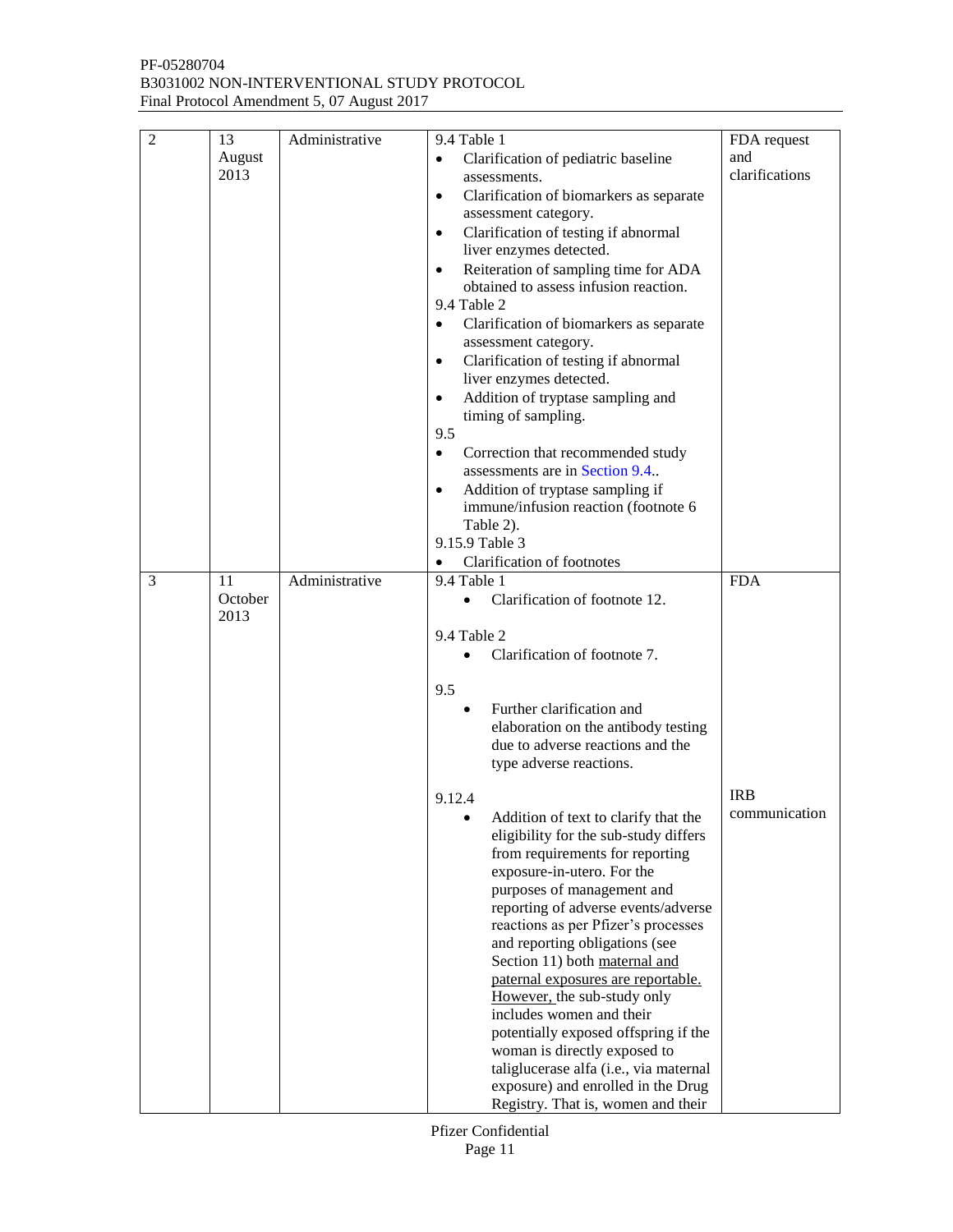|                |                     |             | potentially exposed offspring are<br>not eligible for the sub-study if<br>exposed through paternal exposure<br>to taliglucerase alfa only.<br>11.0, page 33<br>Addition of text that outlines new<br>adverse event reporting<br>requirements for non-<br>interventional studies in respect to<br>the reports of overdose, misuse and<br>extravasation associated with the<br>use of a Pfizer product as well as<br>the occupational exposure to a<br>Pfizer product.                                                                                                                                                                                                                                                                                                                                                                                                                                                                                                                                                                                                                                                                                                                                                                                                                           | Change in<br>AEM01-POL<br>1.0 Adverse<br>Event<br>Monitoring<br>System (Pfizer<br>SOP) effective<br>28-Oct-2013 |
|----------------|---------------------|-------------|------------------------------------------------------------------------------------------------------------------------------------------------------------------------------------------------------------------------------------------------------------------------------------------------------------------------------------------------------------------------------------------------------------------------------------------------------------------------------------------------------------------------------------------------------------------------------------------------------------------------------------------------------------------------------------------------------------------------------------------------------------------------------------------------------------------------------------------------------------------------------------------------------------------------------------------------------------------------------------------------------------------------------------------------------------------------------------------------------------------------------------------------------------------------------------------------------------------------------------------------------------------------------------------------|-----------------------------------------------------------------------------------------------------------------|
| $\overline{4}$ | 20<br>March<br>2015 | Substantial | Updated language/editorial changes to<br>Section 9.13 DRUG REGISTRY:<br>MANAGEMENT AND REPORTING OF<br><b>ADVERSE EVENTS/ADVERSE</b><br><b>REACTIONS</b> and addition of Section<br>9.15.13 Pregnancy/lactation sub-study:<br>management and reporting of adverse<br>events/adverse reactions.<br>Additional language has been added to<br>clarify the differences associated with safety<br>reporting and collection of exposure during<br>pregnancy (EDP) and exposure during<br>breastfeeding between the participants in<br>Drug Registry only vs. Drug Registry and<br>pregnancy/lactation sub-study.<br>Specifically:<br>The two sections within 9.13,<br>specific to exposure during<br>pregnancy (EDP) 9.13.4.1 and to<br>exposure during breastfeeding<br>9.13.4.2, apply only to those<br>female patients who do not<br><b>consent</b> to be part of the<br>pregnancy/lactation sub-study and<br>to pregnant female partners of<br>male study participants.<br>For those female patients who<br>meet the eligibility of the<br>pregnancy/lactation sub-study<br>and consent to be part of the<br>pregnancy/lactation sub-study,<br>the safety reporting criteria<br>specified in section 9.15.13 should<br>be followed for reporting EDP<br>and/or exposure during<br>breastfeeding. | Clarification                                                                                                   |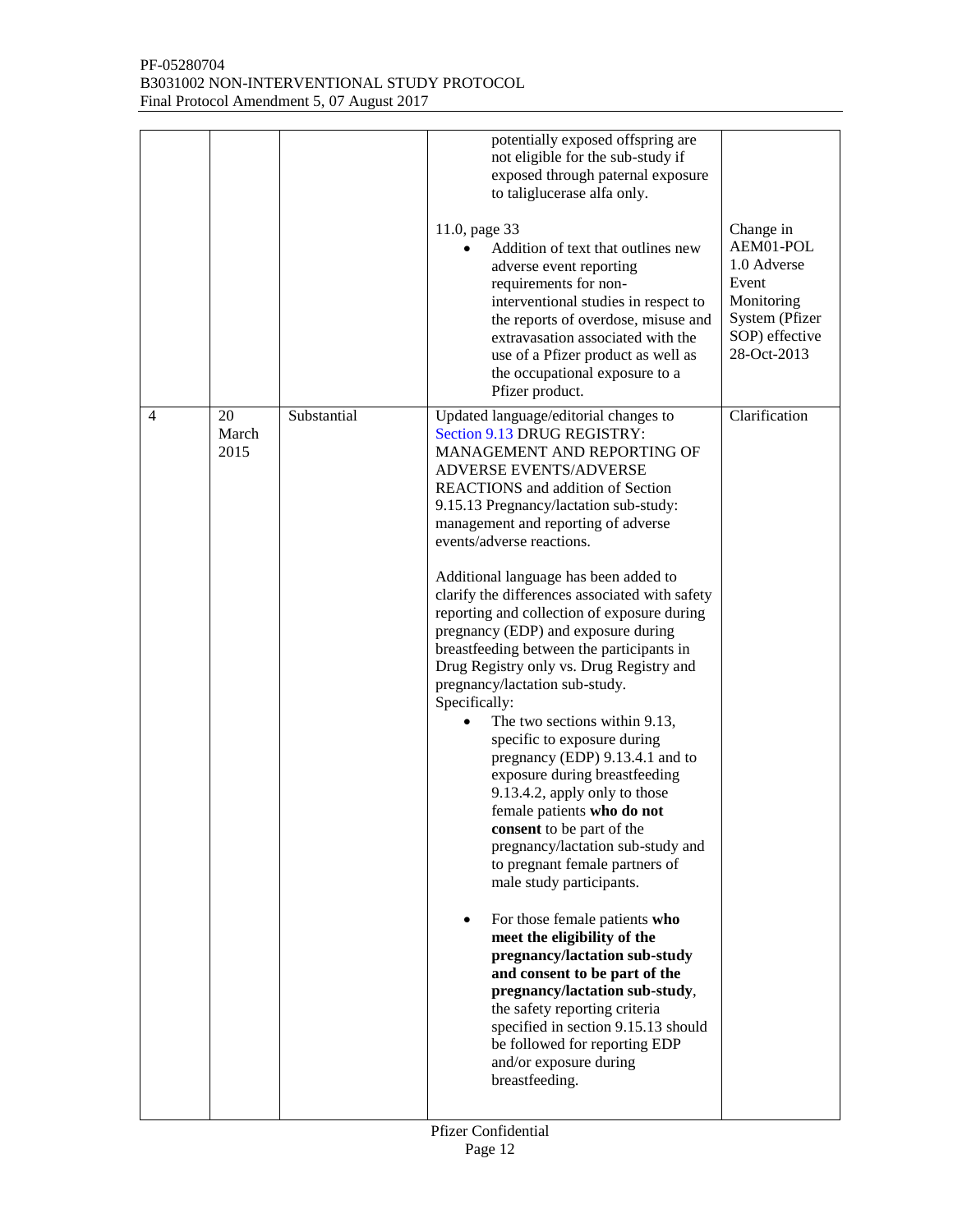#### PF-05280704 B3031002 NON-INTERVENTIONAL STUDY PROTOCOL Final Protocol Amendment 5, 07 August 2017

|   |                      |             | Editorial changes to Section 9.15.4<br>Inclusion Criteria in the<br>Pregnancy/Lactation Sub-Study, Section<br>9.15.5 Exclusion Criteria in the Pregnancy<br>Lactation Sub-Study and inclusion of Figure<br>3 to further clarify eligibility criteria into<br>the Pregnancy/lactation sub-study, i.e. the<br>pregnancy/lactation sub-study only includes<br>women and their potentially exposed<br>offspring if the woman is directly exposed<br>to taliglucerase alfa (i.e. via maternal<br>exposure) and enrolled in the Drug Registry<br>and/or if she is exposed to taliglucerase alfa<br>at any time during the first year of<br>breastfeeding and enrolled in the Drug<br>Registry. Women and their potentially<br>exposed offspring are not eligible for this<br>sub-study if exposed through paternal<br>exposure to taliglucerase alfa.<br>Editorial and formatting changes to Section<br><b>4 ABSTRACT</b><br>Editorial changes to Section 9.7 with the<br>intent to clarify that the eCRF is the primary<br>data collection used in the study. |  |
|---|----------------------|-------------|----------------------------------------------------------------------------------------------------------------------------------------------------------------------------------------------------------------------------------------------------------------------------------------------------------------------------------------------------------------------------------------------------------------------------------------------------------------------------------------------------------------------------------------------------------------------------------------------------------------------------------------------------------------------------------------------------------------------------------------------------------------------------------------------------------------------------------------------------------------------------------------------------------------------------------------------------------------------------------------------------------------------------------------------------------|--|
| 5 | 07<br>August<br>2017 | Substantial | Changes to Section 4 ABSTRACT to align<br>with subsequent changes in Section 9.15<br>Addition of exploratory objectives to<br>Sections 9.15.1<br>Update of Figure 2 in Section 9.15.2<br>Changes to Sections 9.15.3, 9.15.4 and<br>9.15.5 to reflect broadening of an inclusion<br>criterion to all pregnant and/or<br>breastfeeding women enrolled in the Drug<br>Registry regardless of their exposure to<br>taliglucerase alfa at the time of the<br>pregnancy and/or breastfeeding. This<br>change was necessary given the long<br>duration of the Drug Registry study and in<br>particular, the pregnancy/breastfeeding time<br>period, there is the potential for switch to<br>other Gaucher disease treatments and/or<br>discontinuation from taliglucerase alfa<br>treatment, the Pregnancy/Lactation Sub-<br>Study will include all pregnant and /or<br>breastfeeding women regardless of whether<br>they are taking the taliglucerase alfa during<br>the time of their index pregnancy and/or<br>breastfeeding.                                |  |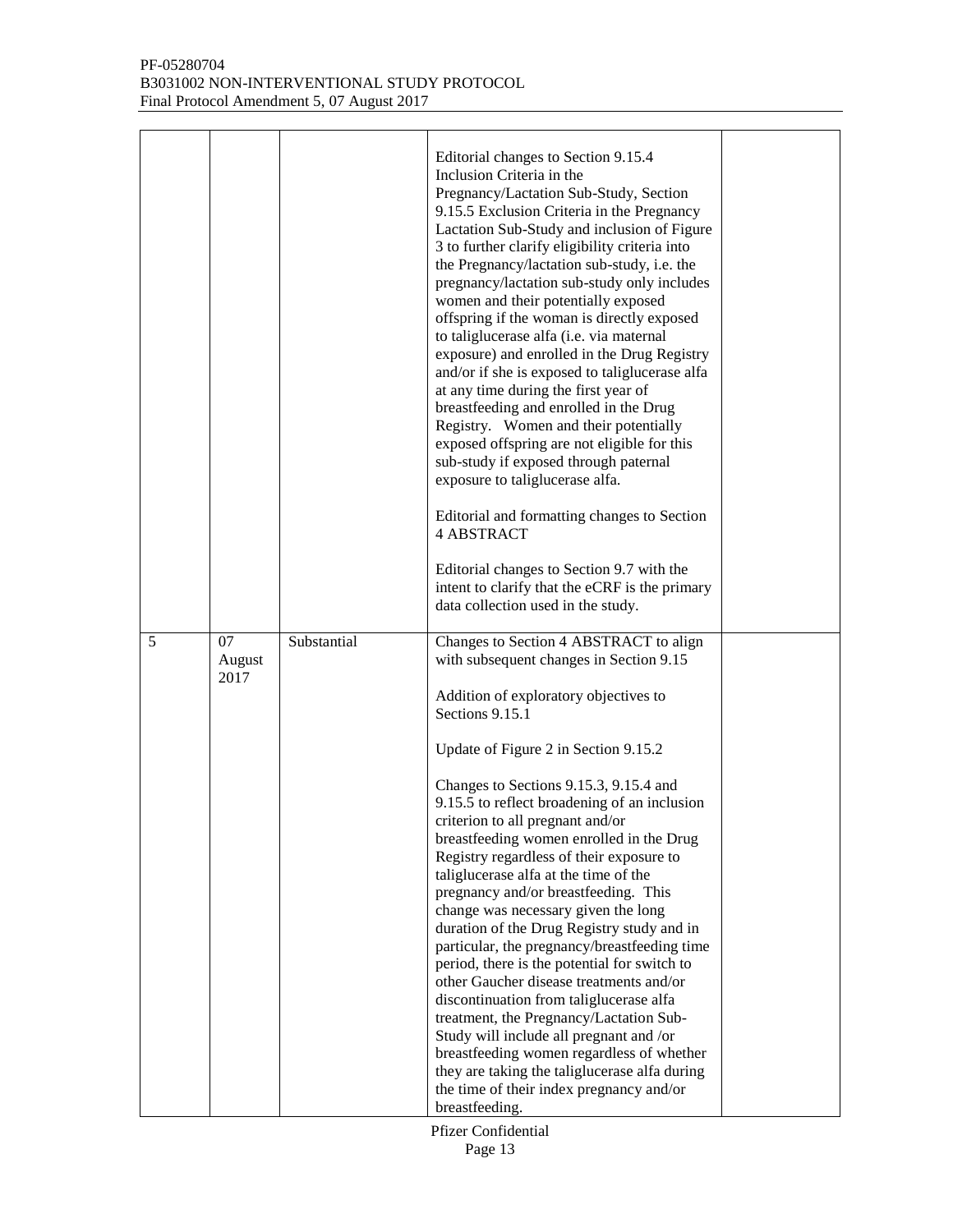#### PF-05280704 B3031002 NON-INTERVENTIONAL STUDY PROTOCOL Final Protocol Amendment 5, 07 August 2017

|  |  |  | Minor editorial changes in Section 9.4,<br>Tables 1 and 2, to align with the content of<br>electronic case report forms (eCRFs) and<br>minor editorial changes throughout Section<br>9.15 |  |
|--|--|--|-------------------------------------------------------------------------------------------------------------------------------------------------------------------------------------------|--|
|--|--|--|-------------------------------------------------------------------------------------------------------------------------------------------------------------------------------------------|--|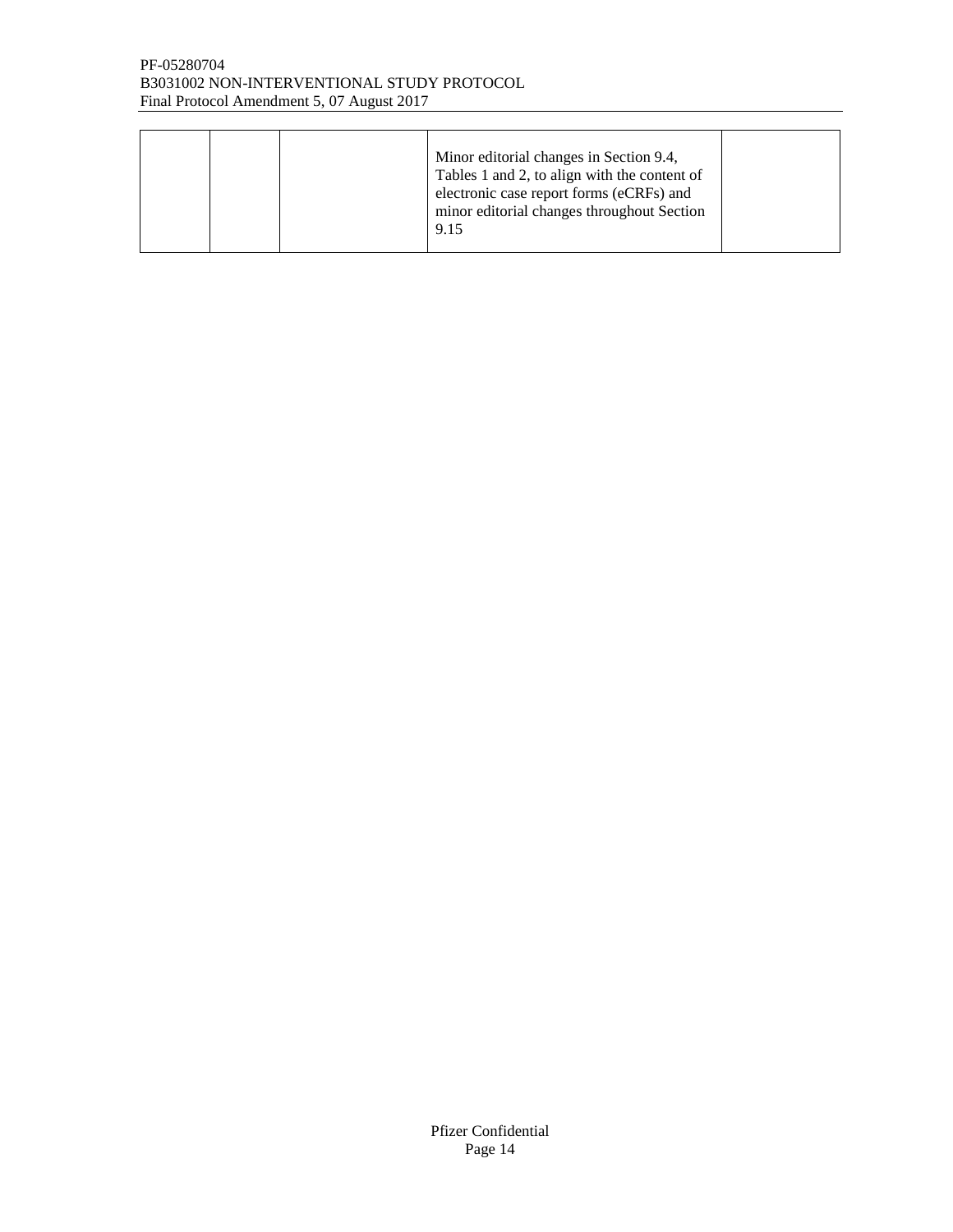### <span id="page-14-0"></span>**6. MILESTONES**

| <b>Milestone</b>                     | <b>Planned date</b> |
|--------------------------------------|---------------------|
| Completion of feasibility assessment | September 2012      |
| Final protocol                       | June 2013           |
| Start of data collection             | October 2013        |
| Interim report                       | <b>July 2019</b>    |
| End of data collection               | October 2023        |
| Final study report                   | <b>July 2024</b>    |

# <span id="page-14-1"></span>**7. RATIONALE AND BACKGROUND**

# <span id="page-14-2"></span>**7.1. Drug Registry**

Gaucher disease, the most prevalent lysosomal storage disorder  $1.2$  $1.2$  is caused by mutations in the human glucocerebrosidase gene *GBA* which has been mapped to chromosome 1 q2[1](#page-49-1)-q31.<sup>1[,2](#page-49-2)</sup>  $\beta$ -glucocerebrosidase ( $\beta$ -D-glucosyl-N-acylsphingosine glucohydrolase, E.C. 3.2.1.45) is a lysosomal glycoprotein enzyme that catalyses the hydrolysis of the glycolipid glucocerebroside to glucose and ceramide. The absence or reduced activity of this enzyme leads to the accumulation of glucocerebroside in the cells of the monocyte-macrophage system producing the visceral manifestations of hepatosplenomegaly, anemia, thrombocytopenia, skeletal effects and less frequently lung disease[.](#page-49-3)<sup>3</sup>

Gaucher disease is traditionally classified into three broad phenotypic categories: type 1 (non-neuronopathic disease); type 2, fulminant neuronopathic disease that is fatal during infancy; and type 3, chronic neuronopathic disease[.](#page-49-4) 4 Type 1 Gaucher disease is the most prevalent and accounts for more than 90% of all Gaucher disease patients.<sup>4</sup> According, to the National Organization for Rare Disorders  $(NORD)^5$  $(NORD)^5$  $(NORD)^5$  there are approximately 6,000 individuals with Gaucher disease in the United States. Gaucher disease is the most common genetic disorder of persons of Ashkenazic Jewish ancestry, where the incidence may be as high as 1 in 4[5](#page-49-5)0 births.<sup>5</sup>

The identification of human glucocerebrosidase deficiency as the etiology of Gaucher disease corresponded with the development of enzyme replacement therapy (ERT) as a therapeutic strategy for this disorder. ERT has been established as safe and effective over the past 19 years, in over 4000 patients worldwide using either natural (placental-derived) or recombinant human glucocerebrosidase derived from mammalian tissue culture production systems.<sup>[6,](#page-49-6) [7,](#page-49-7) [8,](#page-49-8) [9](#page-49-9)</sup> In Gaucher disease, the affected cells are macrophages which play an important role in scavenging waste material such as red and white blood cells. Enzyme replacement, in turn, is aimed at reducing the accumulated waste material within these macrophages by augmenting the activity of the enzyme and attempting to restore the cell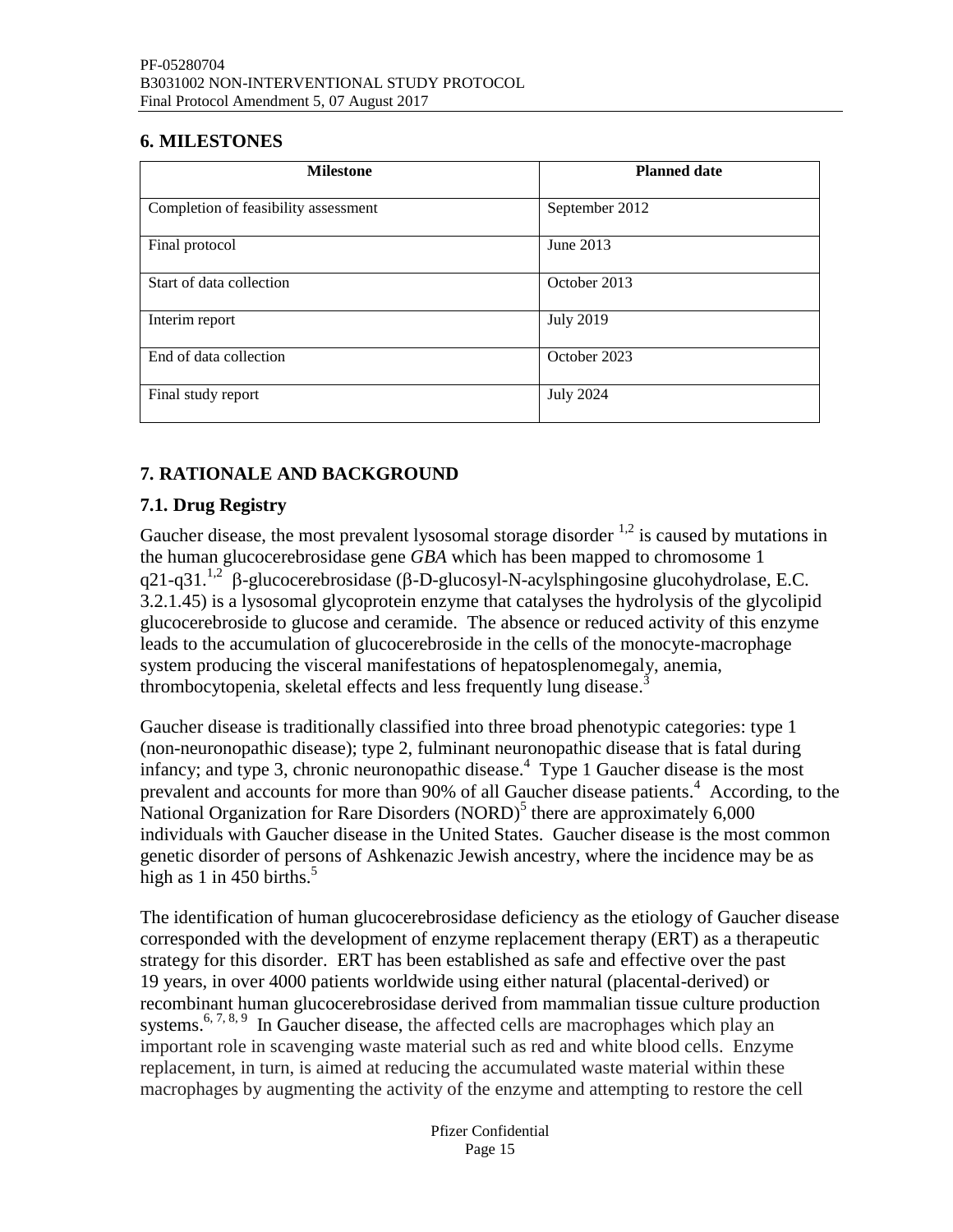back to normality.<sup>[10](#page-49-10)</sup> With the marketing of taliglucerase alfa, there are now three enzyme replacement therapies including velaglucerase alfa for injection  $(VPRIV)^{11}$  $(VPRIV)^{11}$  $(VPRIV)^{11}$  which is a hydrolytic lysosomal glucocerebroside-specific enzyme and imiglucerase for injection (Cerezyme), an analogue of the human enzyme  $\beta$ -glucocerebrosidase, produced by recombinant DNA technology.<sup>[12](#page-49-12)</sup>

Taliglucerase alfa is a recombinant active form of the human lysosomal enzyme, -glucocerebrosidase, expressed in genetically modified carrot plant root cells which are produced in a disposable bioreactor system. Taliglucerase alfa for injection is indicated for long-term enzyme replacement therapy (ERT) for adult and pediatric patients with a confirmed diagnosis of Type 1 (non-neuronopathic) Gaucher disease. In the United States, taliglucerase alfa for injection received initial approval for treatment of adults in 2012 and subsequent approval for treatment of children in 2014.

As of 01 May 2012, a total of 132 patients were treated with taliglucerase alfa in clinical studies, representing a total exposure of 230 person-years. Overall safety results from the clinical program indicate that taliglucerase was generally well-tolerated with non-serious adverse events (AEs) being self-limited and resolving without specific treatment. In clinical studies, none of the serious adverse events (SAEs) reported by adult subjects were considered treatment- related and the majority of subjects recovered. One pediatric subject who experienced a treatment related SAE of gastrointestinal inflammation, recovered and remained on treatment.

There were no unexpected AEs except for alanine aminotransferase (ALT) elevations in some patients who showed a slight trend by dose, however, the hepatic enzyme elevations were not considered to be clinically significant. For class effect infusion-related reactions and allergic reactions, the safety profile of taliglucerase alfa appears to be similar to that of other approved ERTs. Comparison of the incidence of immunogenicity to other ERT is not possible given assay differences. Clinical program data do not suggest an association between anti-taliglucerase antibodies and efficacy. The number of treatment-emergent adverse events from the clinical program in various patient subgroups, by previous ERT and antibody status, is small, which precludes the ability to make conclusions about immunogenicity and its relevance to safety events; additional data are needed.

Real world data on the natural history of Gaucher disease and effectiveness of various treatments for Gaucher disease, including the ERT, have been evaluated as part of two ongoing Gaucher disease registries: the International Collaborative Gaucher Group (ICGG) Gaucher Registry sponsored by Genzyme<sup>[13](#page-49-13)</sup> and Gaucher Outcome Survey (GOS) sponsored by Shire.<sup>[14](#page-49-14)</sup> Both registries are global, multi-center, long-term, observational studies, which are open to all patients diagnosed with Gaucher disease. ICGG was launched in  $1991<sup>14</sup>$  $1991<sup>14</sup>$  $1991<sup>14</sup>$  and has information on over 6,000 Gaucher disease patients world-wide.<sup>[15](#page-50-0)</sup>

This taliglucerase alfa exposure registry is being conducted as a Post-Marketing Requirement (PMR) to the United States Food and Drug Administration (FDA), and has been designated as a Post-Authorization Safety Study (PASS) by the sponsor. The purpose of the registry (referred to as the "Drug Registry") is to specifically evaluate the long-term safety and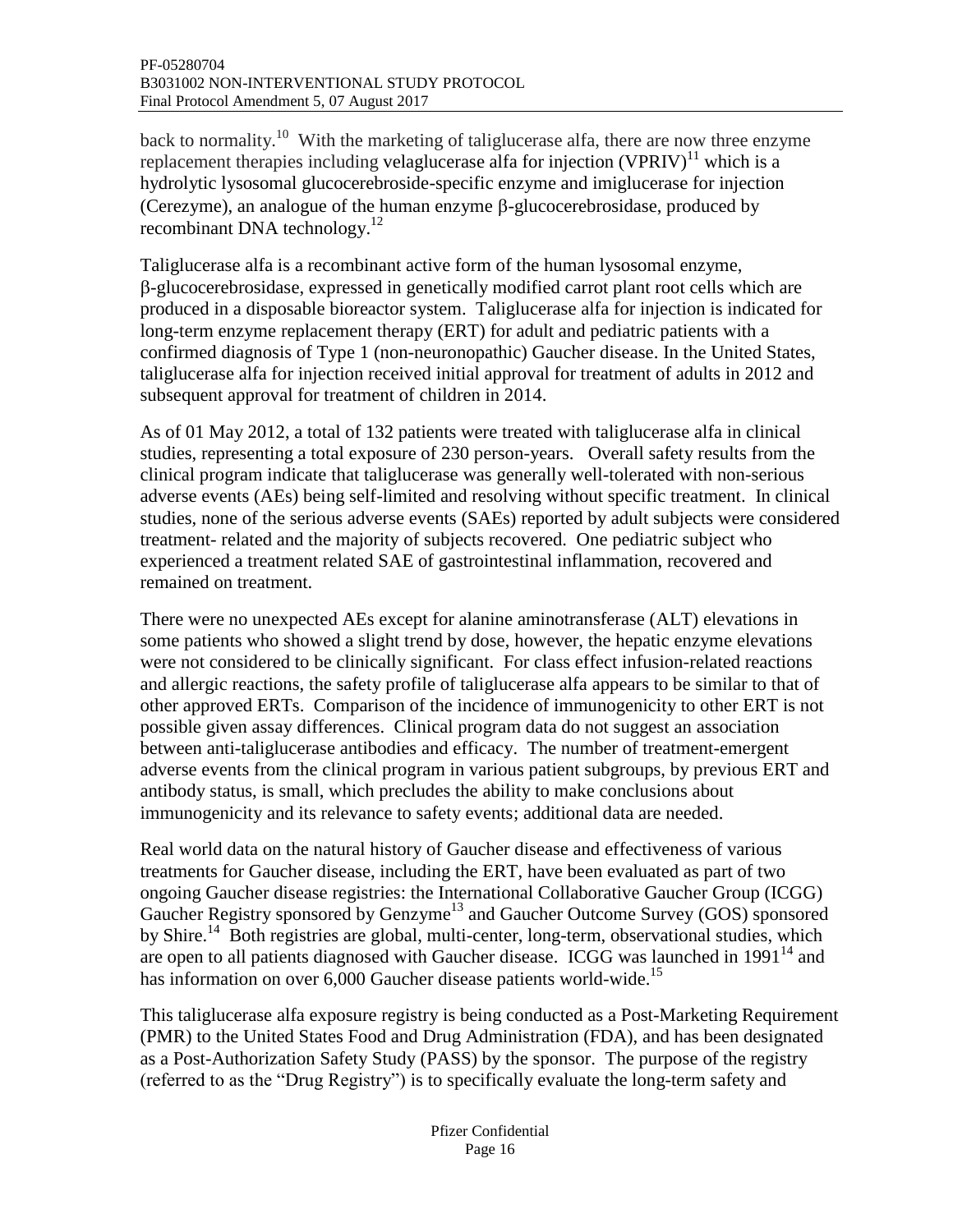effectiveness of taliglucerase alfa for Gaucher disease patients being treated with taliglucerase alfa. Detailed clinical status information will be collected for these patients.

# <span id="page-16-0"></span>**7.2. Pregnancy/Lactation Sub-Study**

Taliglucerase alfa has been investigated in reproduction studies in pregnant rats and rabbits and there are several human cases reported from both the clinical, compassionate use and post-marketing programs. However, to date, there are no adequate and well controlled taliglucerase alfa studies in pregnant women.

Animal studies were conducted at intravenous doses giving exposures of about 5 times the recommended human dose of 60 Units/kg based on the body surface area. These studies did not reveal any evidence of impaired fertility or harm to the fetus due to taliglucerase alfa.

Six pregnancy cases in 4 patients and the spouse of 1 male patient were reported in the ongoing and completed clinical studies as of 01 February 2013. Four pregnancies resulted in live, healthy births; there was one elective pregnancy termination and one spontaneous abortion. In addition to the clinical trial cases there have been 7 cases (including 5 pregnancies, 2 of which were linked maternal/fetal cases) reported to the Pfizer safety database. Four of these were from the Compassionate Use Program and 1 from the post-marketing program. Two of these pregnancies resulted in spontaneous abortion, 1 case resulted in a successful birth and the outcome of 2 others is as yet unknown.

These limited data do not allow assessment of the effect of taliglucerase alfa on pregnancy outcomes. Taliglucerase alfa is currently classified as FDA Pregnancy Category B.

No studies on the appearance of taliglucerase alfa in breast milk have been conducted and there have been no post-marketing reports of exposure during breastfeeding. Thus, it is not known if taliglucerase alfa is excreted in human milk. Because many drugs are excreted in human milk, it might be assumed that taliglucerase alfa is excreted as well.

The clinical course of Gaucher disease during pregnancy is heterogeneous and depends mainly on the severity of the disease at the beginning of the pregnancy.<sup>[16](#page-50-1)</sup> Pregnancy in Gaucher disease has the potential to exacerbate the existing disease, or result in new disease manifestations.<sup>[17](#page-50-2)</sup> Anemia and thrombocytopenia may worsen above what is normally expected to occur during pregnancy, and excessive bleeding may complicate pregnancy, delivery and the postpartum period.<sup>[16](#page-50-1)</sup> In fact, in patients previously undiagnosed, the physiologic stress of pregnancy may cause complications that lead to the diagnosis of Gaucher disease.<sup>[16](#page-50-1)</sup> Although there are limited data on the use of ERT during pregnancy, the available published data supports the use of ERT during pregnancy, as it does not appear to have a negative impact on the pregnancy or the fetus.<sup>[18](#page-50-3)</sup>

Gaucher disease does not appear to lead to an increase in infertility and organomegaly, which may manifest in patients with Gaucher disease, and rarely restricts fetal growth.<sup>[16](#page-50-1)</sup> Enzyme replacement therapy use before and during pregnancy has demonstrated benefits in reducing the risk of spontaneous abortion, and of Gaucher disease-related complications, notably, bleeding during delivery and postpartum. The rate of spontaneous abortions for pregnant women with Gaucher disease and on ERT does not appear to appreciably differ from that of the general population.<sup>[18](#page-50-3)</sup> However, among women who are not treated with ERT, the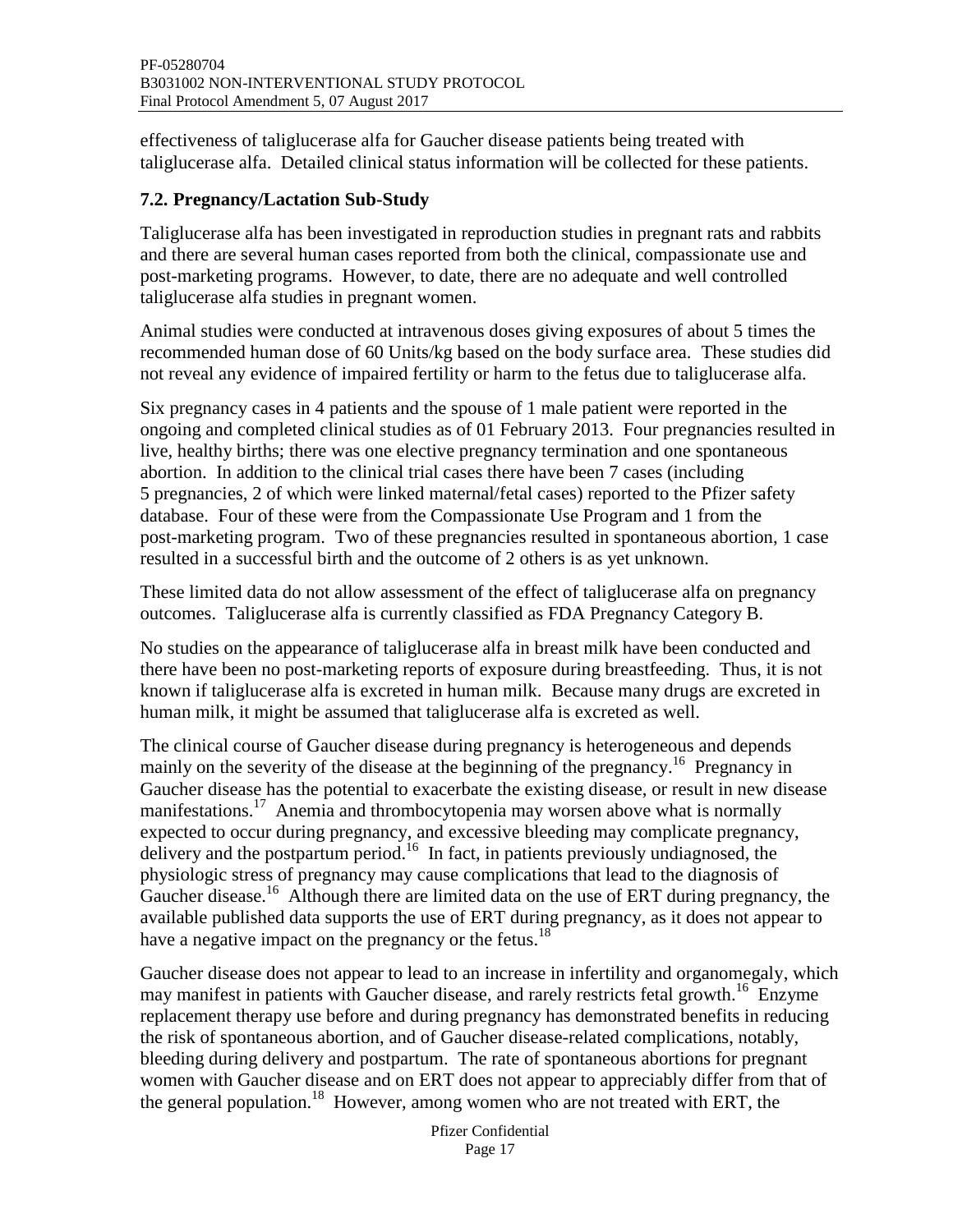incidence rate of abortions is appreciably higher compared to women who are treated with  $\mathrm{ERT.}^{18}$  $\mathrm{ERT.}^{18}$  $\mathrm{ERT.}^{18}$ 

In light of the limited data, this Drug Registry includes a Pregnancy/Lactation Sub-Study which will be nested within the Drug Registry, and conducted with the primary goal to further characterize the potential impact of taliglucerase alfa exposure in utero on pregnancy outcomes and on the newborn, or the potential impact of taliglucerase alfa exposure through breast milk, on infant outcomes.

This Sub-Study is described in detail in Section 9.15 [Other Aspects: Pregnancy/Lactation](#page-36-4)  [Sub-study.](#page-36-4) The remaining sections below [\(Section 8](#page-17-0) to [Section 9.14\)](#page-36-3) pertain to the overall Drug Registry.

# <span id="page-17-0"></span>**8. DRUG REGISTRY: RESEARCH QUESTION AND OBJECTIVES**

The purpose of this active surveillance Drug Registry is to further characterize the long-term safety and effectiveness of taliglucerase alfa in the real world post-marketing setting. No hypotheses have been pre-specified and all Drug Registry data will be analyzed using descriptive statistics.

The primary objective of the Drug Registry is to characterize the safety profile of taliglucerase alfa through the solicited collection and summary of non-serious and serious adverse event data.

The secondary objective of the Drug Registry is to characterize the effectiveness of taliglucerase alfa through the collection and analysis of Gaucher disease measures, including hematologic (hemoglobin and platelet count) and organ volume (spleen and liver) assessments.

# <span id="page-17-1"></span>**9. DRUG REGISTRY: RESEARCH METHODS**

# <span id="page-17-2"></span>**9.1. Study Design**

To gather safety and effectiveness data of taliglucerase alfa in the real world post-marketing setting, Pfizer will conduct a prospective non-interventional drug registry specific for Gaucher disease patients undergoing taliglucerase alfa treatment. The Drug Registry will be operational for at least ten years. All information collected for each patient will be per standard of care, as determined by his/her enrolling physician.

A schedule of assessments is provided, however no assessment is required if considered by the enrolling physician to be outside standard clinical practice for Gaucher disease treatment. It is anticipated that each patient in the Drug Registry will be seen at least on an annual basis. Treatment and dose will correspond to the recommendations in the local Health Authority approved product label and at the discretion of the treating physician.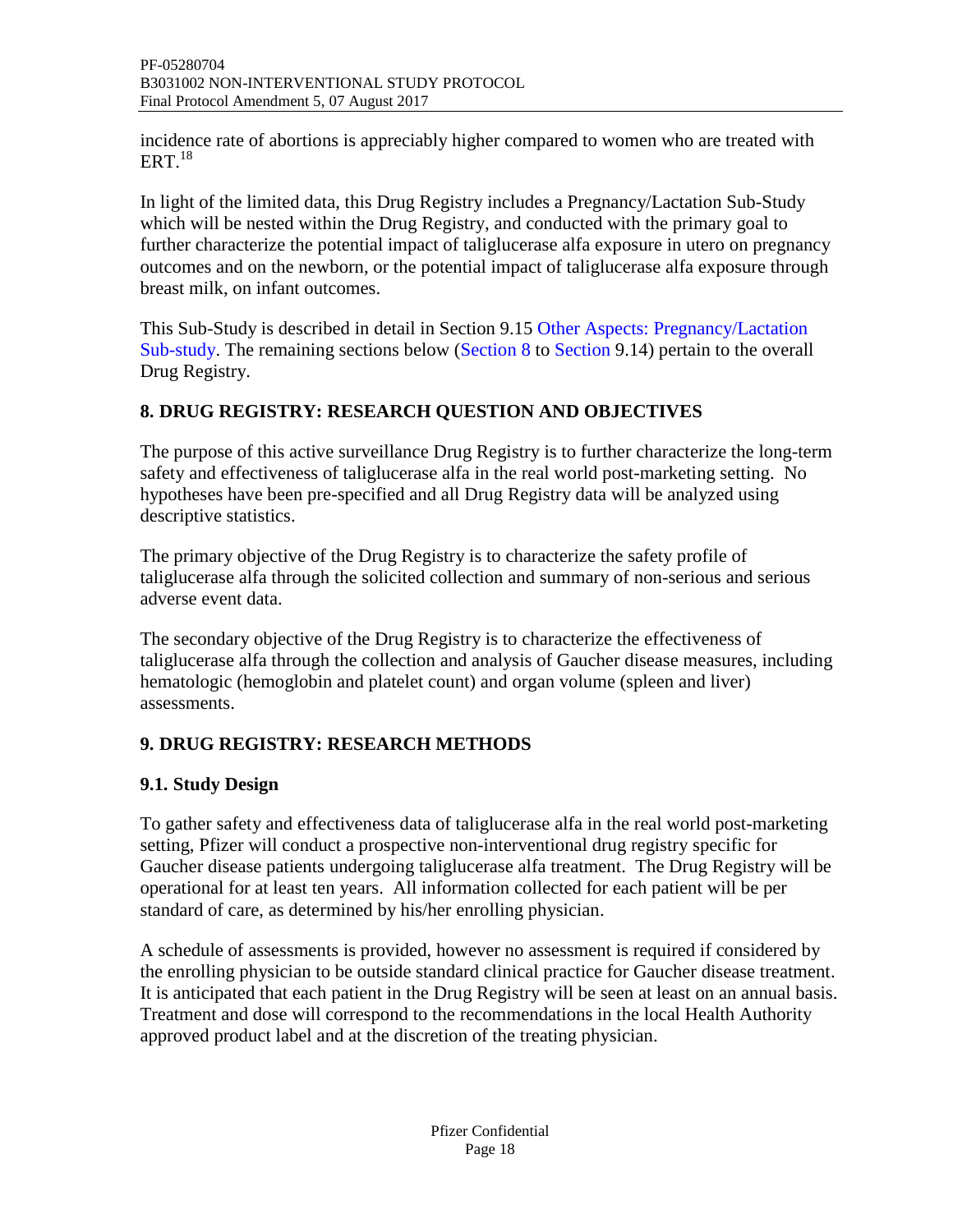# <span id="page-18-5"></span><span id="page-18-4"></span>**Figure 1. Drug Registry**



## <span id="page-18-0"></span>**9.1.1. Safety Endpoints**

Any patient who receives at least one dose of taliglucerase alfa will be included in the evaluation for safety. Given that this is an active surveillance study, no a priori specified safety endpoints were chosen for the Drug Registry. To meet the primary objective, reports of all serious adverse events (SAEs) and non-serious adverse events (AEs) that occur during follow-up will be summarized using descriptive statistics.

#### <span id="page-18-1"></span>**9.1.2. Effectiveness Endpoints**

To meet the secondary objective, Gaucher disease measures including hematologic (hemoglobin and platelet count) and organ volume (spleen and liver) assessments will be summarized using descriptive statistics.

Other relevant endpoints listed in Table 1 and 2 will also be summarized.

# <span id="page-18-2"></span>**9.2. Setting**

#### <span id="page-18-3"></span>**9.2.1. Study Population**

The study population eligible for the Drug Registry includes any patient with Gaucher disease who is initiating or is currently receiving taliglucerase alfa treatment and meets inclusion criteria. Drug Registry patients may potentially be recruited from countries where Pfizer has made taliglucerase alfa commercially available, including the United States. Pfizer will make the registry participation available to non-Pfizer entities commercializing taliglucerase alfa. However, such registry participation will be at the non-Pfizer entities' discretion.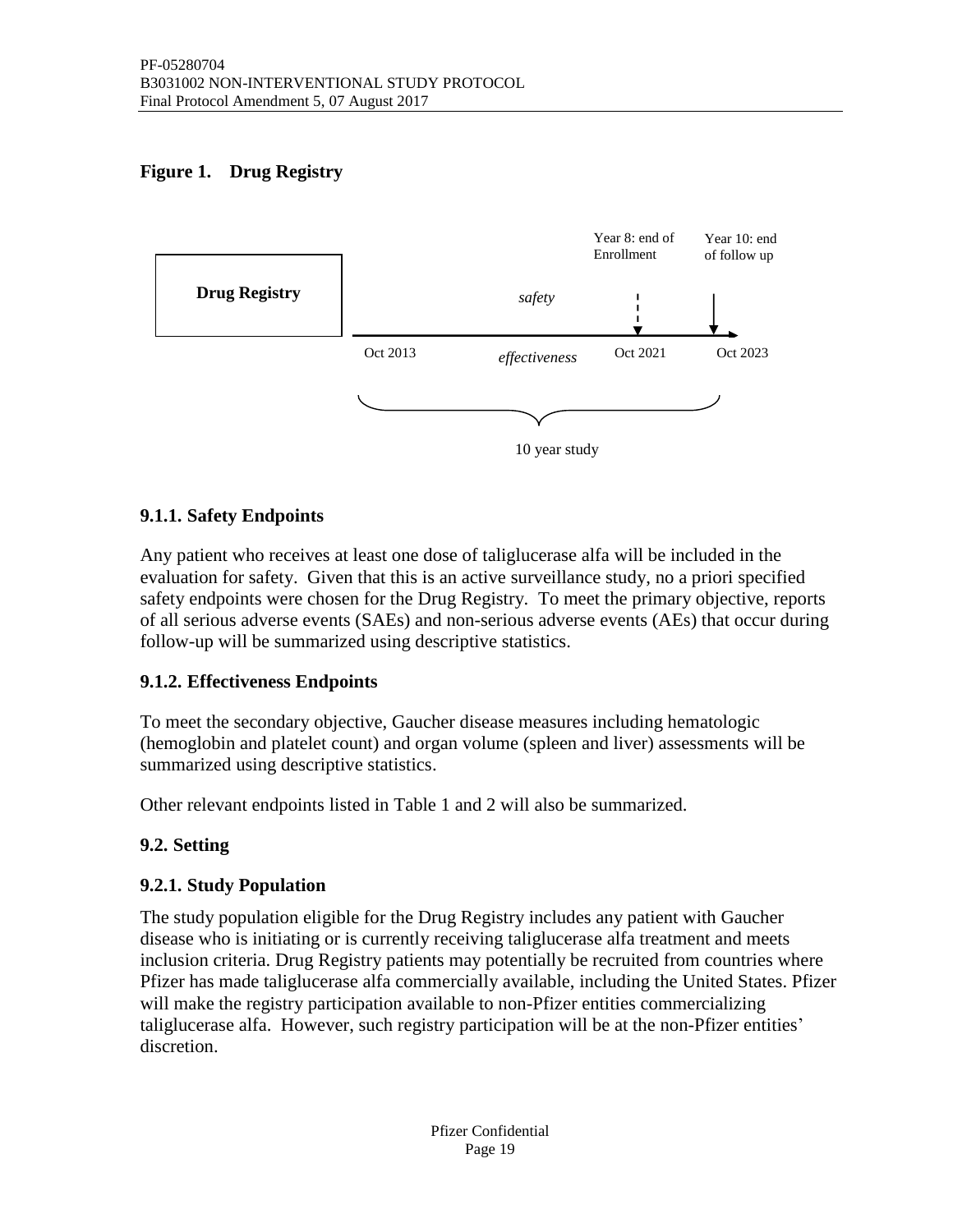## <span id="page-19-0"></span>**9.2.2. Inclusion Criteria**

Patients must meet all of the following inclusion criteria to be eligible for enrollment in the Registry:

- 1. A confirmed diagnosis of Gaucher disease.
- 2. New or current treatment with taliglucerase alfa.
- 3. Evidence of a personally signed and dated informed consent document indicating that the patient (or a legally acceptable representative) has been informed of all pertinent aspects of the Drug Registry.

## <span id="page-19-1"></span>**9.2.3. Exclusion Criteria**

There are no exclusion criteria; all patients who meet the inclusion criteria are eligible for enrollment.

## <span id="page-19-2"></span>**9.2.4. Patient Enrollment and Follow up**

Duration of follow-up will depend on time of enrollment; enrollment will occur during the first eight years of the Drug Registry, i.e., the first eight years after the start of data collection. See

[Figure](#page-18-5) 1. Patients enrolled earlier during this time period will have a longer follow-up period (up to 10 years) than those enrolled later, and the minimum duration of follow up will be two years. This minimum duration of follow-up was established to allow assessment of long term safety and effectiveness for all enrolled patients. As this Drug Registry is observational, treatment switches and discontinuations are allowed and patients will continue to be followed for the duration of the Drug Registry regardless of taliglucerase alfa discontinuation and/or treatment switches. In light of the possibility of dropout/loss to follow-up in an observational study, the end of the follow-up will be defined as the date of the last visit or the date of drop out/loss to follow or the end of the study period, whichever is the earliest.

#### <span id="page-19-3"></span>**9.3. Data Sources**

The primary data source for the Drug Registry will be the patient medical record and patient interview. All data will be captured in an electronic case report form (eCRF).

# <span id="page-19-4"></span>**9.4. Variables in the Drug Registry**

For the Drug Registry, demographic, medical history including obstetrics history in female patients, treatment history, clinical measures, safety, clinical effectiveness, and anti-taliglucerase alfa antibody status variables will be collected. All study assessments will be recorded according to the schedule of recommended assessments as outlined in [Table](#page-21-0) 1 and [Table](#page-23-0) 2. However, completion of a particular assessment will be at the discretion of the participating investigator (i.e., the enrolling physician), and dependent on local standards of care and individual physician practice patterns. It is anticipated that each patient in the Drug Registry will be seen at least on an annual basis.

Variables highlighted in [Table](#page-21-0) 1 reflect information that will be collected at the Baseline Visit. Variables highlighted in [Table](#page-23-0) 2 reflect information that will be collected during the nine anticipated Annual Visits, Final Visit (at year 10) and at any Unscheduled Visit. The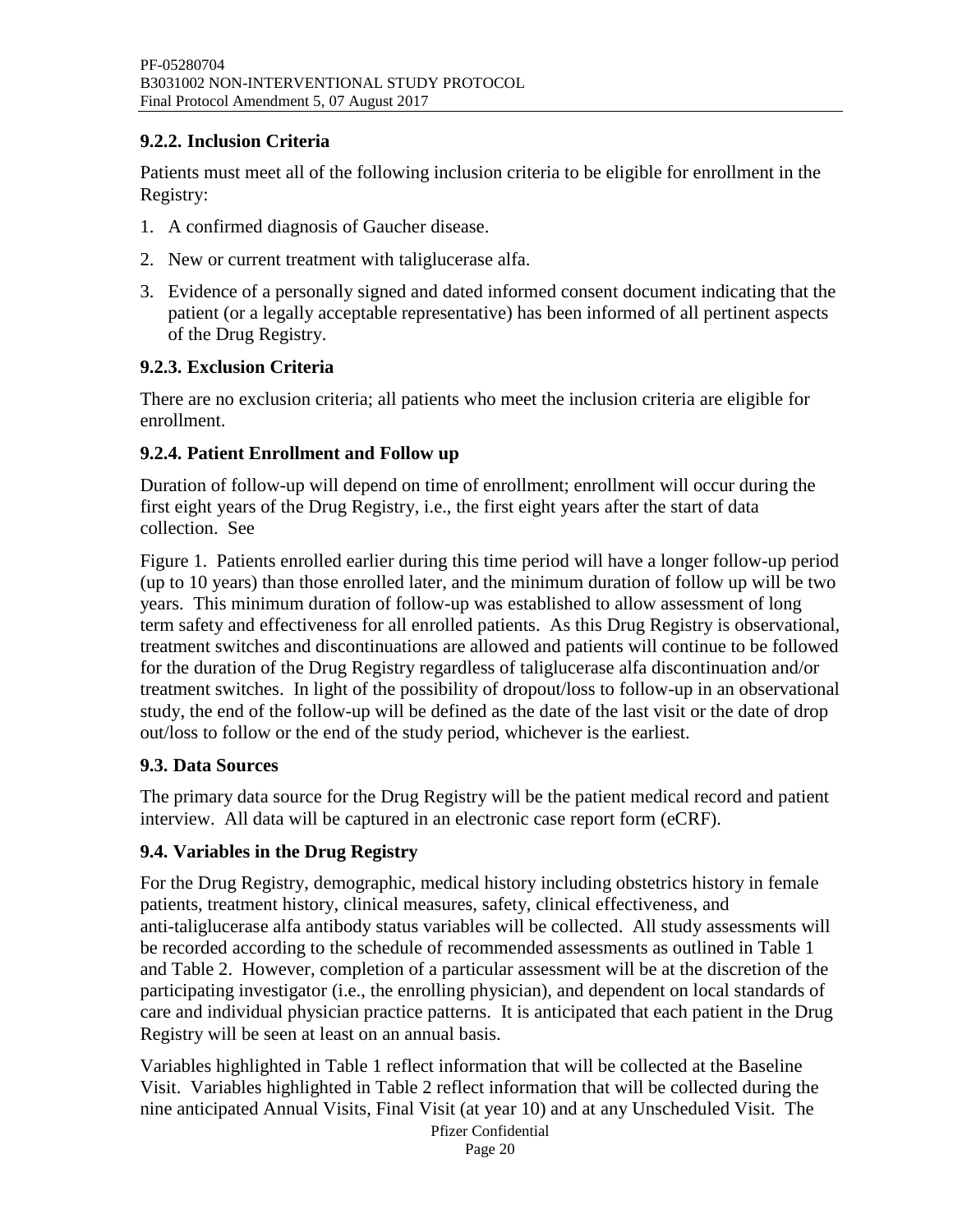participating investigator should prospectively follow all study patients as per routine clinical care and record the study data, as relevant and applicable, according to [Table](#page-21-0) 1 and [Table](#page-23-0) 2.

A complete description of variables, including operational definitions, will be detailed in a Statistical Analysis Plan (SAP), which will be dated, filed, and maintained by the sponsor.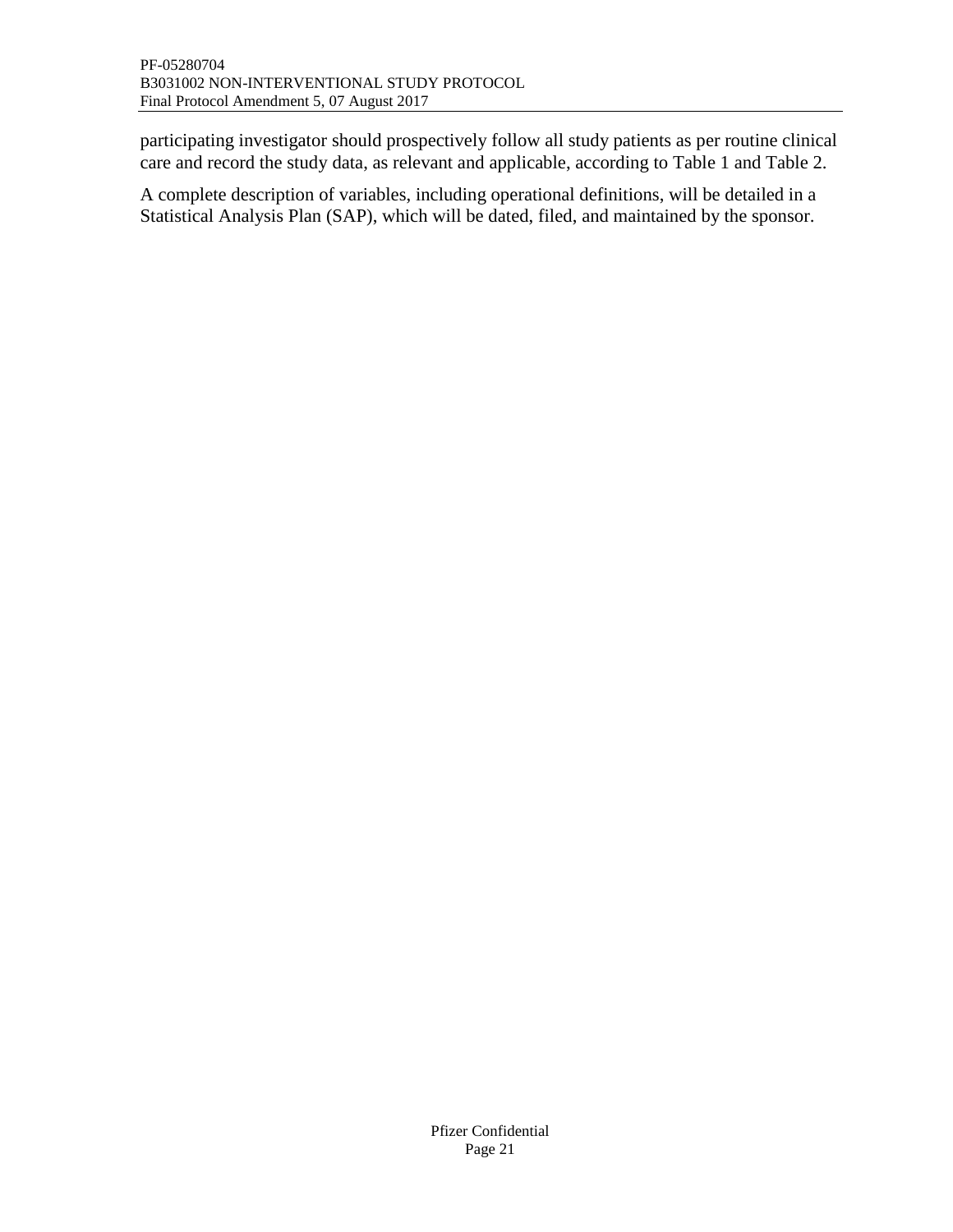| <b>Assessment</b>                                                                                                  | <b>Variables</b>                                                                                                                                                                                                                                                                                                                                                                                                                                                                                            |  |  |
|--------------------------------------------------------------------------------------------------------------------|-------------------------------------------------------------------------------------------------------------------------------------------------------------------------------------------------------------------------------------------------------------------------------------------------------------------------------------------------------------------------------------------------------------------------------------------------------------------------------------------------------------|--|--|
| Informed consent                                                                                                   |                                                                                                                                                                                                                                                                                                                                                                                                                                                                                                             |  |  |
| Patient demographics                                                                                               | Date of birth; gender; race; ethnicity; proportion Ashkenazi Jewish descent<br>(via number of grandparents); country of residence; current occupation                                                                                                                                                                                                                                                                                                                                                       |  |  |
| Medical/surgical history <sup>1</sup>                                                                              |                                                                                                                                                                                                                                                                                                                                                                                                                                                                                                             |  |  |
| Physical examination & vital<br>signs                                                                              | Date of visit; vital signs; height; weight                                                                                                                                                                                                                                                                                                                                                                                                                                                                  |  |  |
| Childbearing potential                                                                                             |                                                                                                                                                                                                                                                                                                                                                                                                                                                                                                             |  |  |
| Concomitant medications                                                                                            |                                                                                                                                                                                                                                                                                                                                                                                                                                                                                                             |  |  |
| Obstetric and pregnancy<br>history for female subjects <sup>2</sup><br>(information excludes current<br>pregnancy) | Number of pregnancies; history of assisted reproductive technology (ART);<br>number of live births; number of losses; reasons for losses; pregnancy<br>related complications; <sup>3</sup> mode of delivery; post-partum complications; <sup>4</sup><br>multiple births; fetal/neonatal congenital anomalies; birth weight and<br>gestational age of her children; recreational drug use during pregnancy; use<br>of ERT during pregnancy and/or breastfeeding; menopausal status including<br>hysterectomy |  |  |
| Gaucher disease diagnosis<br>history                                                                               | Diagnostic confirmation of Gaucher disease results (enzyme activity; bone<br>marrow; genotype); age of initial Gaucher disease diagnosis; age to onset of<br>initial symptoms of Gaucher disease; Presenting Gaucher disease symptoms<br>(anemia; thrombocytopenia; splenomegaly; hepatomegaly; fatigue); Gaucher<br>disease type                                                                                                                                                                           |  |  |
| Family history of Gaucher<br>disease                                                                               | Description of affected family members (first degree relatives or other)                                                                                                                                                                                                                                                                                                                                                                                                                                    |  |  |
| Historical antibody<br>assessment                                                                                  | Prior antibody assay results to Elelyso or another Gaucher disease ERT.                                                                                                                                                                                                                                                                                                                                                                                                                                     |  |  |
| Historical enzyme<br>replacement therapy for<br>Gaucher disease                                                    | Previous treatment with an ERT <sup>6</sup>                                                                                                                                                                                                                                                                                                                                                                                                                                                                 |  |  |
| Historical substrate therapy<br>for Gaucher disease                                                                | Previous treatment with an Substrate Reduction Therapy $(SRT^7)$                                                                                                                                                                                                                                                                                                                                                                                                                                            |  |  |
| Taliglucerase alfa dose<br>record                                                                                  | Taliglucerase alfa dose <sup>8</sup> , frequency dose changes, discontinuation                                                                                                                                                                                                                                                                                                                                                                                                                              |  |  |
| Visceral assessments                                                                                               | Spleen volume and method of ascertainment <sup>9</sup> ; lesions; Liver volume and<br>method of ascertainment <sup>9</sup>                                                                                                                                                                                                                                                                                                                                                                                  |  |  |
| Skeletal assessments                                                                                               | Bone fractures and location; bone pain and bone crises; <sup>10</sup> kyphosis;<br>osteonecrosis; pectus carinatum                                                                                                                                                                                                                                                                                                                                                                                          |  |  |
| Pediatric: physical<br>development assessment                                                                      | Height and weight, Bone Age, Pubertal staging (Testicular volume, Breast,<br>Genitalia, Pubic Hair, Parent's height, Age at menarche, Thyroid stimulating<br>hormone, Cognitive development)                                                                                                                                                                                                                                                                                                                |  |  |
| Laboratory data including                                                                                          | Platelet count; hemoglobin; white blood cell count (total)                                                                                                                                                                                                                                                                                                                                                                                                                                                  |  |  |
| abnormal liver function work<br>$up11$ and biomarkers                                                              | Viral hepatitis screen, Gamma-glutamyl transferase (GGT), Albumin,<br>Prothrombin time (PT)/Partial Thromboplastin Time (PTT), Total bilirubin,<br>Direct bilirubin, chitotriosidase, Chemokine (C-C motif) Ligand 18<br>(CCL18), Tartrate Resistant Acid Phosphatase (TRAP), and ACE                                                                                                                                                                                                                       |  |  |
| Pregnancy status                                                                                                   | Current pregnancy status                                                                                                                                                                                                                                                                                                                                                                                                                                                                                    |  |  |
| Breastfeeding status                                                                                               | Current breastfeeding status                                                                                                                                                                                                                                                                                                                                                                                                                                                                                |  |  |

# <span id="page-21-0"></span>**Table 1. Schedule of Recommended Assessments at Baseline for Drug Registry Enrolled Patients**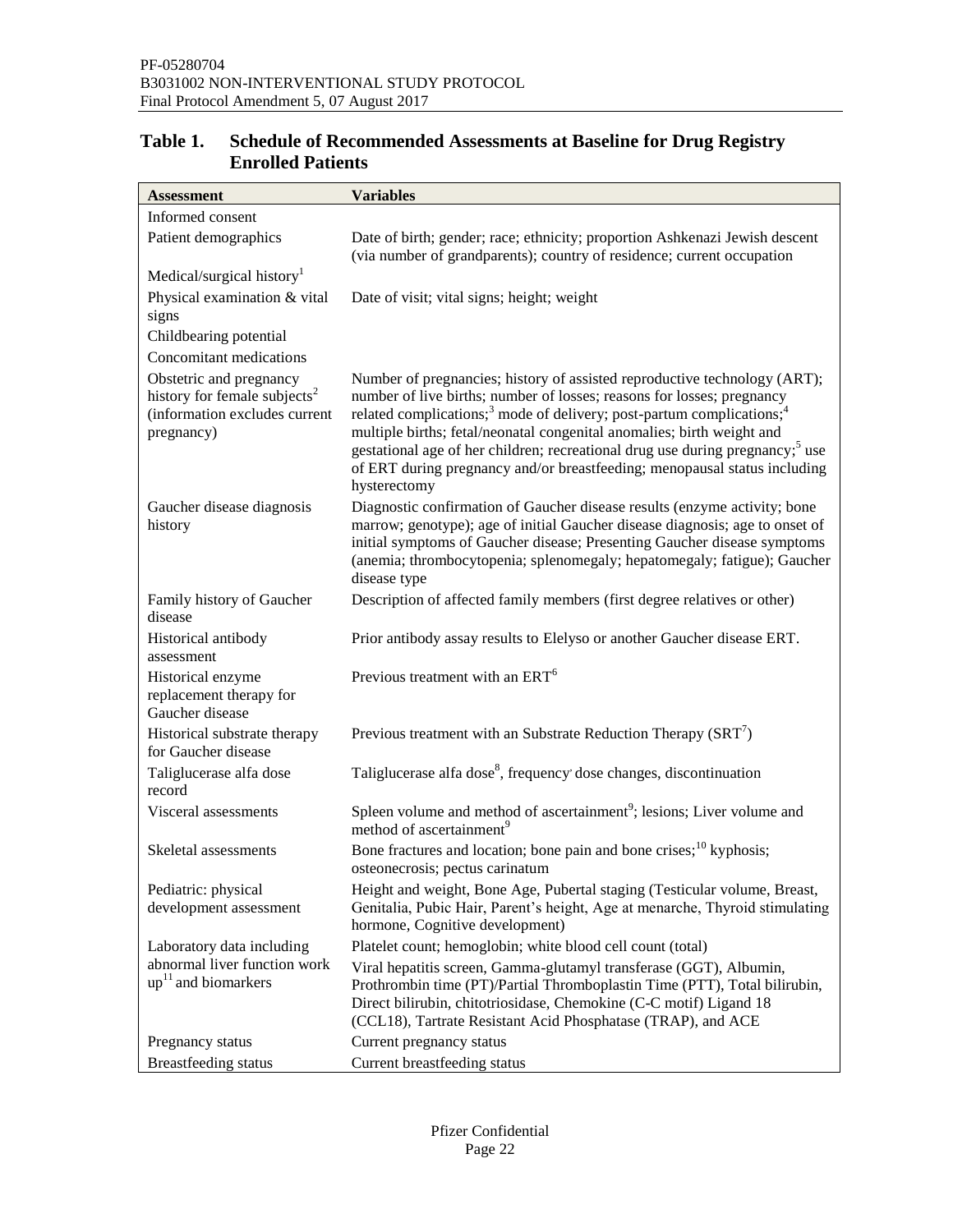| Adverse event/serious<br>adverse event reporting                                              | Any non-serious or serious adverse event including, but not limited to<br>potential drug-drug interactions; prolonged aPTT; potential hepatotoxicity;<br>suspected loss of efficacy                     |
|-----------------------------------------------------------------------------------------------|---------------------------------------------------------------------------------------------------------------------------------------------------------------------------------------------------------|
| Anti-taliglucerase alfa<br>antibody assessments<br>(Anti-Drug)<br>Antibody-ADA) <sup>12</sup> | IgG antibodies to taligluce rase alfa; IgE antibodies to taligluce rase alfa; in<br>vitro enzymatic activity neutralizing antibodies; cellular uptake neutralizing<br>antibodies to taligluce rase alfa |

- 1. Medical and surgery history may include splenectomy, cholecystectomy, joint replacement, osteoporosis, bleeding, fractures, myeloma/MGUS, polyclonal gammopathy, hepatocellular carcinoma, history of pre-existing hepatic impairment, cardiovascular disease, renal impairment, diabetes, Parkinson's disease, pulmonary hypertension, interstitial lung disease, seizures, eye movement abnormality, mandibular problems, asthma and other relevant medical conditions.
- 2. Information excludes current pregnancy. Data on the current pregnancy (i.e. active pregnancy among Drug Registry enrollees) would be collected as per [Table](#page-43-0) 3.
- 3. If a patient reports pregnancy- related complications, if relevant and reported, information recorded will include gestational diabetes, peri-partum bleeding and pregnancy induced hemorrhage.
- 4. If a patient reports postpartum complications, if relevant and reported, information recorded will include bleeding, anemia, infections, bone crisis and other relevant complications.
- 5. If a patient reports recreational drug use during pregnancy, information recorded will include tobacco, alcohol and illicit drugs
- 6. If a patient reports or has a history of being treated with an ERT, if available and/or reported, information on the specific ERT(s) including duration, prior history of hypersensitivity reaction and infusion related reactions to an ERT and history of carrot allergy will be recorded.
- 7. If a patient reports or has a history of being treated with an SRT, if available and/or reported, information on the specific SRT(s) including duration will be recorded.

8. For patients new to Taliglucerase alfa, the dosing information should be recorded in the dose record. For patients not new to Taliglucerase alfa, the current dosing information should be recorded in the dose record.

- 9. Method of ascertainment includes magnet resonance imaging (MRI), ultrasound (US), computed tomography (CT) and palpation.
- 10. If a patient reports experiencing bone and/or bone crisis then additional information, if available, will be recorded, including site, precipitating/alleviating factors, drug use, treatment/analgesics, intensity and duration.
- 11. If relevant and available.
- 12. Samples for antibody testing should be obtained at taliglucerase alfa trough concentration, i.e., prior to infusion; this minimizes the likelihood of taliglucerase alfa interference with the detection of antibodies Please refer t[o Section 9.5](#page-25-0)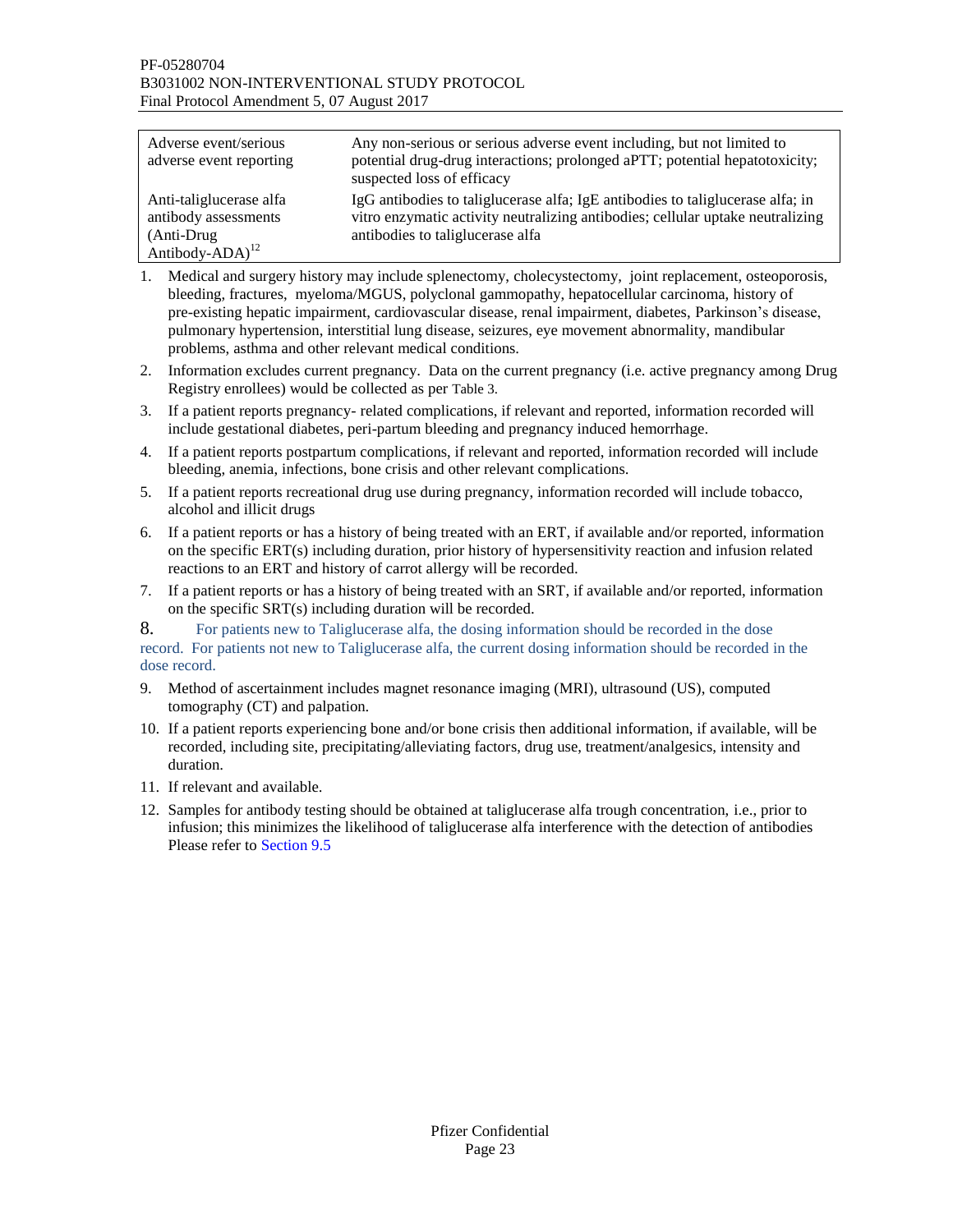<span id="page-23-0"></span>

| <b>Table 2.</b> | <b>Schedule of Recommended Assessments during Follow- Up Visits for Drug</b> |
|-----------------|------------------------------------------------------------------------------|
|                 | <b>Registry Enrolled Patients</b>                                            |

| <b>Assessment</b>                                                                                                                                                           | <b>Variables</b>                                                                                                                                                                                                                              | <b>Anticipated</b><br><b>Annual Visit</b><br>$± 2$ months:<br><b>Year 1-9</b> | <b>Anticipated</b><br><b>Final Visit</b><br>$± 2$ months:<br>Year 10 | Unanticipated<br><b>Visit</b> |
|-----------------------------------------------------------------------------------------------------------------------------------------------------------------------------|-----------------------------------------------------------------------------------------------------------------------------------------------------------------------------------------------------------------------------------------------|-------------------------------------------------------------------------------|----------------------------------------------------------------------|-------------------------------|
| Physical examination &<br>vital signs <sup>1</sup>                                                                                                                          | date of visit; vital signs;<br>height; weight                                                                                                                                                                                                 | $\mathbf X$                                                                   | $\mathbf X$                                                          | $\mathbf X$                   |
| Concomitant medications <sup>1</sup>                                                                                                                                        |                                                                                                                                                                                                                                               | $\mathbf X$                                                                   | $\mathbf X$                                                          | $\mathbf X$                   |
| Visceral assessments <sup>1</sup>                                                                                                                                           | spleen volume and method<br>of ascertainment; <sup>3</sup> lesions;<br>liver volume and method of<br>ascertainment <sup>3</sup>                                                                                                               | $\mathbf X$                                                                   | $\mathbf X$                                                          | $\mathbf X$                   |
| bone fractures and<br>Skeletal assessments <sup>1</sup><br>location; <sup>4</sup> bone pain and<br>bone crises <sup>5</sup> kyphosis;<br>osteonecrosis; pectus<br>carinatum |                                                                                                                                                                                                                                               | $\mathbf X$                                                                   | $\mathbf X$                                                          | $\mathbf X$                   |
| Laboratory data including<br>Abnormal liver function<br>work-up <sup>1</sup> and biomarkers                                                                                 | platelet count; hemoglobin;<br>white blood cell count<br>$(total)^2$                                                                                                                                                                          | $\boldsymbol{\mathrm{X}}$                                                     | $\mathbf X$                                                          | $\mathbf X$                   |
|                                                                                                                                                                             | viral hepatitis screen,,<br>Gamma-glutamyl<br>transferase (GGT),<br>Albumin, Prothrombin time<br>(PT)/Partial<br>Thromboplastin Time<br>(PTT), Total bilirubin,<br>Direct bilirubin as available<br>and appropriate                           |                                                                               |                                                                      |                               |
|                                                                                                                                                                             | chitotriosidase, CCL18,<br>TRAP, and ACE if<br>available                                                                                                                                                                                      |                                                                               |                                                                      |                               |
| Pregnancy status <sup>1</sup>                                                                                                                                               | current pregnancy status                                                                                                                                                                                                                      | $\boldsymbol{\mathrm{X}}$                                                     | $\mathbf X$                                                          | $\mathbf X$                   |
| Breastfeeding status <sup>1</sup>                                                                                                                                           | current breastfeeding status                                                                                                                                                                                                                  | $\mathbf X$                                                                   | $\mathbf X$                                                          | $\mathbf X$                   |
| Adverse event/serious<br>adverse event reporting                                                                                                                            | any non-serious or serious<br>adverse event including,<br>but not limited to potential<br>drug-drug interactions,<br>prolonged aPTT, potential<br>hepatotoxicity, suspected<br>loss of efficacy, immune or<br>infusion reactions <sup>6</sup> |                                                                               | X (throughout the entire study period)                               |                               |
| Taliglucerase alfa dose <sup>1</sup>                                                                                                                                        | frequency dose changes,<br>discontinuation                                                                                                                                                                                                    | X                                                                             | X                                                                    | X                             |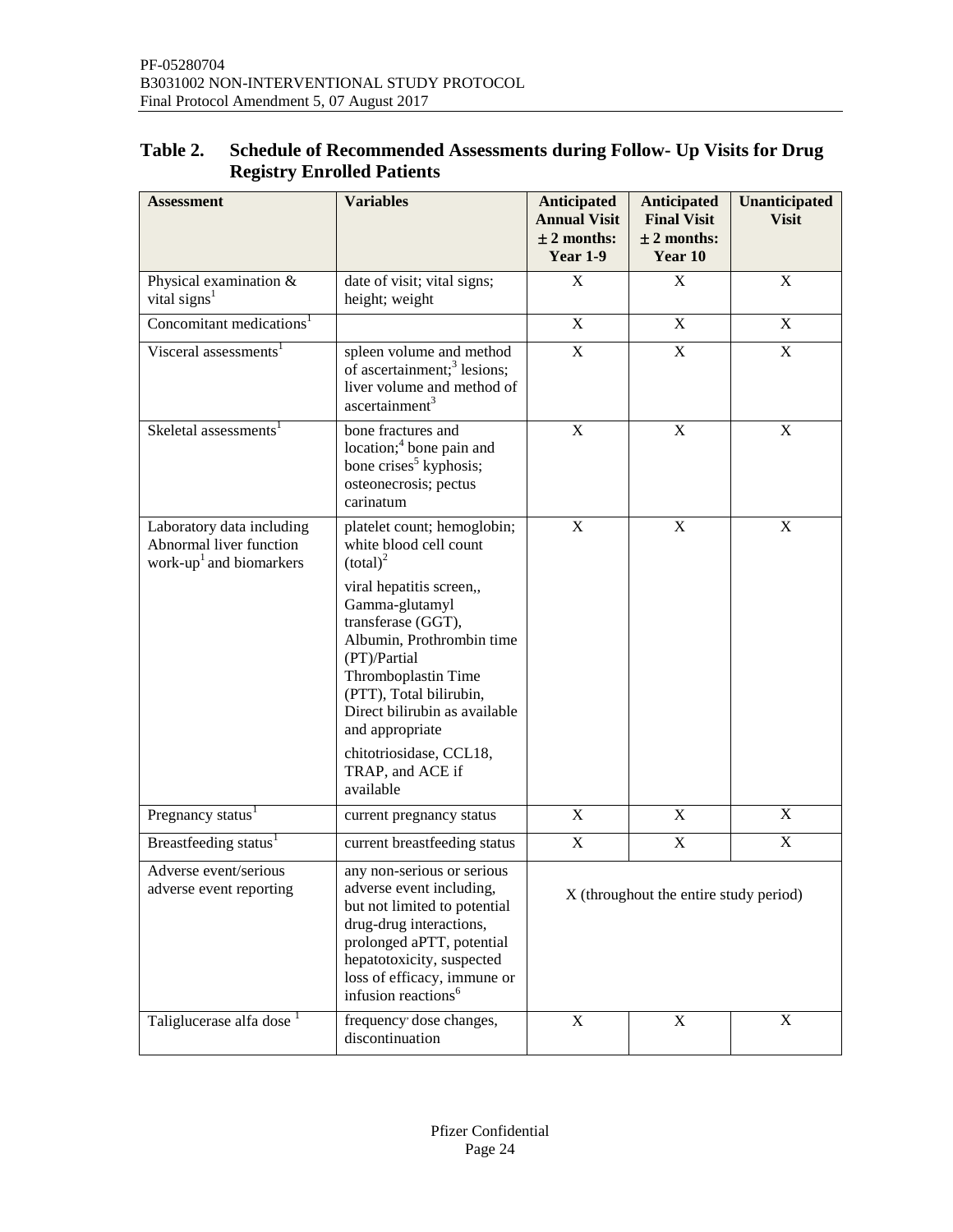#### PF-05280704 B3031002 NON-INTERVENTIONAL STUDY PROTOCOL Final Protocol Amendment 5, 07 August 2017

| Anti-taliglucerase alfa<br>IgG antibodies to<br>antibody assessments <sup>1, 7</sup><br>taliglucerase alfa; IgE<br>antibodies to taliglucerase<br>alfa; in vitro enzymatic<br>activity neutralizing<br>antibodies; cellular uptake<br>neutralizing antibodies to<br>taliglucerase alfa |                                                                                                     | X | X | X |
|----------------------------------------------------------------------------------------------------------------------------------------------------------------------------------------------------------------------------------------------------------------------------------------|-----------------------------------------------------------------------------------------------------|---|---|---|
| Pediatric: physical<br>development assessment (if<br>$relevant)$ <sup>1</sup>                                                                                                                                                                                                          | height and weight; bone<br>age; pubertal staging; age<br>at menarche; TSH;<br>cognitive development | X | X | X |

1. If relevant and available.

- 2. If relevant and available, information on iron and related studies (Total Iron Binding Capacity (TIBC)), folate, B12, and ferritin will be collected.
- 3. Method of ascertainment includes MRI, US, CT and palpation.
- 4. If relevant and available, information on X-ray (lytic or sclerotic lesions (including region)), fractures, MRI, bone mineral density, vitamin D, and bone marrow biopsy will be collected.
- 5. If a patient previously experienced bone pain and/or bone crisis then additional information will be collected, if available, including anatomic site, precipitating/alleviating factors, treatment/analgesics, intensity and duration.
- 6. Tryptase samples are optimally obtained at 0.25-3 hours after onset of symptoms, between 3-6 hours and between 24-48 hours to verify the return to baseline.
- 7. The recommended schedule of routine anti-taliglucerase alfa antibody assessments is detailed in the [Study](#page-25-0)  [Assessments](#page-25-0) [\(Section 9.5\)](#page-25-0). Samples for antibody testing should be obtained at taliglucerase alfa trough concentration, i.e., prior to infusion; this minimizes the likelihood of drug interference for the detection of antibodies as with any antibody testing. Consideration to tryptase analysis should be given (see footnote 6 for timing of sample collection). Please refer to [Section 9.5.](#page-25-0)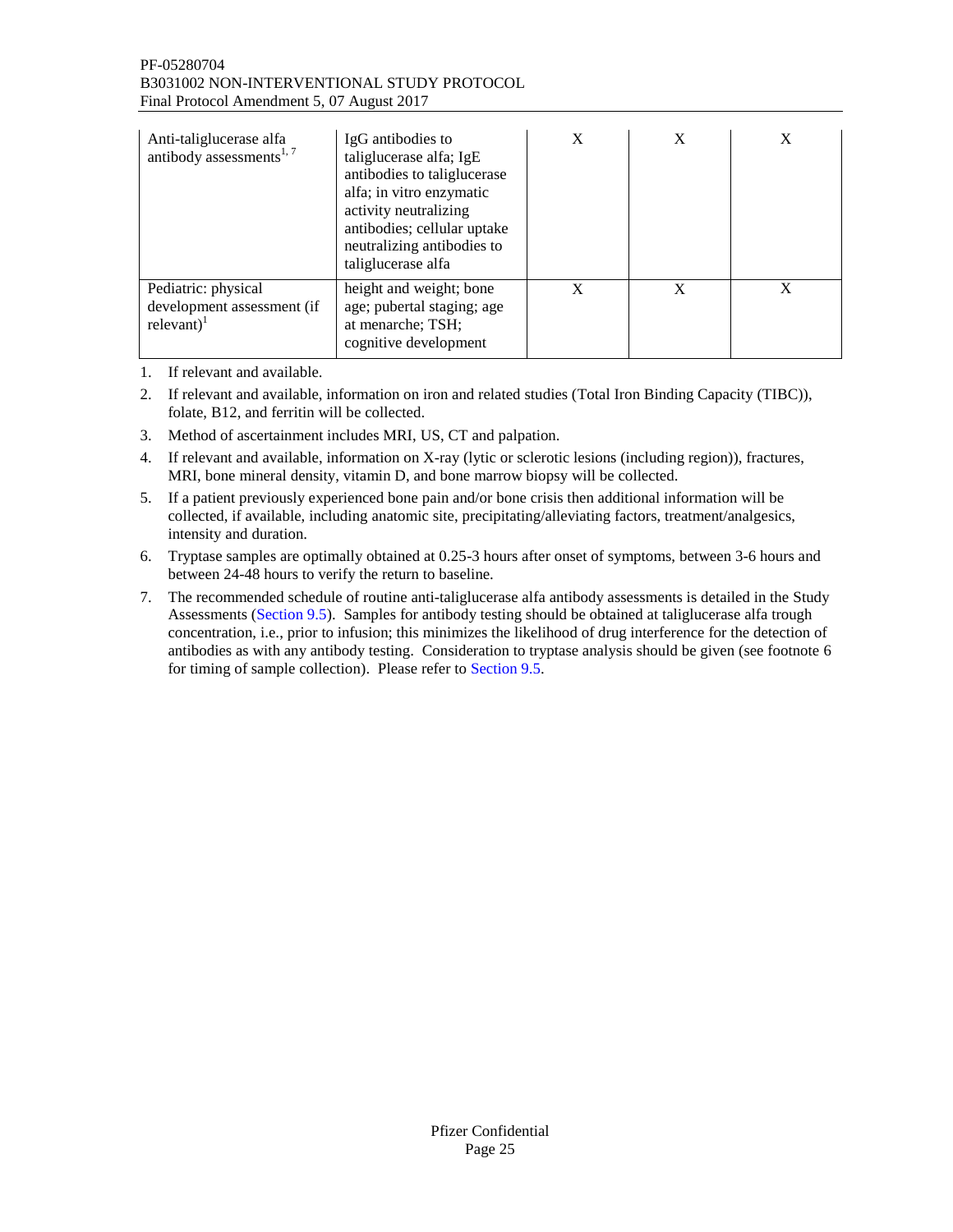## <span id="page-25-0"></span>**9.5. Study Assessments**

Recommended study assessments are contained in [Section 9.4.](#page-19-4)

The collection of blood samples for anti-taliglucerase alfa antibody testing is recommended and antibody kits<sup>1</sup> are currently provided by the Sponsor to all taliglucerase alfa prescribers as part of routine care in the US regardless of Drug Registry participation and may become part of routine care in other countries during the duration of the study period,.

Anti-taliglucerase antibody testing will be done at baseline, 6 months, 12 months and 24 months and additionally at the discretion of the investigator when considered to be clinically appropriate (e.g., for patients experiencing lack or loss of efficacy, or for patients with apparent hypersensitivity or infusion-related reactions).

When Anti-drug antibody (ADA) testing is performed as part of routine care, the samples for antibody testing should be obtained at taliglucerase alfa trough concentration, i.e., prior to infusion; as with any antibody testing, this minimizes the likelihood of drug interference in the detection of antibodies. Adverse reactions due to anti-drug antibodies may occur minutes to hours after taliglucerase alfa infusion or days to 3 weeks after infusion. The reactions that occur soon after infusion are likely mediated by IgE ADA that produce Type 1 (immediate) hypersensitivity reactions (symptoms include hypotension, rash, urticaria, respiratory distress). The delayed reactions produced by ADA are likely mediated by IgG and IgM ADA that produce Type 3 (immune complex or serum sickness) hypersensitivity reactions (symptoms include rash, fever, arthralgia, lymphadenopathy). If antibody testing is being performed because of an adverse reaction as part of routine care, after Type 1-like reactions, the blood samples should be collected at least 48 hours after infusion so that taliglucerase alfa would have been cleared and not interfere with the analysis for IgE ADA. Consideration should also be given to obtaining tryptase samples (see [Table](#page-23-0) 2 for recommended sampling timeline) in the event of a Type 1 reaction. After Type 3-like reactions, blood samples should be collected 2 to 4 weeks after the adverse reaction to allow for the clearance of immune complexes which may interfere with the measurement of IgG ADA.

# <span id="page-25-1"></span>**9.6. Study Size**

 $\overline{a}$ 

Given the rarity of Gaucher disease, and that in the United States there are two ongoing Gaucher disease registries, the number of participants is expected to be small. For this reason, no hypotheses have been pre-specified and sample size calculations are not applicable. All willing patients meeting the study inclusion criteria will be included in the Drug Registry. The total number of taliglucerase alfa-treated patients that will enroll in the Drug Registry is unknown and will depend on patient and enrolling physician participation, and taliglucerase alfa market authorizations.

 $1$  The kits include collection instructions and materials, the recommended schedule and timing of blood sample collection and pre-paid return shipping to a central laboratory.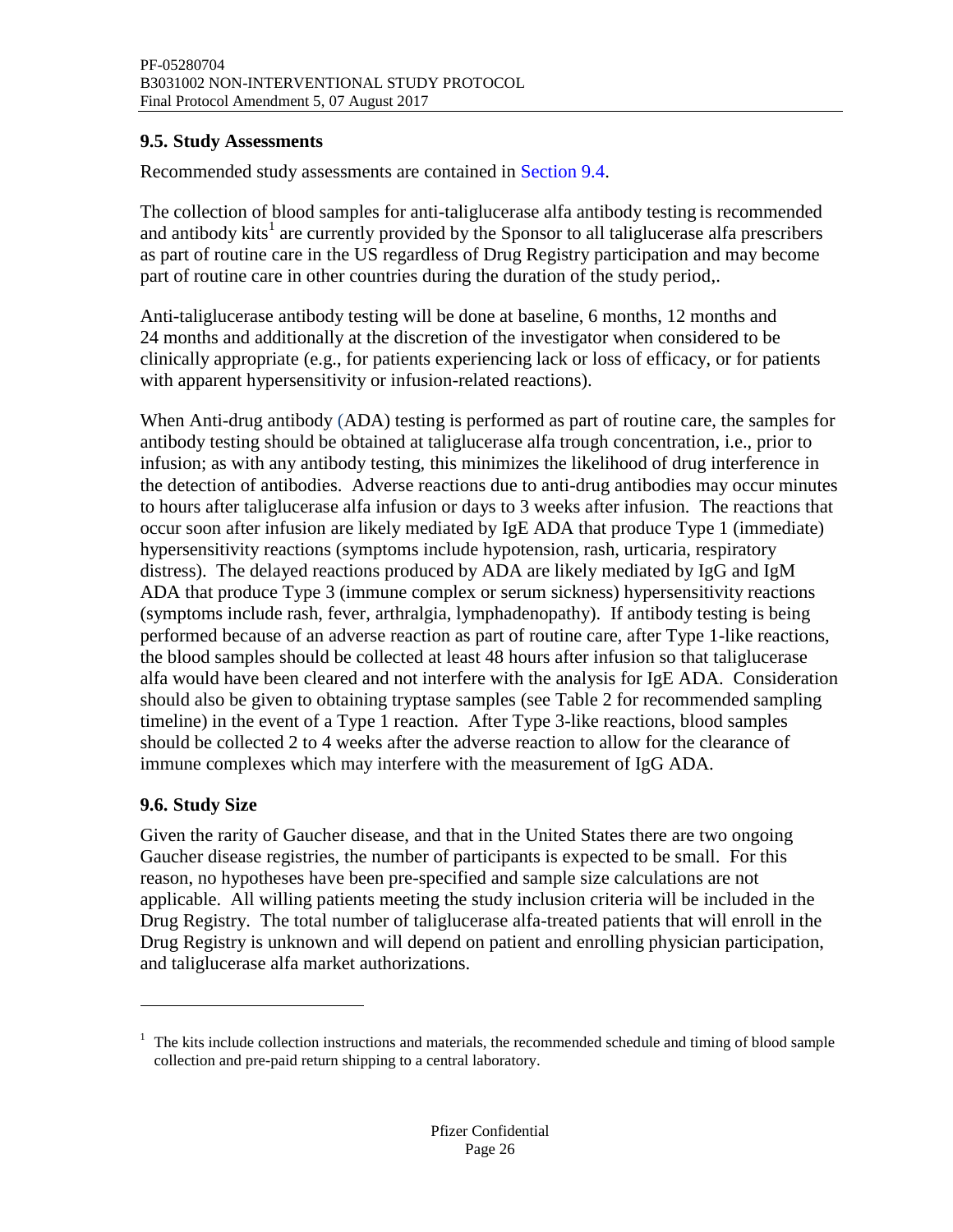#### <span id="page-26-0"></span>**9.7. Data Collection and Data Management**

# <span id="page-26-1"></span>**9.7.1. Data Collection**

Electronic case report form (e-CRF) will be administered through Electronic Data Capturing (EDC) system in this study. After a patient or a legally acceptable representative agrees to participate in this study by signing a written and dated informed consent/assent document, the treating physician or an authorized staff member will complete the patient baseline e-CRF at enrollment. The follow-up e-CRF will be completed when a patient returns to an office visit close to each study visit as per routine clinical practice. Data should be entered in e-CRF within 5 business days of each visit.

# <span id="page-26-2"></span>**9.7.2. Electronic Case Report Forms**

An e-CRF should be completed for each subject. The completed e-CRFs are the sole property of Pfizer and should not be made available in any form to third parties, except for authorized representatives of Pfizer or appropriate regulatory authorities, without written permission from Pfizer.

Each study investigator has ultimate responsibility for the timely collection and reporting of all clinical and safety data entered on the e-CRFs and any other data collection forms (source documents) and ensuring that they are accurate, authentic / original, attributable, complete, consistent, legible, timely (contemporaneous), enduring and available when required. The e-CRFs must be signed or approved by the study investigator or by an authorized staff member to attest that the data contained on the e-CRFs is true.

In most cases, the source documents are the patient's medical chart. In these cases data collected on the e-CRFs must match the data in those charts. For any corrections to entries made in the e-CRFs, source documents must be dated, initialed and explained (if necessary) and should not obscure the original entry. In some instances (e.g., patient interview) may also serve as source documents. In these situations a document should be available at the investigator's site and clearly identify those data that will be recorded in the e-CRF.

#### <span id="page-26-3"></span>**9.7.3. Data Management**

Detailed methodology for data management software programs to be used in the study will be documented in the Data Management Plan (DMP), which will be dated, filed, and maintained by the sponsor. This document will include details about which data (e.g., Previous and Concomitant Medications; Adverse Events) are coded using the World Health Organization (WHO) Drug Reference List (DRL), which employ the Anatomical Therapeutic Chemical (ATC) classification System, or the Medical dictionary for regulatory activities (MedDRA) terminology. The specific versions of the coding dictionaries used will be documented within the DMP.

In addition, Statistical Analysis System (SAS) software may be used to create listings for data review purposes. Such listings will be described in the Data Validation Specifications component of the DMP.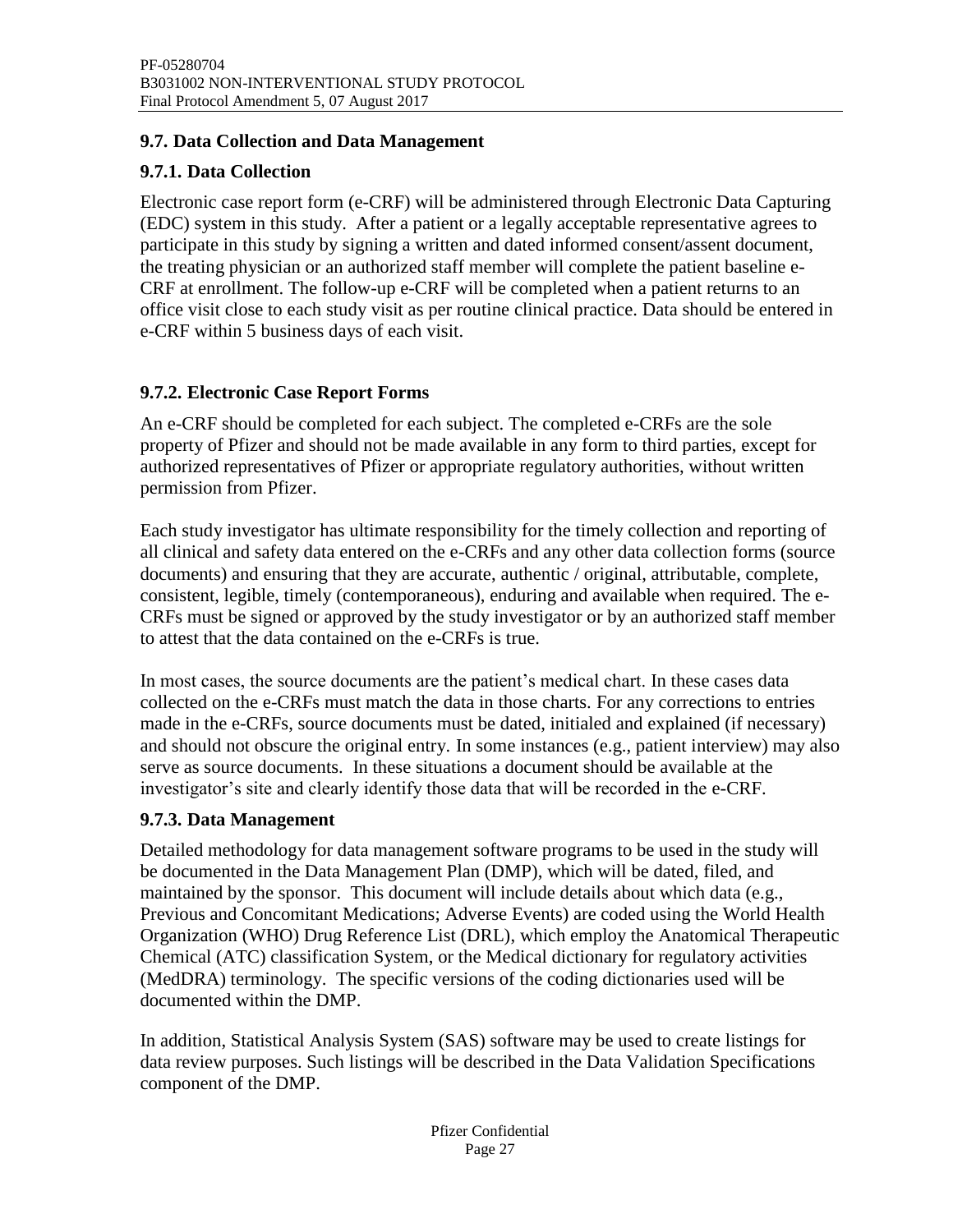# <span id="page-27-0"></span>**9.7.4. Data Cleaning**

Data cleaning specifications will be developed during study start-up before the initiation phase of the study (i.e., before enrollment). The specifications will include consistency and plausibility checks on data, as well as rules for data handling (i.e., process for query creation/closure and categorization, process for listing data review, process for missing and non-conformant data review, process for flagging data in the clinical data management system, process for SAE reconciliation, process for data handling and validation of electronic records; process for medical coding of data and application of coding conventions (if applicable), process for collection of investigator signature, process for transferring a patient from one site to another, process for freeze/lock of the clinical database). A data cleaning specifications document will be dated, filed, and maintained by the sponsor.

## <span id="page-27-1"></span>**9.8. Data Analysis**

Data will be analyzed using descriptive statistics. For outcomes of interest, summary statistics, including counts and frequencies will be calculated. Crude cumulative incidence and crude incidence rates per person-time will be calculated as appropriate. Depending on the outcome of interest, stratified analyses may be performed. Further exploratory analyses will be developed as necessary.

Detailed methodology for the summary and statistical analyses of data collected in this study will be documented in a Statistical Analysis Plan (SAP), which will be dated, filed, and maintained by the sponsor. The SAP may modify the plans outlined in the protocol; any major modifications of primary endpoint definitions or their analyses will be reflected in a protocol amendment.

# <span id="page-27-2"></span>**9.9. Quality Control**

During study conduct, Pfizer (or their designee) will perform routine remote oversight of the sites' data collection activities and may also conduct periodic on-site monitoring visits of sites to ensure that the protocol is being followed. During on-site visits the monitors may review source documents to confirm that the data recorded is accurate. All information recorded on the CRFs for this study must be consistent with the patients' source documentation (i.e., medical records).

Data entered into the clinical database and some integrated data from third parties (if applicable), will be verified/validated as documented in components of the DMP, which will be dated, filed, and maintained by the sponsor. After completion of these activities, the investigator will be required to sign off the CRFs electronically.

#### <span id="page-27-3"></span>**9.10. Record Retention**

All analytical datasets and statistical programs owned by Pfizer will be available for audit and inspection purposes.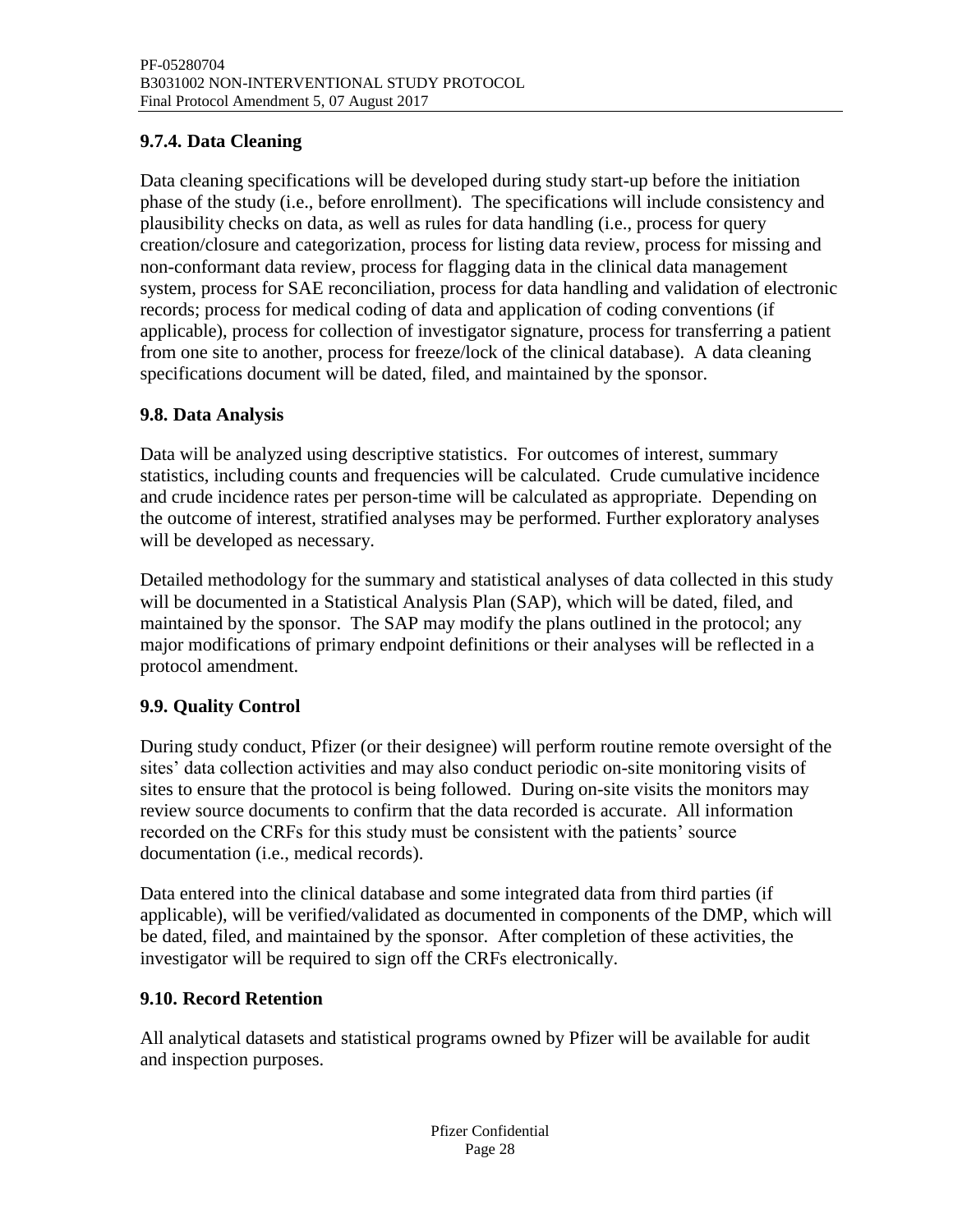To enable evaluations and/or audits from regulatory authorities or Pfizer, the investigators will agree to keep records, including the identity of all participating patients (sufficient information to link records, e.g., hospital records), all original signed informed consent forms, serious adverse event forms, source documents, and detailed records of treatment disposition, and adequate documentation of relevant correspondence (e.g., letters, meeting minutes, telephone calls reports). The records should be retained by the investigator according to local regulations, or as specified in the Clinical Study Agreement, whichever is longer.

If an investigator becomes unable for any reason to continue to retain study records for the required period (e.g., retirement, relocation), Pfizer should be prospectively notified. The study records must be transferred to a designee acceptable to Pfizer, such as another investigator, another institution, or to an independent third party arranged by Pfizer. An investigator must obtain Pfizer's written permission before disposing of any records, even if retention requirements have been met.

# <span id="page-28-0"></span>**9.11. Strengths of the Research Methods**

The Drug Registry will enable Pfizer to prospectively monitor and characterize the long-term safety and effectiveness of taliglucerase in the real-world setting. Although the active surveillance approach used in this study is not intended to be used for hypothesis testing, it permits to identify large safety signals for further refinement.

Given the anticipated small number of participants, the Drug Registry was designed to minimize the burden on participating investigators and patients in an effort to increase enrollment and minimize withdrawal from the registry. These design considerations include: recruitment of taliglucerase alfa exposed patients only, capture of only critical variables, and only yearly recommended reporting for many variables.

# <span id="page-28-1"></span>**9.12. Limitations of the Research Methods**

Because the Drug Registry will only enroll taliglucerase alfa-treated patients, the lack of an internal comparator group may pose a challenge for the interpretation of the data. Without the same data collected among Gaucher disease patients eligible for ERT but not treated with taliglucerase alfa (i.e., treated with one of the other ERTs), comparative analyses will not be possible and it may be challenging to contextualize the safety and effectiveness findings in this study. Furthermore, this Drug Registry is being initiated in the US several years after other existing Gaucher disease registries, which may likely result in the competition for the small numbers of patients with this rare disease.

# <span id="page-28-2"></span>**9.13. DRUG REGISTRY: MANAGEMENT AND REPORTING OF ADVERSE EVENTS/ADVERSE REACTIONS**

*The safety reporting criteria below apply to all male and female patients. All of the sections below within 9.13 are applicable to all participants except for those subjects that meet eligibility criteria for the pregnancy/lactation sub-study and consent to be part of the sub-study.*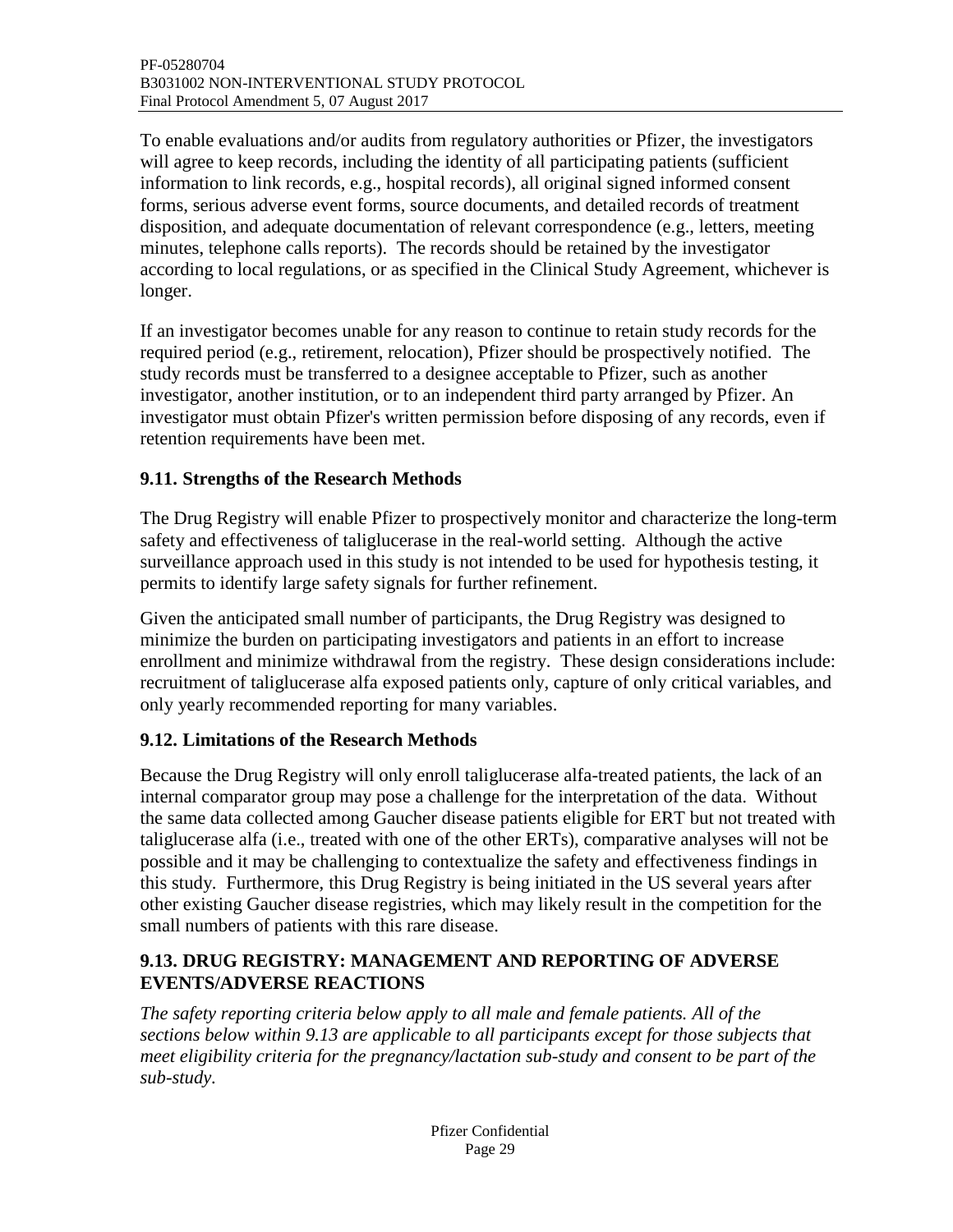*The two sections within [9.13,](#page-28-2) specific to exposure during pregnancy (EDP) [9.13.4.1](#page-33-2) and to exposure during breastfeeding [9.13.4.2,](#page-35-0) apply only to those female patients who do not consent to be part of the pregnancy/lactation sub-study and to pregnant female partners of male study participants.* 

*For those female patients who meet the eligibility of the pregnancy/lactation sub-study and consent to be part of the pregnancy/lactation sub-study, the safety reporting criteria specified in section [9.15.13](#page-45-0) should be followed for reporting EDP and/or exposure during breastfeeding.*

The table below summarizes the requirements for recording safety events on the e-CRF and for reporting safety events on the non-interventional study (NIS) adverse event monitoring (AEM) Report Form to Pfizer Safety. These requirements are delineated for three types of events: (1) serious adverse events (SAEs); (2) non-serious AEs (as applicable); and (3) Scenarios involving drug exposure, including exposure during pregnancy, exposure during breast feeding, medication error, overdose, misuse, extravasation, and occupational exposure. These events are defined in the section "Definitions of safety events".

| <b>Safety event</b>                                                                                                                                                                                                                          | <b>Recorded on the eCRF</b>                                                              | <b>Reported on the NIS AEM</b><br><b>Report Form to Pfizer</b><br>Safety within 24 hours of<br>awareness |  |
|----------------------------------------------------------------------------------------------------------------------------------------------------------------------------------------------------------------------------------------------|------------------------------------------------------------------------------------------|----------------------------------------------------------------------------------------------------------|--|
| <b>SAE</b>                                                                                                                                                                                                                                   | All                                                                                      | All                                                                                                      |  |
| Non-serious AE                                                                                                                                                                                                                               | All                                                                                      | None                                                                                                     |  |
| Scenarios involving exposure<br>to a drug under study,<br>including exposure during<br>pregnancy, exposure during<br>breast feeding, medication<br>error, overdose, misuse,<br>extravasation; lack of efficacy;<br>and occupational exposure | All (regardless of whether<br>associated with an AE),<br>except occupational<br>exposure | All (regardless of whether<br>associated with an AE)                                                     |  |

For each AE, the investigator must pursue and obtain information adequate both to determine the outcome of the adverse event and to assess whether it meets the criteria for classification as a SAE (see section "Serious Adverse Events" below)

Safety events listed in the table above must be reported to Pfizer within 24 hours of awareness of the event by the investigator **regardless of whether the event is determined by the investigator to be related to a drug under study**. In particular, if the SAE is fatal or life-threatening, notification to Pfizer must be made immediately, irrespective of the extent of available event information. This timeframe also applies to additional new (follow-up) information on previously forwarded safety event reports. In the rare situation that the investigator does not become immediately aware of the occurrence of a safety event, the investigator must report the event within 24 hours after learning of it and document the time of his/her first awareness of the events.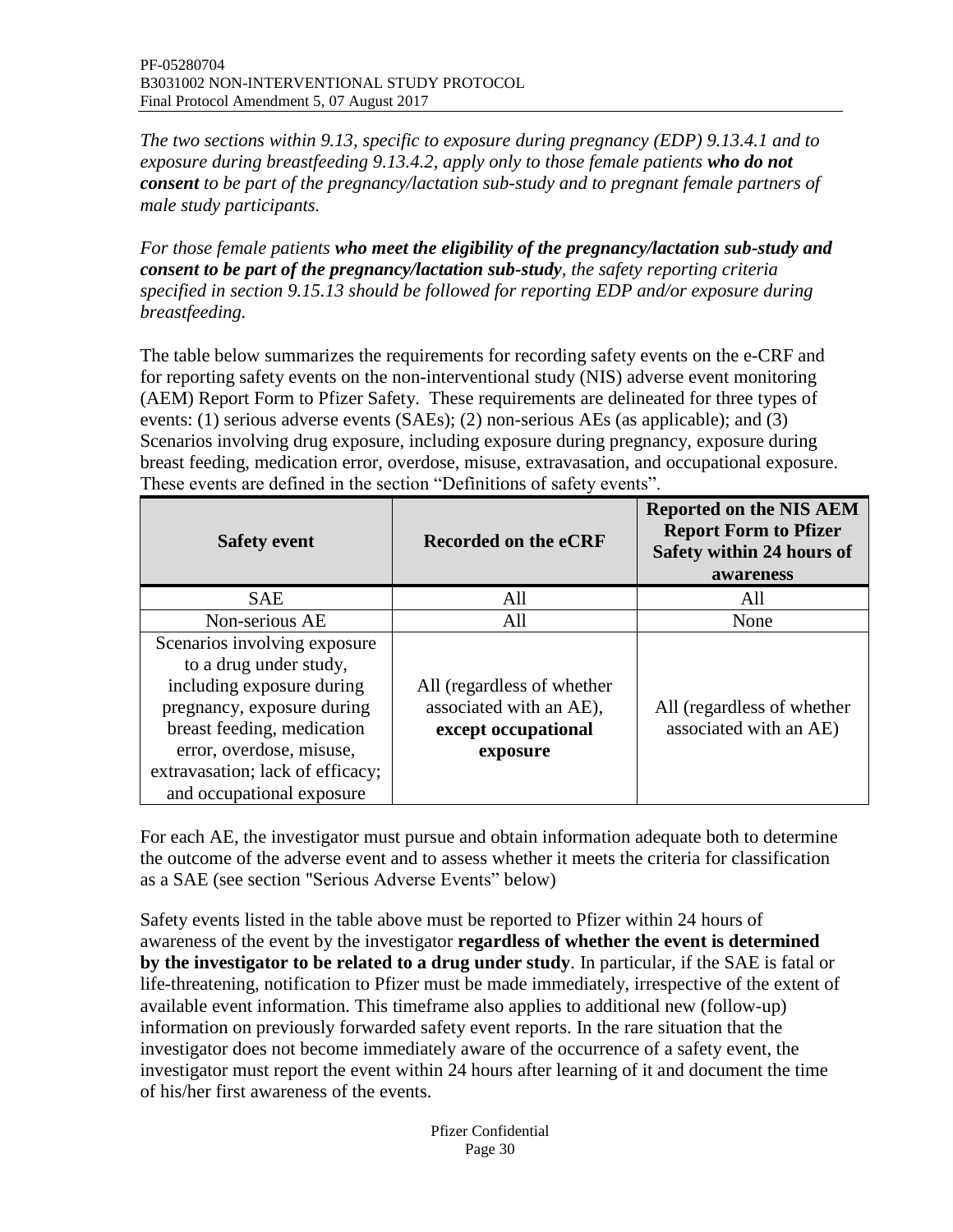For safety events that are considered serious or that are identified in the far right column of the table above that are reportable to Pfizer within 24 hours of awareness, the investigator is obligated to pursue and to provide any additional information to Pfizer in accordance with this 24-hour timeframe. In addition, an investigator may be requested by Pfizer to obtain specific follow-up information in an expedited fashion. This information is more detailed than that recorded on the eCRF*.* In general, this will include a description of the adverse event in sufficient detail to allow for a complete medical assessment of the case and independent determination of possible causality. Any information relevant to the event, such as concomitant medications and illnesses must be provided. In the case of a patient death, a summary of available autopsy findings must be submitted as soon as possible to Pfizer or its designated representative.

# <span id="page-30-0"></span>**9.13.1. Reporting period**

For each patient, the safety event reporting period begins at the time of the patient's first dose of taliglucerase alfa or the time of the patient's informed consent if s/he is already exposed to *taliglucerase alfa*, and lasts through the end of the observation period of the study, which must include at least 28 calendar days following the last administration of a drug under study; a report must be submitted to Pfizer Safety (or its designated representative) for any of the types of safety events listed in the table above occurring during this period. If a patient was administered a drug under study on the last day of the observation period, then the reporting period should be extended for 28 calendar days following the end of observation. Most often, the date of informed consent is the same as the date of enrollment. In some situations, there may be a lag between the dates of informed consent and enrollment. In these instances, if a patient provides informed consent but is never enrolled in the study (e.g., patient changes his/her mind about participation, the reporting period ends on the date of the decision to not enroll the patient. If the investigator becomes aware of a SAE occurring at any time after completion of the study and s/he considers the SAE to be related to *taliglucerase alfa,* the SAE also must be reported to Pfizer Safety.

# <span id="page-30-1"></span>**9.13.2. Causality assessment**

The investigator is required to assess and record the causal relationship. For all AEs, sufficient information should be obtained by the investigator to determine the causality of each adverse event. For AEs with a causal relationship to *taliglucerase alfa*, follow-up by the investigator is required until the event and/or its sequelae resolve or stabilize at a level acceptable to the investigator, and Pfizer concurs with that assessment.

An investigator's causality assessment is the determination of whether there exists a reasonable possibility that *taliglucerase alfa* caused or contributed to an adverse event. If the investigator's final determination of causality is "unknown" and s/he cannot determine whether *taliglucerase alfa* caused the event, the safety event must be reported within 24 hours.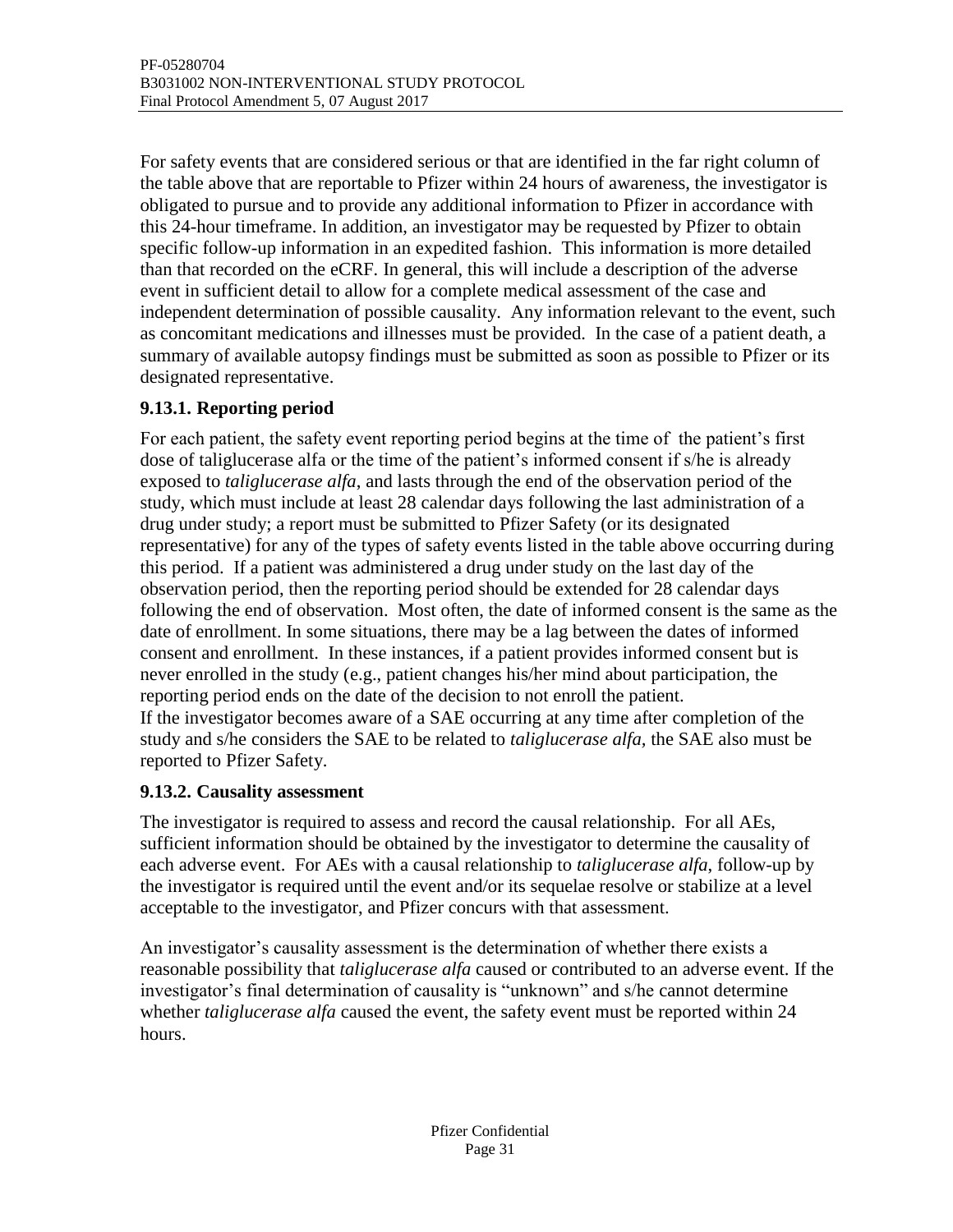If the investigator cannot determine the etiology of the event but s/he determines that *taliglucerase alfa* did not cause the event, this should be clearly documented on the *eCRF* and the NIS AEM Report Form.

# <span id="page-31-0"></span>**9.13.3. DEFINITIONS OF SAFETY EVENTS**

## <span id="page-31-1"></span>**9.13.3.1. Adverse events**

An AE is any untoward medical occurrence in a patient administered a medicinal product. The event need not necessarily have a causal relationship with the product treatment or usage.Examples of adverse events include but are not limited to:

- Abnormal test findings (see below for circumstances in which an abnormal test finding constitutes an adverse event);
- Clinically significant symptoms and signs;
- Changes in physical examination findings;
- Hypersensitivity;
- Progression/worsening of underlying disease;
- Lack of efficacy;
- Drug abuse;
- Drug dependency.

Additionally, for medicinal products, they may include the signs or symptoms resulting from:

- Drug overdose;
- Drug withdrawal;
- Drug misuse;
- Off-label use;
- Drug interactions;
- Extravasation;
- Exposure during pregnancy;
- Exposure during breast feeding;
- Medication error;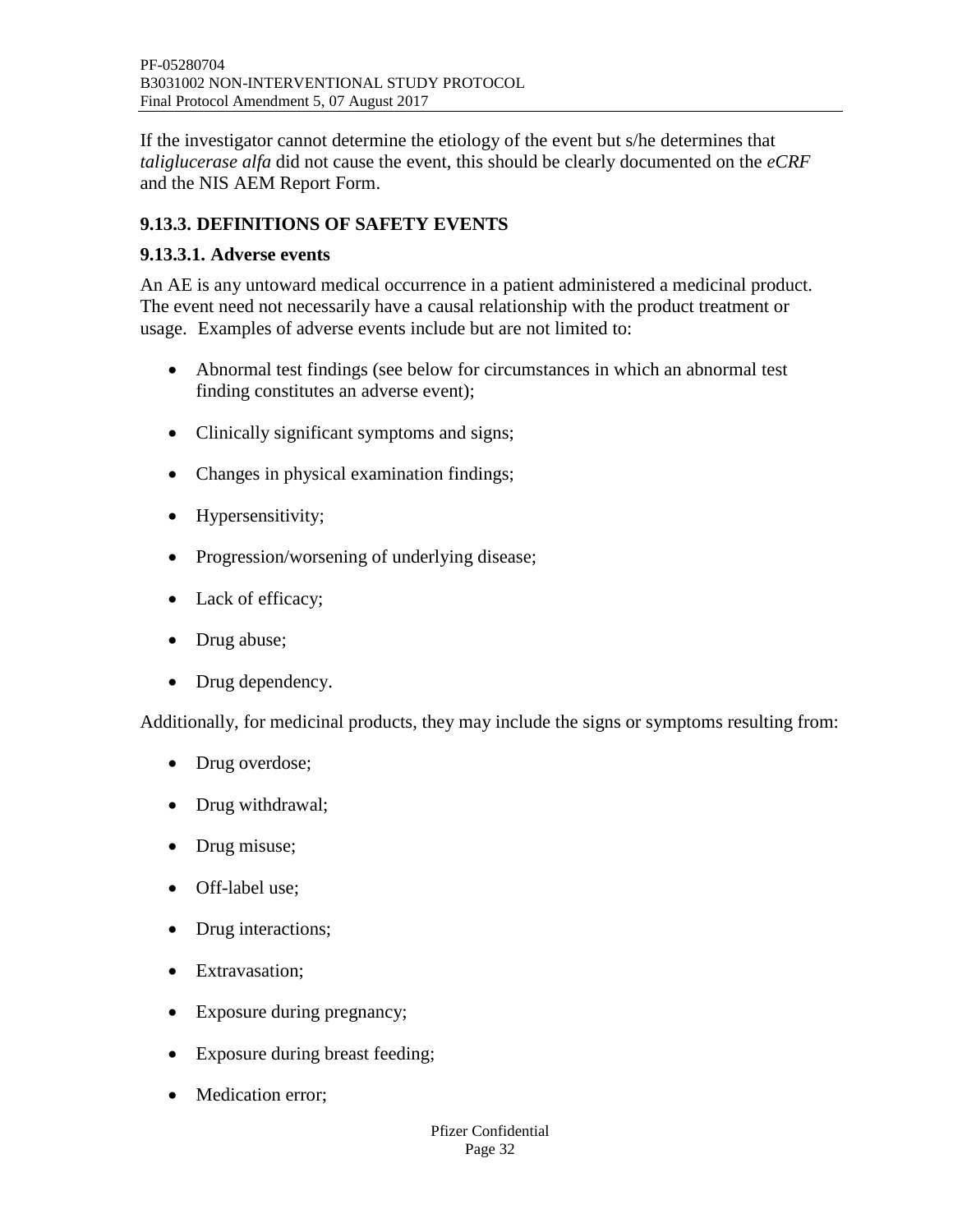• Occupational exposure.

## <span id="page-32-0"></span>**9.13.3.2. Abnormal test findings**

The criteria for determining whether an abnormal objective test finding should be reported as an adverse event are as follows:

- Test result is associated with accompanying symptoms, and/or
- Test result requires additional diagnostic testing or medical/surgical intervention, and/or
- Test result leads to a change in study dosing or discontinuation from the study, significant additional concomitant drug treatment, or other therapy, and/or
- Test result is considered to be an adverse event by the investigator or sponsor.

Merely repeating an abnormal test, in the absence of any of the above conditions, does not constitute an adverse event. Any abnormal test result that is determined to be an error does not require reporting as an adverse event.

## <span id="page-32-1"></span>**9.13.3.3. Serious adverse events**

A serious adverse event is any untoward medical occurrence in a patient administered a medicinal or nutritional product (including pediatric formulas) at any dose that:

- Results in death:
- Is life-threatening;
- Requires inpatient hospitalization or prolongation of hospitalization (see below for circumstances that do not constitute adverse events);
- Results in persistent or significant disability/incapacity (substantial disruption of the ability to conduct normal life functions);
- Results in congenital anomaly/birth defect.

Medical and scientific judgment is exercised in determining whether an event is an important medical event. An important medical event may not be immediately life-threatening and/or result in death or hospitalization. However, if it is determined that the event may jeopardize the patient or may require intervention to prevent one of the other outcomes listed in the definition above, the important medical event should be reported as serious.

Examples of such events are intensive treatment in an emergency room or at home for allergic bronchospasm; blood dyscrasias or convulsions that do not result in hospitalization; or development of drug dependency or drug abuse.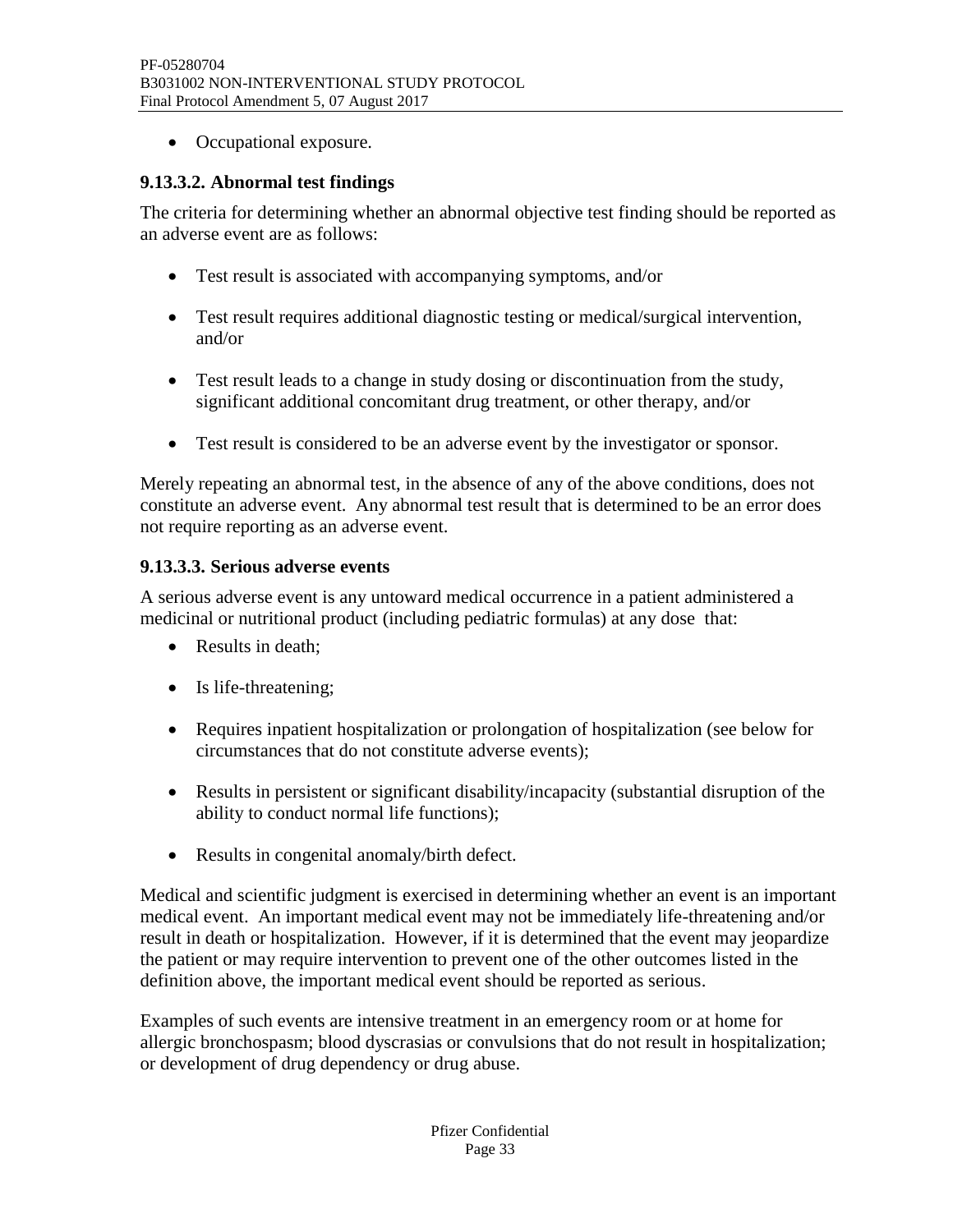Additionally, any suspected transmission via a Pfizer product of an infectious agent, pathogenic or non-pathogenic, is considered serious. The event may be suspected from clinical symptoms or laboratory findings indicating an infection in a patient exposed to a Pfizer product. The terms "suspected transmission" and "transmission" are considered synonymous. These cases are considered unexpected and handled as serious expedited cases by PV personnel. Such cases are also considered for reporting as product defects, if appropriate.

# <span id="page-33-0"></span>**9.13.3.4. Hospitalization**

Hospitalization is defined as any initial admission (even if less than 24 hours) to a hospital or equivalent healthcare facility or any prolongation to an existing admission. Admission also includes transfer within the hospital to an acute/intensive care unit (e.g., from the psychiatric wing to a medical floor, medical floor to a coronary care unit, neurological floor to a tuberculosis unit). An emergency room visit does not necessarily constitute a hospitalization; however, an event leading to an emergency room visit should be assessed for medical importance.

Hospitalization in the absence of a medical AE is not in itself an AE and is not reportable. For example, the following reports of hospitalization without a medical AE are not to be reported.

- Social admission (e.g., patient has no place to sleep)
- Administrative admission (e.g., for yearly exam)
- Optional admission not associated with a precipitating medical AE (e.g., for elective cosmetic surgery)
- Hospitalization for observation without a medical AE
- Admission for treatment of a pre-existing condition not associated with the development of a new AE or with a worsening of the pre-existing condition (e.g., for work-up of persistent pre-treatment lab abnormality)
- Protocol-specified admission during clinical study (e.g., for a procedure required by the study protocol)

#### <span id="page-33-1"></span>**9.13.4. Scenarios necessitating reporting to Pfizer Safety within 24 hours**

Scenarios involving exposure during pregnancy, exposure during breastfeeding, medication error, overdose, misuse, extravasation, lack of efficacy, and occupational exposure are described below.

#### <span id="page-33-2"></span>**9.13.4.1. Exposure during pregnancy**

An exposure during pregnancy (EDP) occurs if: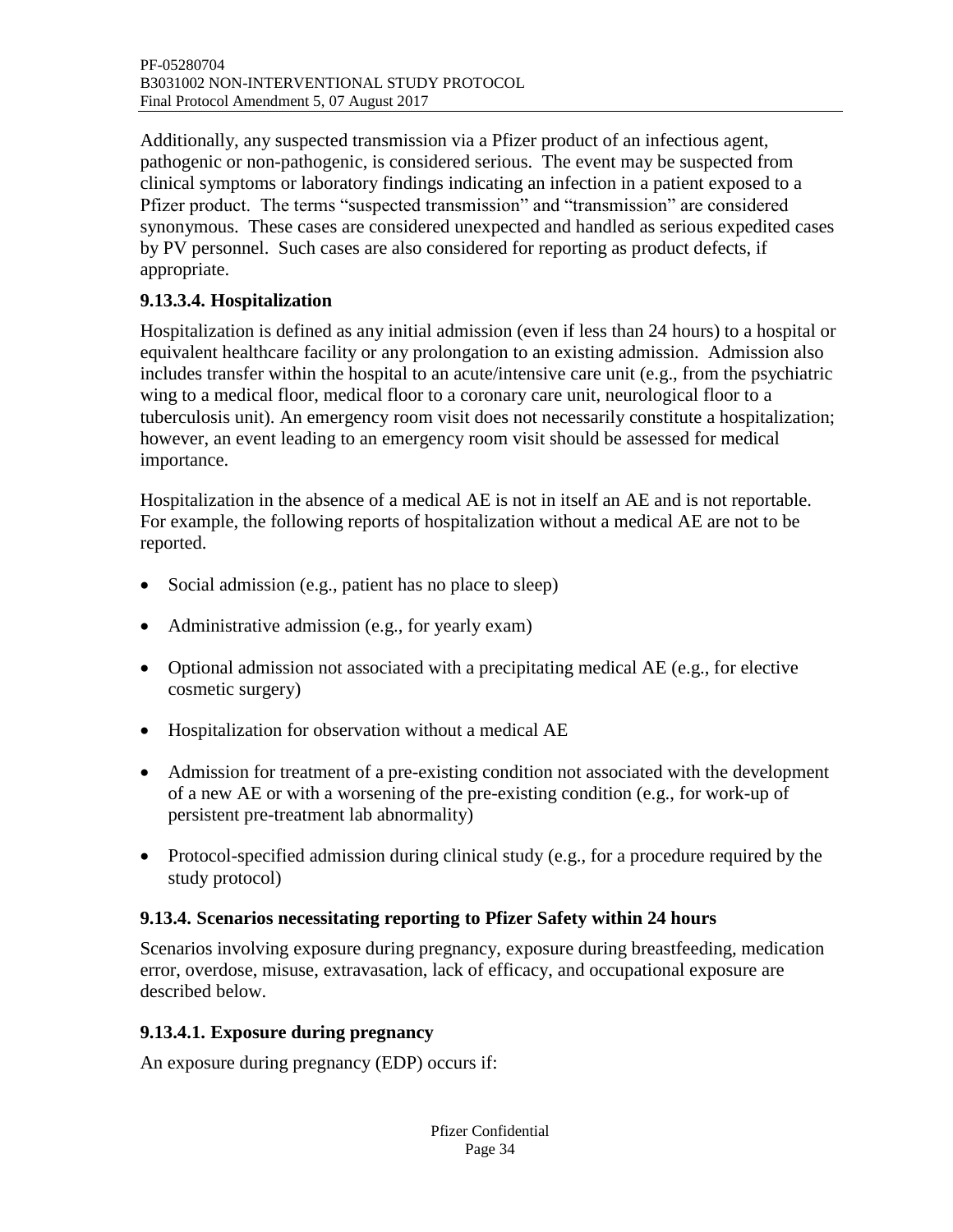1. A female becomes, or is found to be, pregnant either while receiving or having been exposed to (e.g., environmental) *taliglucerase alfa*, or the female becomes, or is found to be, pregnant after discontinuing and/or being exposed to *taliglucerase alfa*  (maternal exposure).

An example of environmental exposure would be a case involving direct contact with a Pfizer product in a pregnant woman (e.g., a nurse reports that she is pregnant and has been exposed to chemotherapeutic products).

2. A male has been exposed, either due to treatment or environmental exposure to *taliglucerase alfa* prior to or around the time of conception and/or is exposed during the partner pregnancy (paternal exposure).

As a general rule, prospective and retrospective exposure during pregnancy reports from any source are reportable irrespective of the presence of an associated AE and the procedures for SAE reporting should be followed.

If a study participant or study participant's partner becomes, or is found to be, pregnant during the study participant's treatment with *taliglucerase alfa*, this information must be submitted to Pfizer, irrespective of whether an adverse event has occurred using the NIS AEM Report Form and the EDP Supplemental Form.

In addition, information regarding environmental exposure to *taliglucerase alfa* in a pregnant woman (e.g., a subject reports that she is pregnant and has been exposed to a cytotoxic product by inhalation or spillage) must be submitted using the NIS AEM Report Form and the EDP supplemental form. This must be done irrespective of whether an AE has occurred.

Information submitted should include the anticipated date of delivery (see below for information related to termination of pregnancy).

Follow-up is conducted to obtain general information on the pregnancy; in addition, followup is conducted to obtain information on EDP outcome for all EDP reports with pregnancy outcome unknown. A pregnancy is followed until completion or until pregnancy termination (e.g., induced abortion) and Pfizer is notified of the outcome. This information is provided as a follow up to the initial EDP report. In the case of a live birth, the structural integrity of the neonate can be assessed at the time of birth. In the event of a termination, the reason(s) for termination should be specified and, if clinically possible, the structural integrity of the terminated fetus should be assessed by gross visual inspection (unless pre-procedure test findings are conclusive for a congenital anomaly and the findings are reported).

If the outcome of the pregnancy meets the criteria for an SAE (e.g., ectopic pregnancy, spontaneous abortion, intrauterine fetal demise, neonatal death, or congenital anomaly [in a live born, a terminated fetus, an intrauterine fetal demise, or a neonatal death]), the procedures for reporting SAEs should be followed.

Additional information about pregnancy outcomes that are reported as SAEs follows: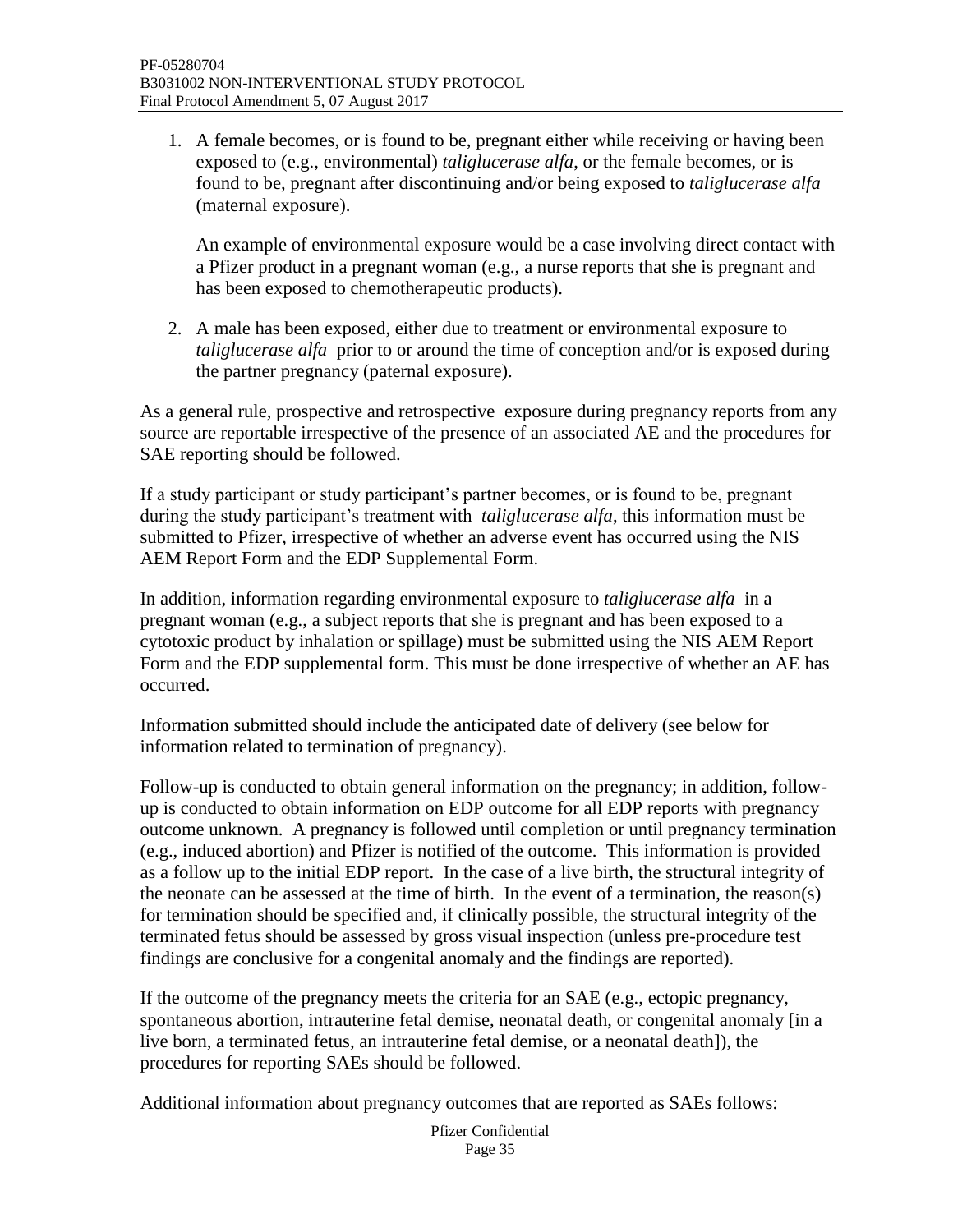- Spontaneous abortion includes miscarriage and missed abortion;
- Neonatal deaths that occur within 1 month of birth should be reported, without regard to causality, as SAEs. In addition, infant deaths after 1 month should be reported as SAEs when the investigator assesses the infant death as related or possibly related to exposure to investigational product

Additional information regarding the exposure during pregnancy may be requested. Further follow-up of birth outcomes will be handled on a case-by-case basis (e.g., follow-up on preterm infants to identify developmental delays).

In the case of paternal exposure, the study participant will be provided with the Pregnant Partner Release of Information Form to deliver to his partner. It must be documented that the study participant was given this letter to provide to his partner.

## <span id="page-35-0"></span>**9.13.4.2. Exposure during breastfeeding**

Scenarios of exposure during breastfeeding must be reported, irrespective of the presence of an associated AE. An exposure during breastfeeding report is not created when a Pfizer drug specifically approved for use in breastfeeding women (e.g., vitamins) is administered in accord with authorized use. However, if the infant experiences an AE associated with such a drug's administration, the AE is reported together with the exposure during breastfeeding.

#### <span id="page-35-1"></span>**9.13.4.3. Medication error**

A medication error is any unintentional error in the prescribing, dispensing or administration of a medicinal product that may cause or lead to inappropriate medication use or patient harm while in the control of the health care professional, patient, or consumer. Such events may be related to professional practice, health care products, procedures, and systems including: prescribing; order communication; product labeling, packaging, and nomenclature; compounding; dispensing; distribution; administration; education; monitoring; and use.

Medication errors include:

- Near misses, involving or not involving a patient directly (e.g., inadvertent/erroneous administration, which is the accidental use of a product outside of labeling or prescription on the part of the healthcare provider or the patient/consumer);
- Confusion with regard to invented name (e.g., trade name, brand name).

The investigator must submit the following medication errors to Pfizer, irrespective of the presence of an associated AE/SAE:

 Medication errors involving patient exposure to the product, whether or not the medication error is accompanied by an AE.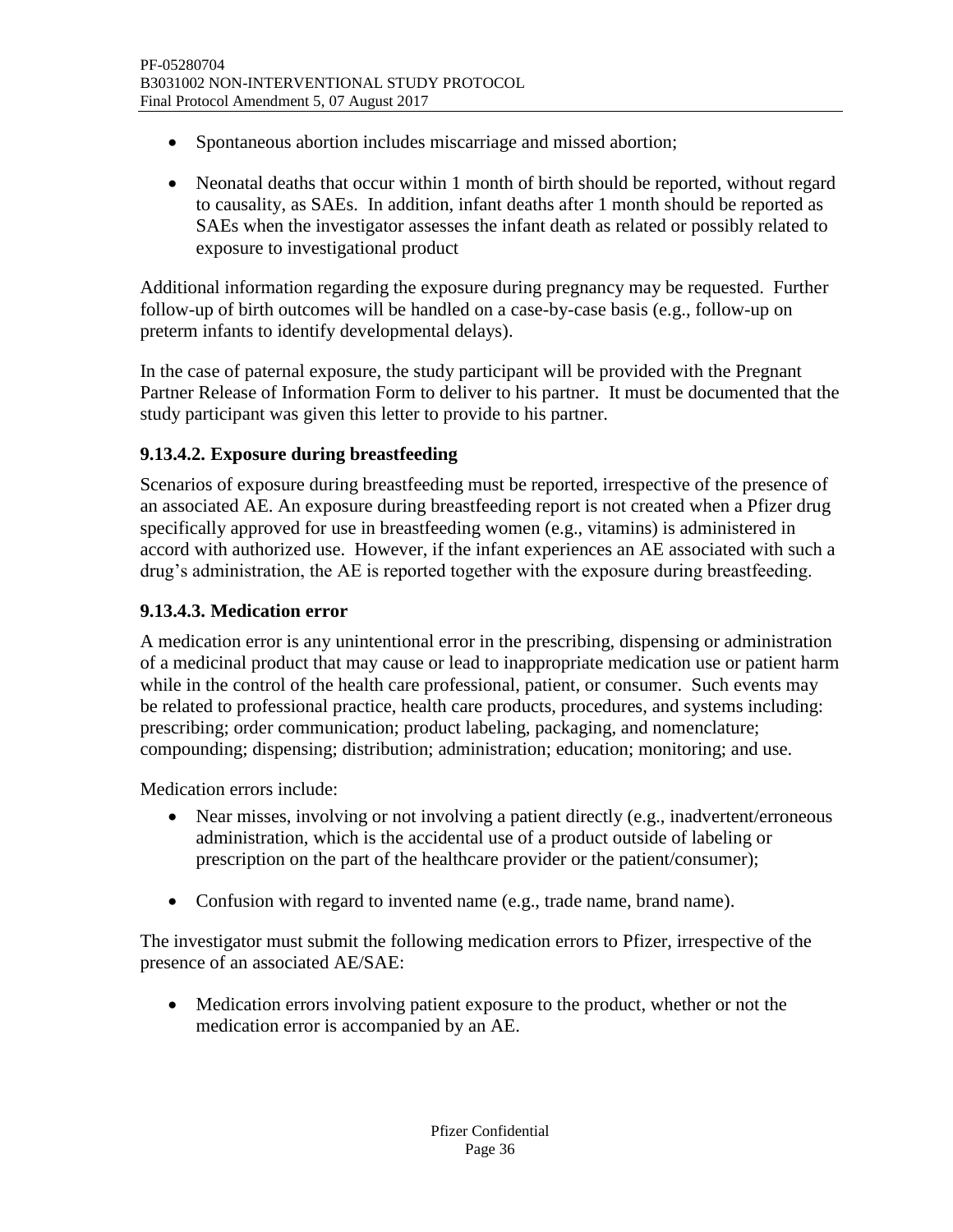- Medication errors that do not involve a patient directly (e.g., potential medication errors or near misses). When a medication error does not involve patient exposure to the product the following minimum criteria constitute a medication error report:
	- An identifiable reporter;
	- A suspect product;
	- The event medication error.

## <span id="page-36-0"></span>**9.13.4.4. Overdose, Misuse, Extravasation**

Reports of overdose, misuse, and extravasation associated with the use of a Pfizer product are reported to Pfizer by the investigator, irrespective of the presence of an associated AE/SAE.

## <span id="page-36-1"></span>**9.13.4.5. Lack of Efficacy**

Reports of lack of efficacy to a Pfizer product are reported to Pfizer by the investigator, irrespective of the presence of an associated AE/SAE or the indication for use of the Pfizer product.

## <span id="page-36-2"></span>**9.13.4.6. Occupational Exposure**

Reports of occupational exposure to a Pfizer product are reported to Pfizer by the investigator, irrespective of the presence of an associated AE/SAE.

#### <span id="page-36-3"></span>**9.14. Single Reference Safety Document**

Complete information for taliglucerase alfa may be found in the Single Reference Safety Document, which for this study is the current Core Data Sheet.

# <span id="page-36-4"></span>**9.15. Other Aspects: Pregnancy/Lactation Sub-study**

#### <span id="page-36-5"></span>**9.15.1. Research Question and Objective**

The primary objectives of the Pregnancy/Lactation Sub-Study are:

- 1. To assess pregnancy outcomes of female Drug Registry participants exposed to taliglucerase alfa at any time during pregnancy.
- 2. To assess clinical outcomes of newborns of female Drug Registry participants potentially exposed to taliglucerase alfa in utero.
- 3. To assess clinical outcomes of infants potentially exposed to taliglucerase alfa through breast milk or in utero, up to the child's first birthday.

The exploratory objectives of the Pregnancy/Lactation Sub-Study are:

1. To assess pregnancy outcomes of female Drug Registry participants not exposed to taliglucerase alfa at any time during pregnancy *(this includes every woman who does*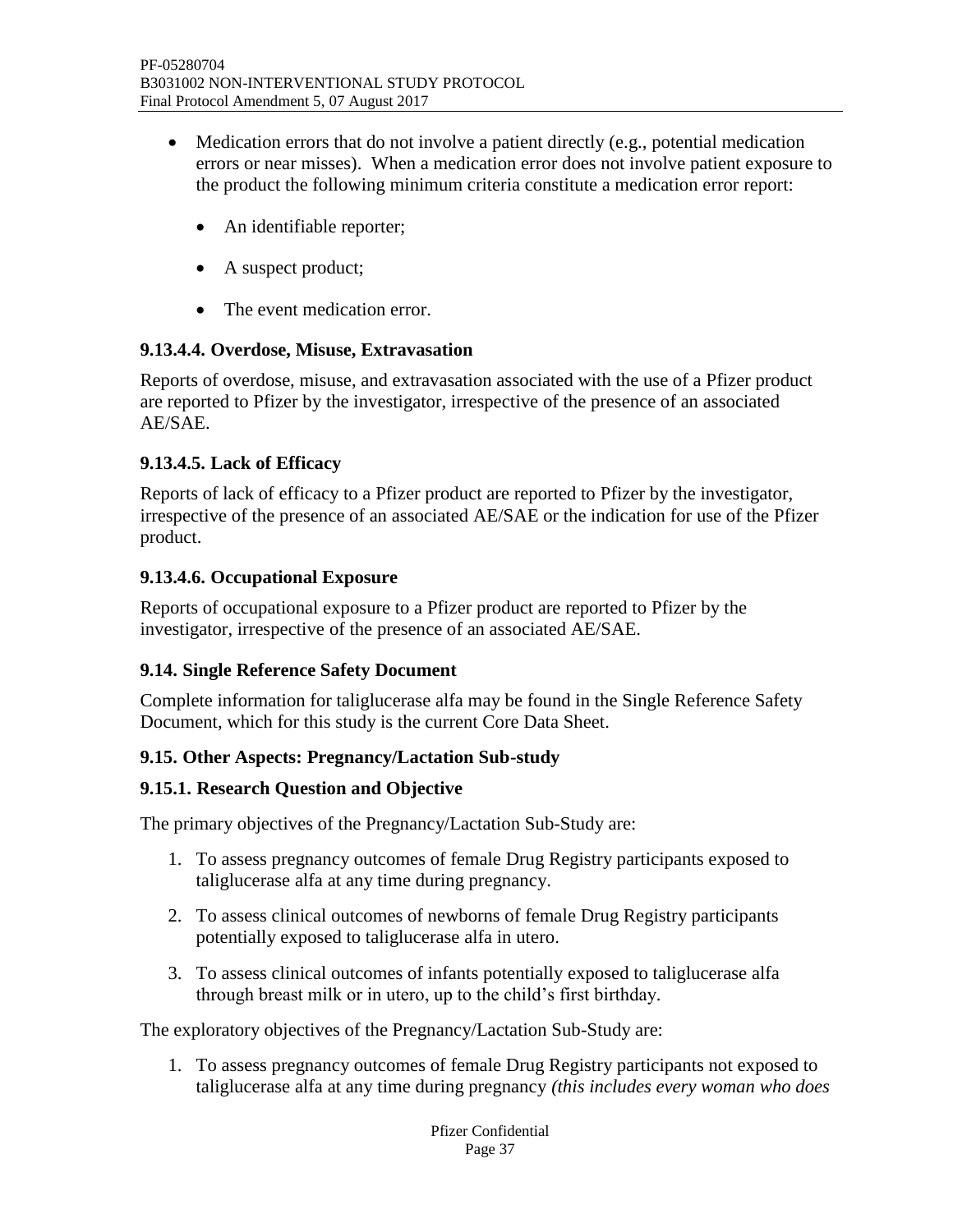<span id="page-37-2"></span>*not meet the definition of exposure to talgilcuerase alfa during pregnancy in primary objective 1 above)*.

- 2. To assess clinical outcomes of newborns of female Drug Registry participants not exposed to taliglucerase alfa in utero.
- 3. To assess clinical outcomes of infants not exposed to taliglucerase alfa through breast milk or in utero, up to the child's first birthday.

*Not exposed to taliglucerase alfa includes those not receiving any treatment or receiving treatment other than taliglucerase alfa during pregnancy and lactation.*

# <span id="page-37-0"></span>**9.15.2. Study Design**

The Pregnancy/Lactation Sub-Study will be nested within the Drug Registry in order to obtain information on taliglucerase alfa exposure in utero on pregnancy outcomes and newborns and/or through breast milk exposure on infant outcomes as shown in [Figure](#page-37-2) 2.

#### **Figure 2. Pregnancy/ Lactation Sub Study nested within the Drug Registry**



#### <span id="page-37-1"></span>**9.15.3. Study Population in the Pregnancy/Lactation Sub-Study**

The study population eligible for this sub-study are all female Drug Registry participants who are or become pregnant during the Drug Registry and/or all female Drug Registry participants who breastfeed during the course of the Drug Registry. All pregnant and breastfeeding women enrolled in the Drug Registry will be approached for participation in the sub-study regardless of whether they are receiving taliglucerase alfa for their Gaucher Disease at the time of their pregnancy/breastfeeding. This is because during the 10 years of the Drug Registry duration, and in particular during the pregnancy/breastfeeding time period,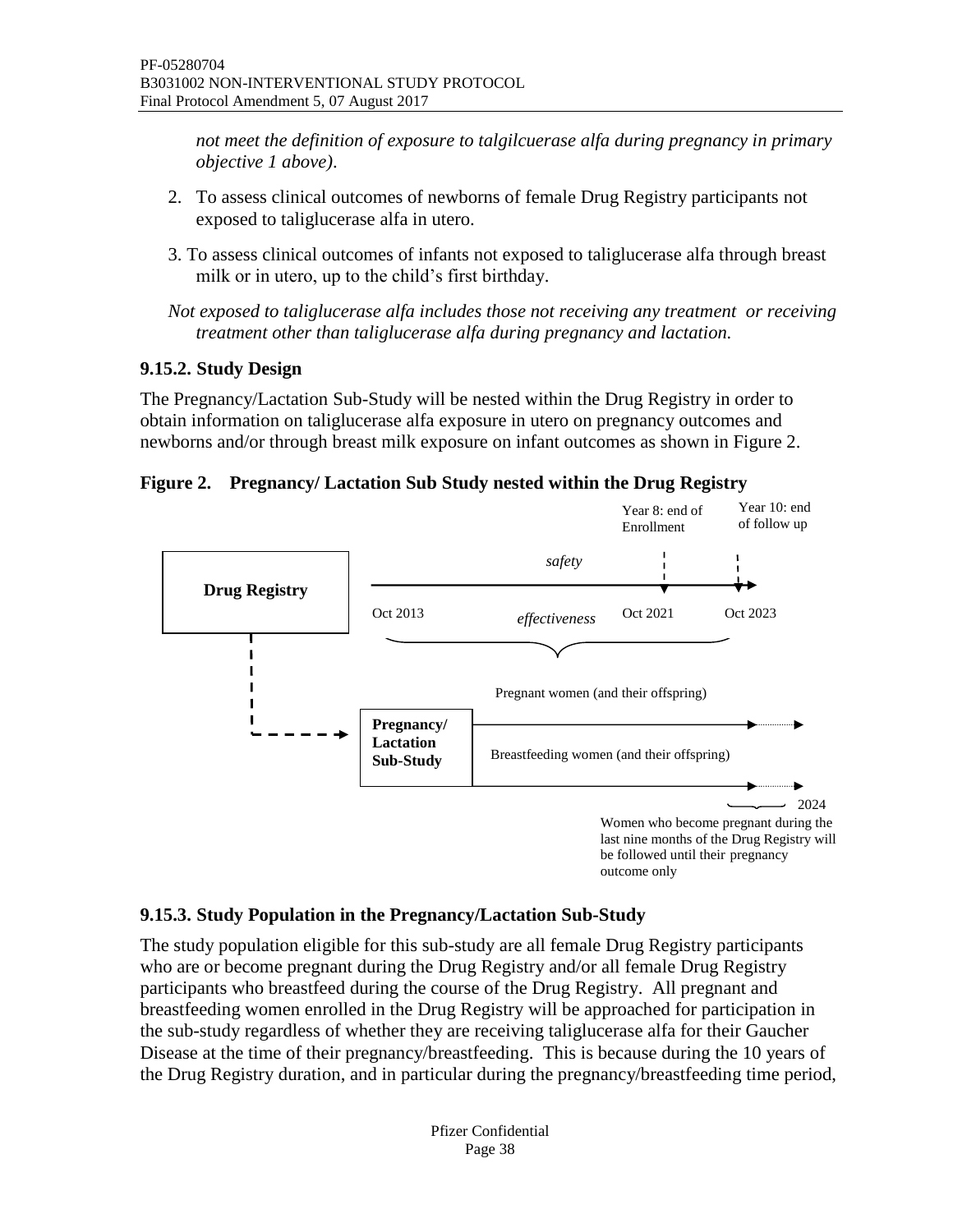women may switch and/or discontinue their treatment with taliglucerase alfa for various reasons.

#### <span id="page-38-0"></span>**9.15.4. Inclusion Criteria in the Pregnancy/Lactation Sub-Study**

A woman and her potentially exposed offspring will be eligible for the sub-study if the woman meets the following criteria:

- Currently enrolled in the Drug Registry [\(Section 9.2.2\)](#page-19-0);
- Pregnant and/or breastfeeding
- Evidence of a personally signed and dated informed consent document indicating that the patient has been informed of all pertinent aspects of the Pregnancy/Lactation Sub-Study.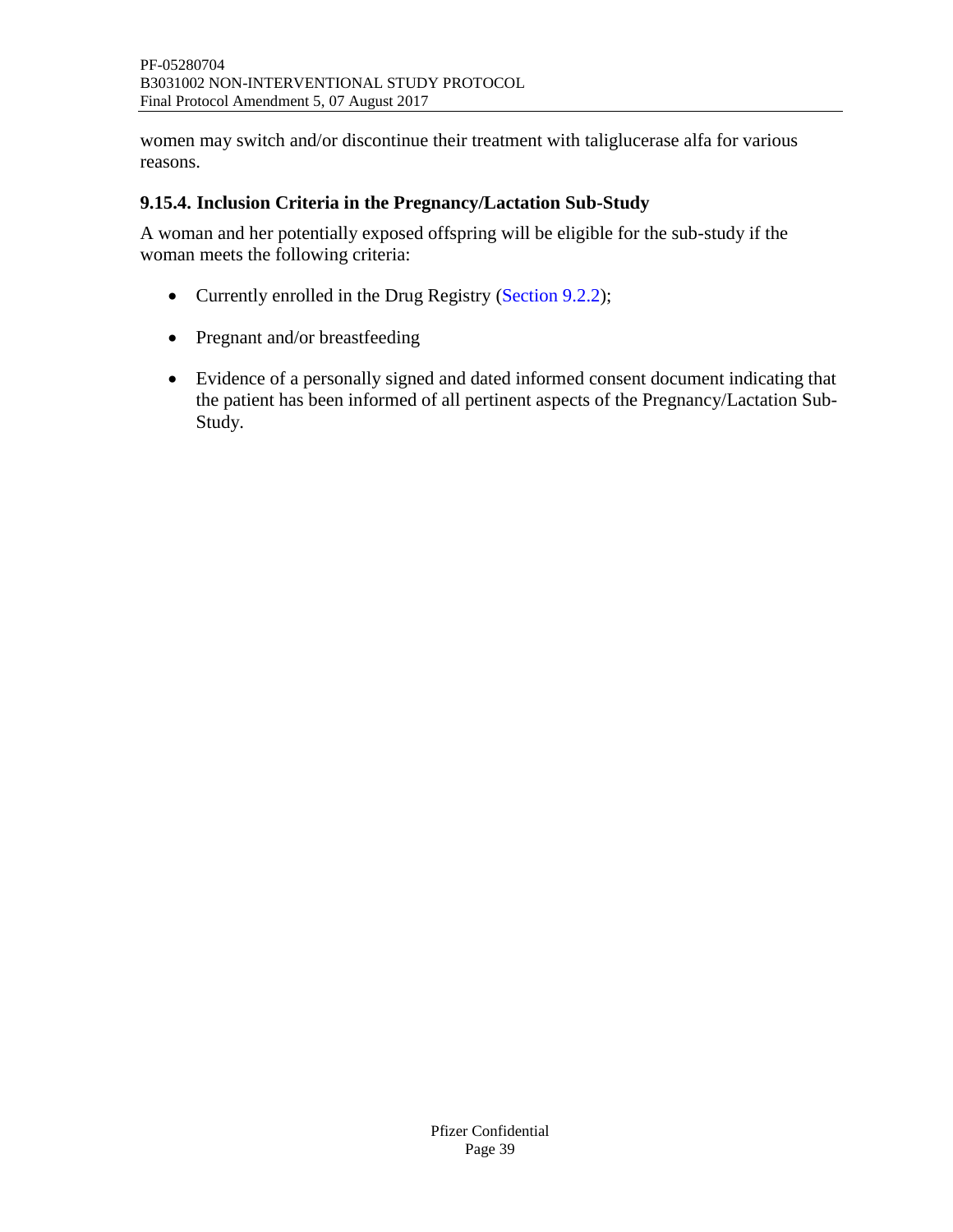

### <span id="page-39-0"></span>**Figure 3. Inclusion Criteria for Pregnancy/Lactation Sub-Study**

The pregnancy/lactation sub-study includes only those women and their offspring if the woman is herself enrolled in the Drug Registry and is pregnant and/or actively breastfeeding and consents to participate in the Pregnancy/Lactation sub-study (Figure 3). Women and their offspring who are not enrolled in the Drug Registry are not eligible for this sub-study which includes female partners of male study participants who become pregnant while the male patient is enrolled in the study, i.e.paternal exposure to taliglucerase alfa, which is further elaborated in Section 9.13.4.1.

If eligibility criteria above are met, information on the women's pregnancies and their offspring will be collected on the eCRF and stored as part of the study database (i.e. the

> Pfizer Confidential Page 40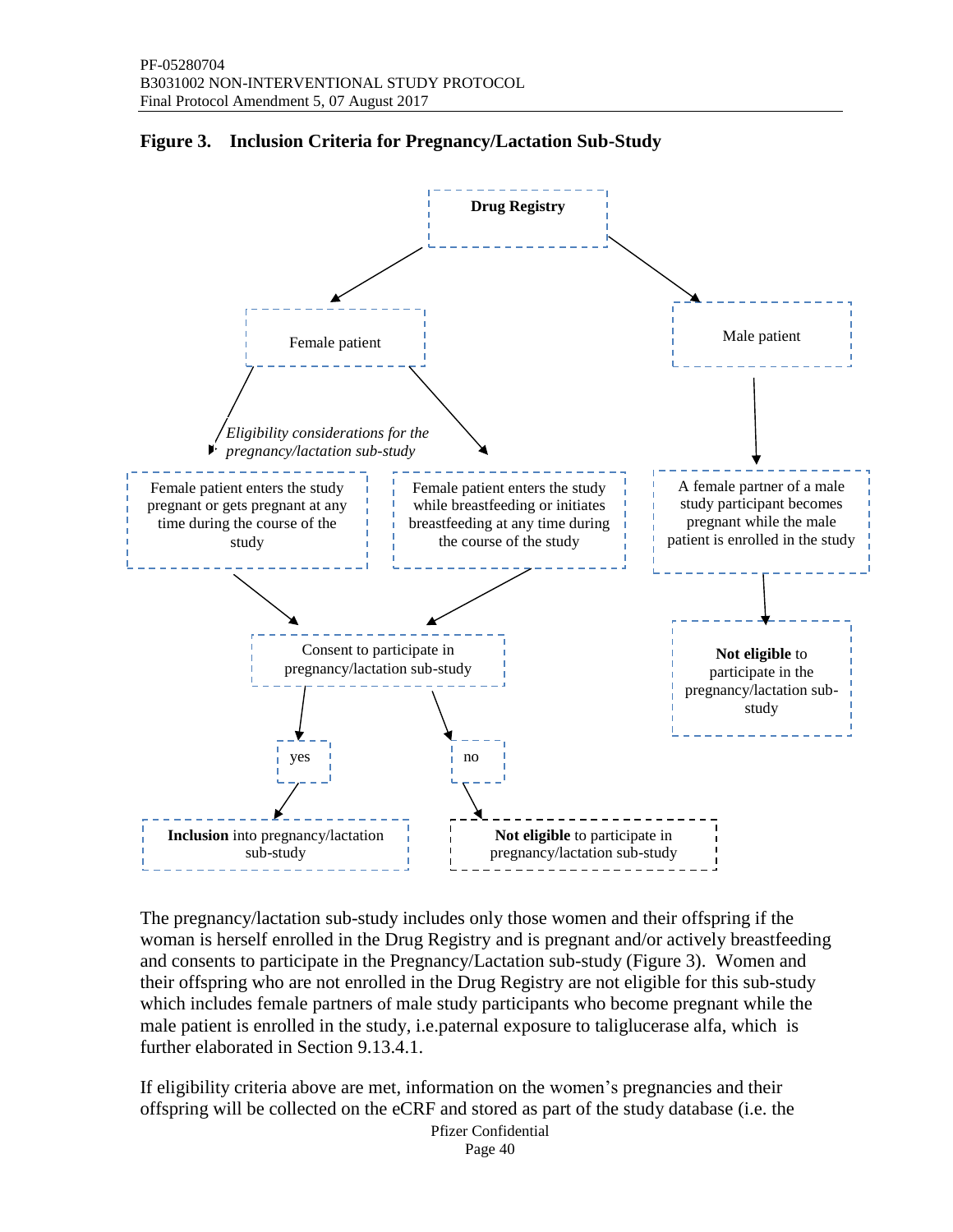clinical database). If there is an SAE, the EDP associated with that SAE also needs to be reported to the Company's safety database (i.e., Pfizer Safety) as per 9.15.13.

# <span id="page-40-0"></span>**9.15.5. Exclusion Criteria in the Pregnancy/Lactation Sub-Study**

A woman and her potentially exposed offspring will not be eligible for the sub-study if the woman meets either of the following criteria:

1) Enrolled in the Drug Registry and is pregnant and/or breastfeeding, but does not consent to be part of the Pregnancy/Lactation Sub-Study (maternal exposure), or

2) Pregnant partners of male patients who are found to be pregnant during their male partner's study participation and treatment with taliglucerase alfa, at the time of the study (paternal exposure), and are themselves not enrolled in the Drug Registry

Reports relating to pregnancies where the fetus (from pre-embryo to birth) may have been exposed at any time during pregnancy to taliglucerase alfa, either through maternal or paternal exposure are to be forwarded to Pfizer as per Section [9.13.4.1](#page-33-2) .

# <span id="page-40-1"></span>**9.15.6. Patient Enrollment and Follow up Period in the Pregnancy/Lactation Sub-Study**

As the Drug Registry is observational, treatment switches and discontinuations are allowed. It is possible that a woman may switch or discontinue her taliglucerase alfa treatment during her pregnancy or during breastfeeding. However, women participating in the Sub-Study will continue to be followed regardless of taliglucerase alfa discontinuation and/or treatment switches.

A woman's pregnancy status will be queried and reported by the participating investigator at any contact over the course of the Drug Registry (Anticipated and Unanticipated Visits). Once a woman's pregnancy status becomes known, she will continue to participate in the Drug Registry but will also provide additional information specific to her pregnancy and/or breastfeeding to the Pregnancy/Lactation Sub-Study<sup>2</sup> as depicted in [Figure](#page-37-2) 2. A woman will be enrolled in the Pregnancy/Lactation Sub-Study prospectively, i.e., prior to her delivery or pregnancy termination. Women who may have knowledge of the prenatal test will still be enrolled but will be analyzed separately as discussed in [Section](#page-44-0) [9.15.10.](#page-44-0)

As part of the Pregnancy/Lactation Sub-Study, additional information will be collected over the course of the pregnancy (see [Table](#page-43-0) 3) by obtaining medical records from the woman's obstetrician/gynecologist and/or other relevant prenatal specialist monitoring the woman's pregnancy. The information on the course of pregnancy will be collected during each trimester after the pregnancy is reported to the participating investigator. This will be done through a participating investigator/site establishing a contact with a woman's physicians and

 $\overline{a}$ 

 $2\degree$  Those women who do not become pregnant during the course of the Drug Registry or whose pregnancy outcomes are known (ie, live birth or pregnancy termination) at the time of their follow up visits will contribute to the Drug Registry only.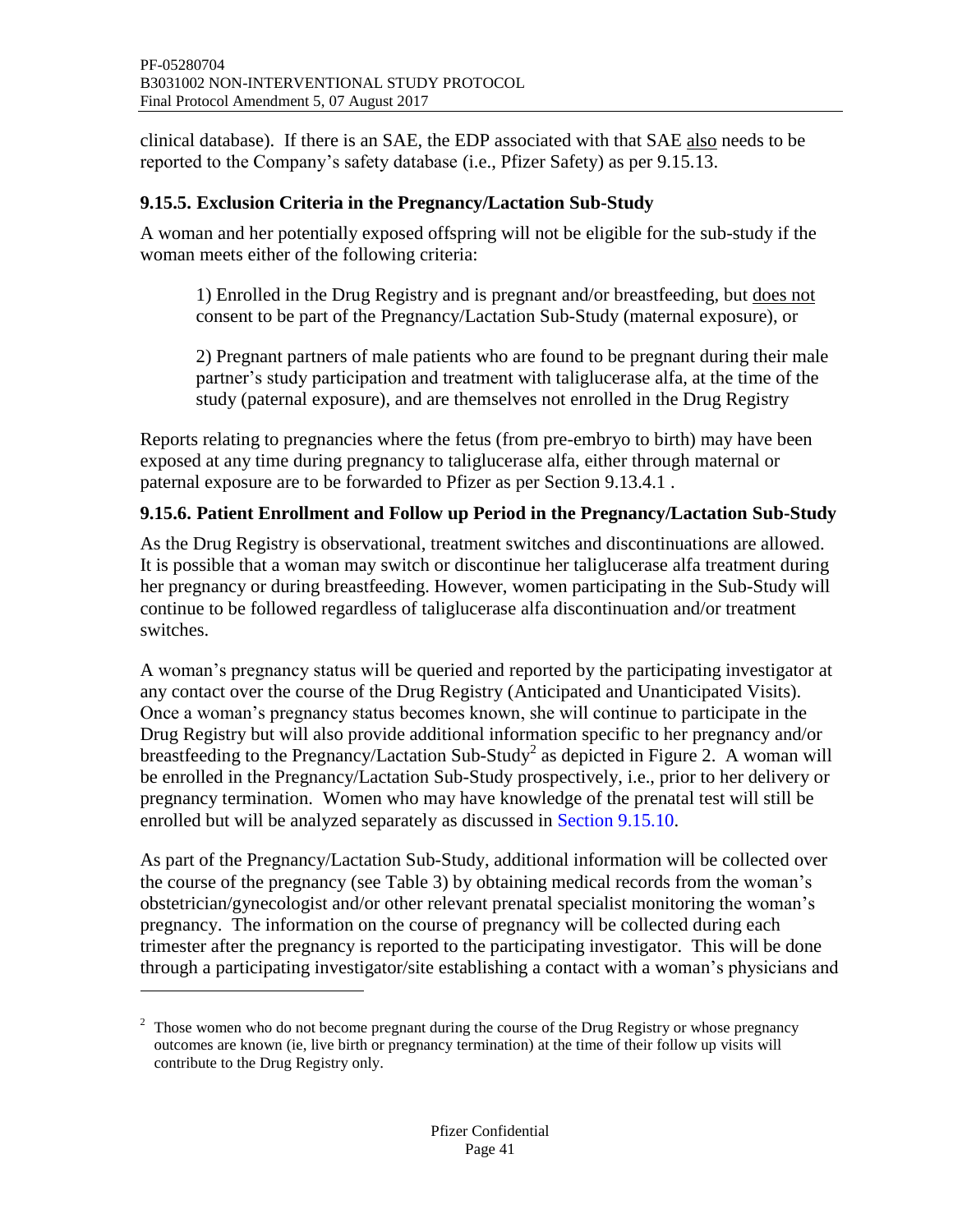thereby proactively ascertaining information on the course of pregnancy and pregnancy outcomes. Following the birth of a child, the information on the newborn and infant outcomes including information on whether an infant is being breastfed will be collected following the child being seen by his pediatrician three or more times in the first year of life such as at 0 months (i.e., birth and shortly after),  $\sim$  4 months and  $\sim$  12 months. The exposure period from the time of delivery until 12 months of age was chosen based on the breastfeeding recommendations from the American Academy of Pediatrics.

For the Pregnancy/Lactation Sub-Study, among women who become pregnant during the last nine months of the Drug Registry, the Sub-Study will end at the time that their pregnancy outcomes are reported. Consequently, information on these women will be collected until their first post-pregnancy visit or contact with the participating investigator. In the case of the mothers who give birth and/or initiate breastfeeding at any time during the last year of the Drug Registry, October 2022 to October 2023, the Pregnancy/Lactation Sub-Study will end at the same time as the Drug Registry. Accordingly, exposure period for the offspring exposed to taliglucerase in utero or through breast milk will extend from the time of delivery until the age of the infant at the time of his mother's final visit in the Drug Registry.

## <span id="page-41-0"></span>**9.15.7. Data Sources**

The primary data source for the Pregnancy/Lactation Sub-Study will be the patient medical records including her obstetric/gynecologic medical records and her offspring's pediatric medical records. During the course of her pregnancy and after birth, a pregnant enrolled woman in the Pregnancy/Lactation Sub-Study will be asked by her participating investigator to release her obstetric medical records and the pediatric medical records for her child. In those instances where access to the medical records is available, information provided by a woman will be verified with the information recorded in the medical records by her obstetrician and her child's pediatrician as appropriate. All data will be captured in an electronic case report form (eCRF).

# <span id="page-41-1"></span>**9.15.8. Variables in the Pregnancy/Lactation Sub-Study**

For the Pregnancy/Lactation Sub-Study, all study assessments will be conducted according to the recommended schedule of assessments as outlined in [Table](#page-43-0) 3. However, completion of a particular assessment will be at the discretion of the participating investigator, and dependent on local standards of care and individual physician practice patterns.

Given that this is an active surveillance study, all reported pregnancy, neonatal and infant outcomes will be collected, if available and reported. Table 3 describes information that will be collected during each visit and the timing during which outcomes will be assessed. In addition, to all the variables collected as part of the Drug Registry, specific variables to the Pregnancy/Lactation Sub-Study include information on the course of pregnancy, pregnancy outcomes in the mother and offspring, and infant outcomes. The information collected includes but not limited to the information on fetal/neonatal congenital anomalies detected shortly post-delivery and information on relevant physical and developmental milestones until the infant is 12 months old. Information on whether the child is being breastfed will be ascertained through the review of pediatric records.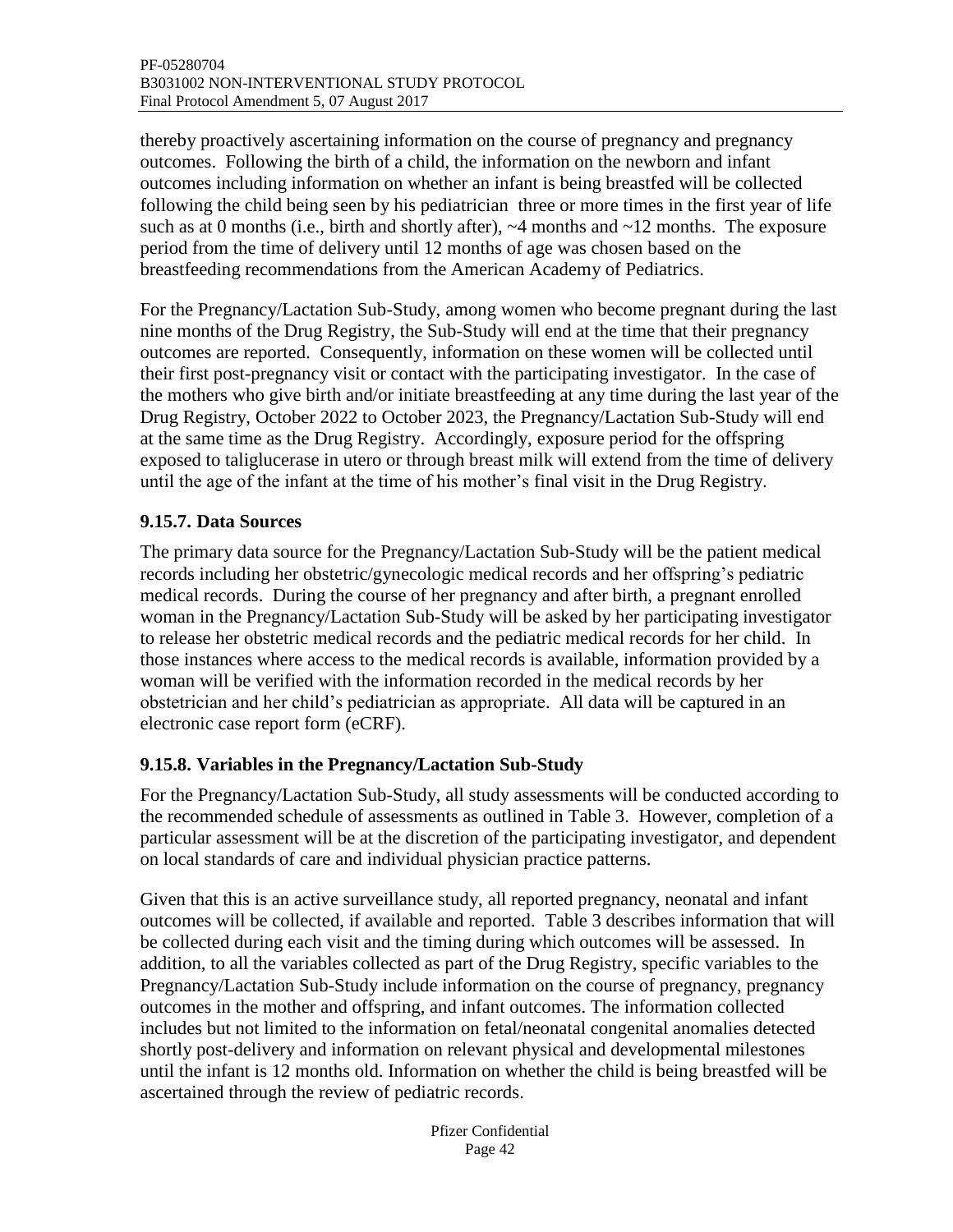# <span id="page-42-0"></span>**9.15.9. Study Size of the Pregnancy/Lactation Sub-Study**

Since a small number of patients is expected to participate in the Drug Registry, few female patients are expected to get pregnant and/or breastfeed and even fewer in utero and breast feeding exposures to taliglucerase alfa are anticipated. For this reason, no hypotheses have been pre-specified and sample size calculations are not applicable. All pregnant and/or breast feeding female patients will be included in the Pregnancy/Lactation Sub-Study.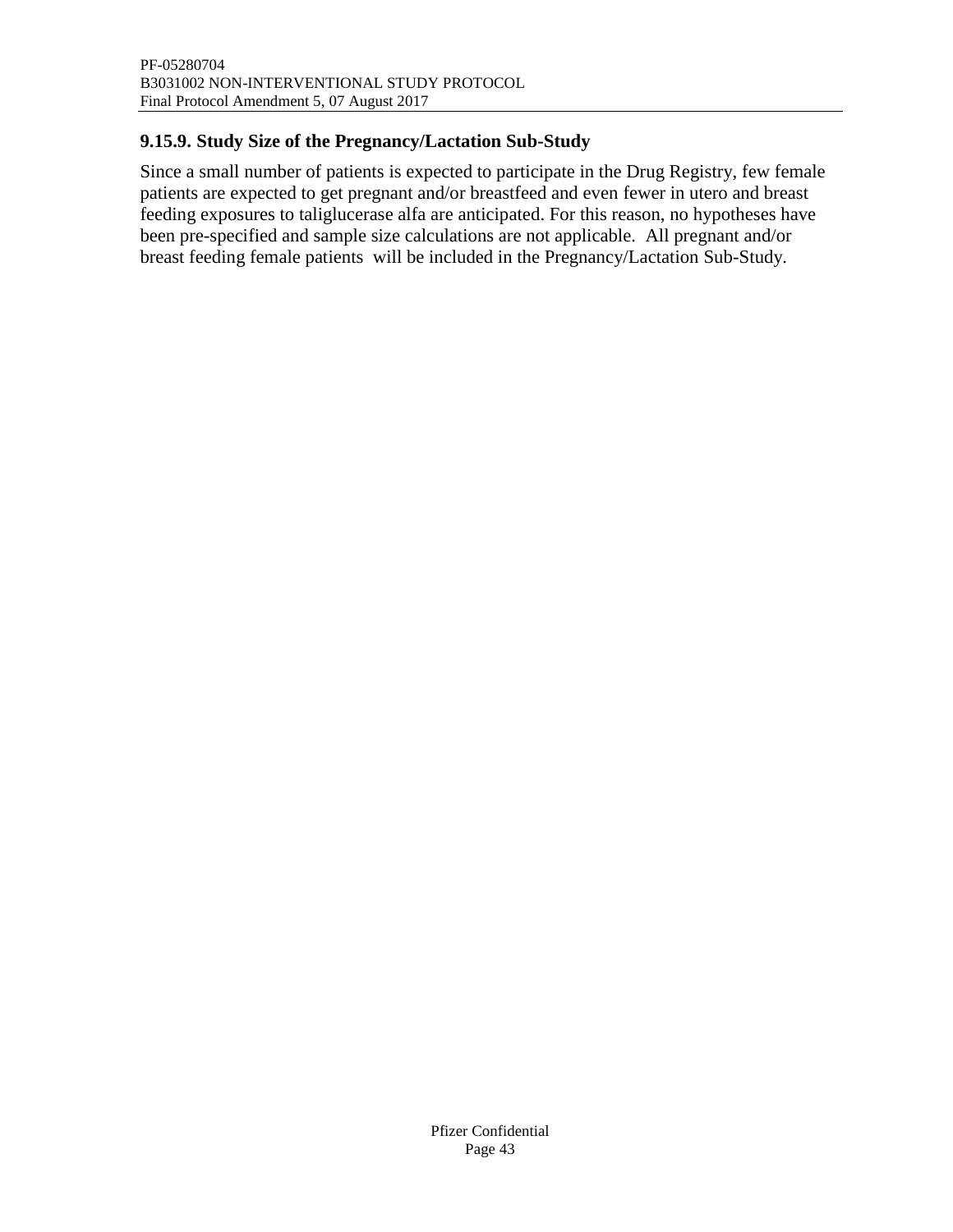<span id="page-43-0"></span>

| <b>Assessment</b>                                                             | <b>Timing of assessment</b>                                                              | Data elements to be collected                                                                                                                                                                                                                                                                                             | <b>During</b><br><b>Pregnancy</b><br><b>Visit</b> | First<br><b>Post-Pregnancy</b><br><b>Visit</b> | <b>Additional</b><br><b>Post-Pregnancy</b><br><b>Visits</b> |
|-------------------------------------------------------------------------------|------------------------------------------------------------------------------------------|---------------------------------------------------------------------------------------------------------------------------------------------------------------------------------------------------------------------------------------------------------------------------------------------------------------------------|---------------------------------------------------|------------------------------------------------|-------------------------------------------------------------|
| <b>Course of pregnancy</b>                                                    | <b>Following report of pregnancy</b><br>to Gaucher Disease<br>participating investigator | Pregnancy status; date of last menstrual<br>period; due date; history of assisted<br>reproductive technology; number of attempts<br>to get pregnant; current pregnancy<br>complications; prenatal testing and results;<br>use of recreational drugs (tobacco, alcohol,<br>illicit drugs)                                  | $\boldsymbol{\mathrm{X}}$                         |                                                |                                                             |
| <b>Pregnancy outcomes: mother</b>                                             | <b>Following delivery and</b><br>postpartum                                              | Delivery complications; method of delivery<br>(vaginal or Cesarean); number of births,<br>pregnancy outcome (live birth, elective<br>termination, spontaneous abortion, stillborn,<br>gestational age at delivery; date of pregnancy<br>outcome; post-partum complications<br>(bleeding, anemia, infections, bone crisis) |                                                   | $\mathbf{X}$                                   |                                                             |
| <b>Pregnancy outcomes: live</b><br>births and non-live<br>births/fetal losses | <b>Following delivery (live births)</b><br>and non-live births)                          | Sex; birth weight; gestational age; Apgar<br>score at minute 1 and minute 4; admission to<br>ICU; complications experienced by an<br>fetus/infant; fetal/neonatal congenital<br>anomalies detected at birth and shortly<br>post-delivery                                                                                  |                                                   | $\mathbf{X}$                                   |                                                             |
| Infant outcomes until the 1st<br>birthday <sup>1</sup>                        | Following delivery and/or<br>initiation of breastfeeding                                 | Breast feeding attempted and/or whether the<br>child is currently being breastfed; <sup>2</sup> age of<br>infant; physical and developmental<br>milestones                                                                                                                                                                |                                                   | $\mathbf{X}$                                   | $\mathbf{X}$                                                |

## **Table 3. Schedule of Recommended Assessments for Pregnancy/Lactation Sub -Study Participation**

1. In those instances where a woman becomes pregnant during the last 9 months of the Drug Registry and/or initiates breastfeeding prior to the end of the 10 year Drug Registry, collection of data on infant outcomes will stop at the time that the Drug Registry is concluded.

2. If breastfeeding was attempted then additional questions may include duration of breastfeeding, baby's weight gain during breastfeeding, supplemental feeding, difficulties/complications in breastfeeding and difficulty for infant to nurse. If breastfeeding was not attempted then reason(s) may be ascertained.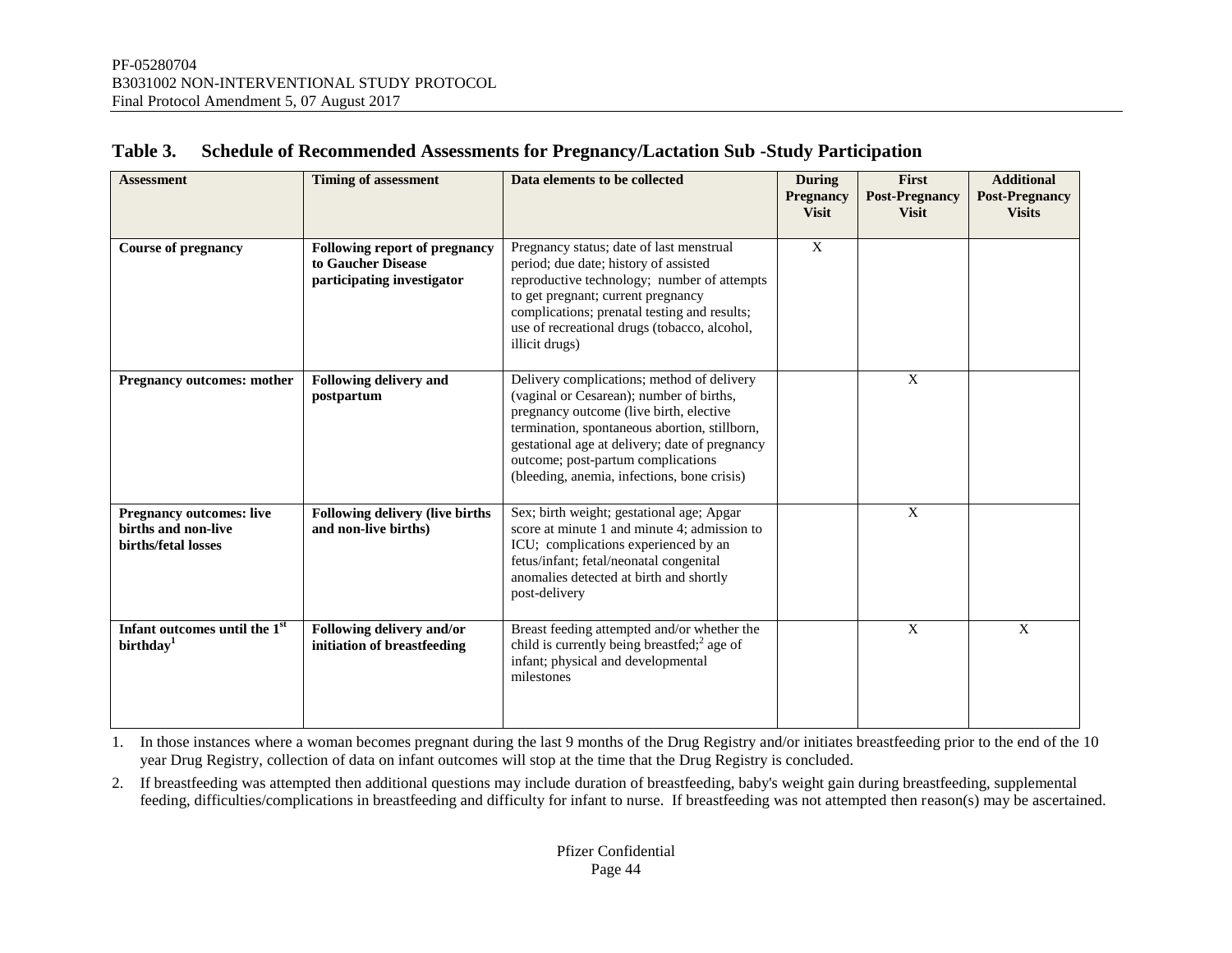# <span id="page-44-0"></span>**9.15.10. Data Analysis**

Data will be summarized using descriptive statistics. For outcomes of interest, summary statistics, including counts and frequencies for categorical variables and N, mean, standard deviation, median, range for continuous variables will be calculated. Crude cumulative incidence and crude incidence rates per person-time will be calculated only if statistically appropriate.

A woman is considered to be exposed to taliglucerase alfa or to another treatment (including the lack of treatment) for her Gaucher Disease during her pregnancy if she receives that treatment at any time following two weeks post last menstrual period (LMP), i.e. conception, until the end of the pregnancy. Treatment switches during the course of the pregnancy and/or breastfeeding will be further defined in the Pregnancy/Lactation sub-study statistical analysis plan.

When describing pregnancy and infant outcomes, the following variables will be considered whenever possible:

- A prenatal diagnosis of a birth defect prior to being enrolled in the Pregnancy/ Lactation Sub-Study;
- Any prior exposure, at any time to substrate reduction therapy.

### <span id="page-44-1"></span>**9.15.11. Limitations of the Research Methods**

Given the very small number of anticipated pregnancies and live births in this sub-study, the sample size may be too small to rule out risks potentially indicative of reproductive toxicity.

While every effort will be made to obtain pregnancy-related and newborn/infant medical records, it is anticipated that the medial release consent rate will be appreciably less than 100%. Some women may not provide medical release consent for her obstetrician and/or her child's pediatrician may not comply with such a request. Moreover, women who provide such consent may differ from those women who do not.

## <span id="page-44-2"></span>**9.15.12. Discontinuation of the Pregnancy/Lactation Sub-Study will be Considered at Such Time as:**

- Sufficient information has accumulated to meet the scientific objectives of the Pregnancy/Lactation Sub-Study;
- Other methods of gathering appropriate information become achievable or are deemed preferable;
- The feasibility of collecting sufficient information diminishes to unacceptable levels because of low exposure rates, poor enrollment, or losses to follow up or
- The Drug Registry is stopped.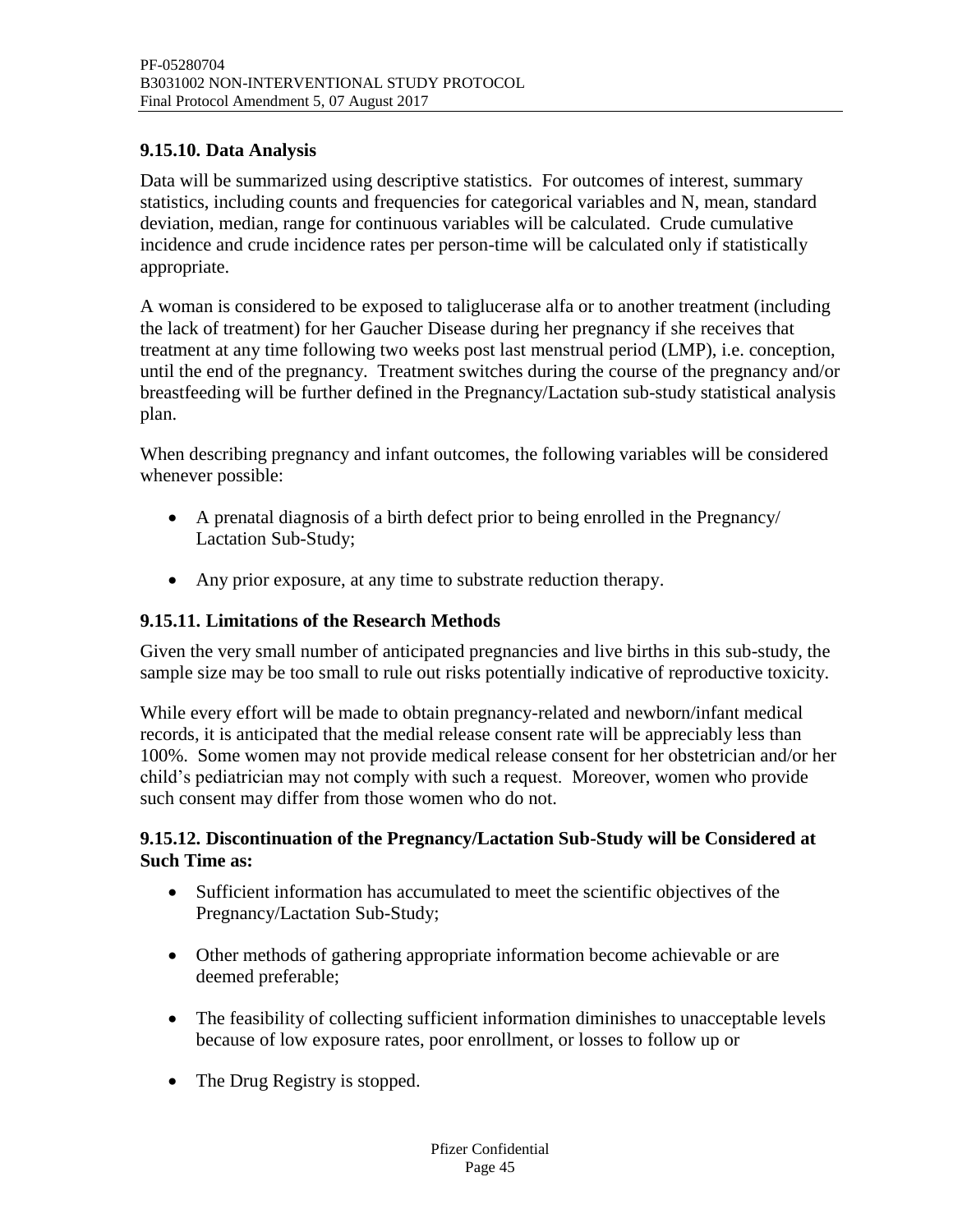These considerations are documented in the FDA Guidance document.<sup>[19](#page-50-4)</sup> The Sponsor will continuously monitor taliglucerase alfa rates and enrollment.

#### <span id="page-45-0"></span>**9.15.13. Pregnancy/Lactation Sub-Study: Management and reporting of adverse events/adverse reactions**

The requirements for recording safety events on the e-CRF and for reporting safety events on the non-interventional study (NIS) adverse event monitoring (AEM) Report Form to Pfizer Safety are the same as those in Section 9.13 with the exception of Exposure during Pregnancy and exposure during breastfeeding cases. This is because this Pregnancy/Lactation Sub-Study is considered to be a non-interventional study conducted in pregnant and breastfeeding women (i.e. infant exposure during breastfeeding) and as such, data on the pregnancy and breastfeeding outcomes and non-serious AEs are expected to be collected and analyzed in the study database. In these instances, only EDPs associated with an SAE and/or infant exposure during breastfeeding associated with an SAE are to be reported to Pfizer Safety using the NIS AEM Report Form and the EDP Supplemental Form.

If the outcome of the pregnancy meets the criteria for an SAE (e.g., ectopic pregnancy, spontaneous abortion, intrauterine fetal demise, neonatal death, or congenital anomaly [in a live born, a terminated fetus, an intrauterine fetal demise, or a neonatal death]), the procedures for reporting SAEs should be followed. Additional information about pregnancy outcomes that are reported as SAEs follows:

- Spontaneous abortion includes miscarriage and missed abortion;
- Neonatal deaths that occur within 1 month of birth should be reported, without regard to causality, as SAEs. In addition, infant deaths after 1 month should be reported as SAEs when the investigator assesses the infant death as related or possibly related to exposure to investigational product

Additional information regarding the exposure during pregnancy may be requested. Further follow-up of birth outcomes will be handled on a case-by-case basis (e.g., follow-up on preterm infants to identify developmental delays).

# <span id="page-45-1"></span>**9.16. Description of Oversight Committee with External Members**

A Scientific Steering Committee consisting of membership external to Pfizer will be convened and will serve to provide guidance on the study conduct, monitor study progress, and advise on study analyses. The committee will be comprised of experts in epidemiology, Gaucher disease treatment, and treatment of pregnant women with Gaucher disease. The committee may recommend changes to the study conduct with respect to the data acquisition and patient safety.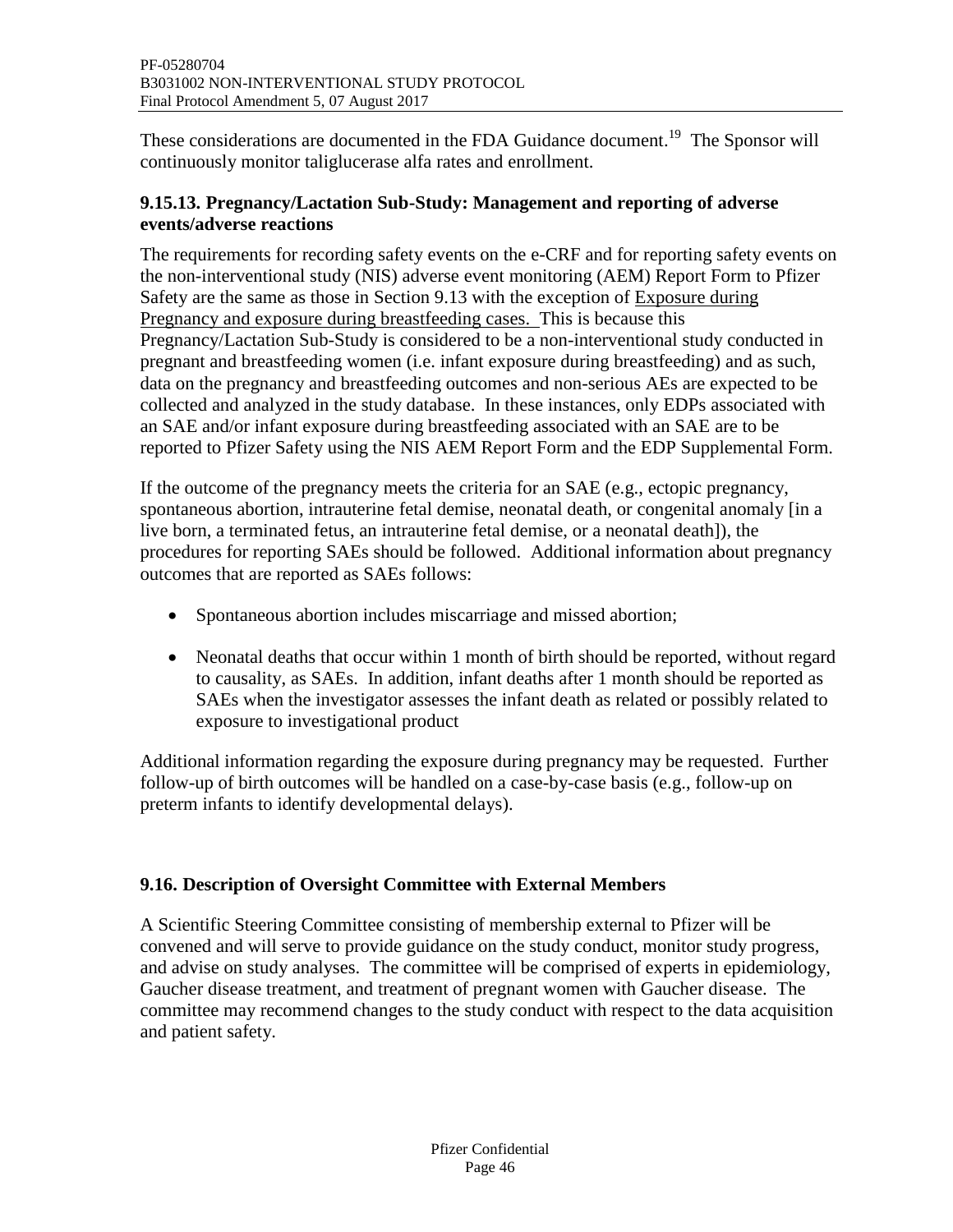# <span id="page-46-0"></span>**10. PROTECTION OF HUMAN SUBJECTS**

## <span id="page-46-1"></span>**10.1. Patient Information and Consent**

All parties will ensure protection of patient personal data and will not include patients' names on any sponsor forms, reports, publications, or in any other disclosures, except where required by laws. In case of data transfer, Pfizer will maintain high standards of confidentiality and protection of patient personal data.

The informed consent form must be in compliance with local regulatory requirements and legal requirements.

The informed consent form used in this study, and any changes made during the course of the study, must be prospectively approved by both the Institutional Review Board (IRB)/Independent Ethics Committee (IEC) and Pfizer before use.

The investigator must ensure that each study patient, or his/her legally acceptable representative, is fully informed about the nature and objectives of the study and possible risks associated with participation. The investigator, or a person designated by the investigator, will obtain written informed consent from each patient or the patient's legally acceptable representative before any study-specific activity is performed. The investigator will retain the original of each patient's signed consent form.

### <span id="page-46-2"></span>**10.2. Patient Withdrawal**

Patients may withdraw from the study at any time at their own request, or they may be withdrawn at any time at the discretion of the investigator or sponsor for safety, behavioral, or administrative reasons. In any circumstance, every effort should be made to document patient outcome, if possible. An investigator should inquire about the reason for withdrawal and follow-up with the patient regarding any unresolved adverse events.

If the patient withdraws from the study, and also withdraws consent for disclosure of future information, no further evaluations should be performed, and no additional data should be collected. The sponsor may retain and continue to use any data collected before such withdrawal of consent.

Distinction should be made between discontinuation of taliglucerase alfa treatment and discontinuation of study participation. Study participants discontinuing taliglucerase alfa treatment will continue to be followed to the end of the ten year study period from enrollment, voluntary withdrawal from the study, withdrawal at the discretion of the treating physician or sponsor, or loss to follow-up due to other reasons (e.g., cannot be located through alternative contact), whichever is soonest.

# <span id="page-46-3"></span>**10.2.1. Institutional Review Board (IRB)/Independent Ethics Committee (IEC)**

It is the responsibility of investigators to have prospective approval of the study protocol, protocol amendments, informed consent forms, and other relevant documents,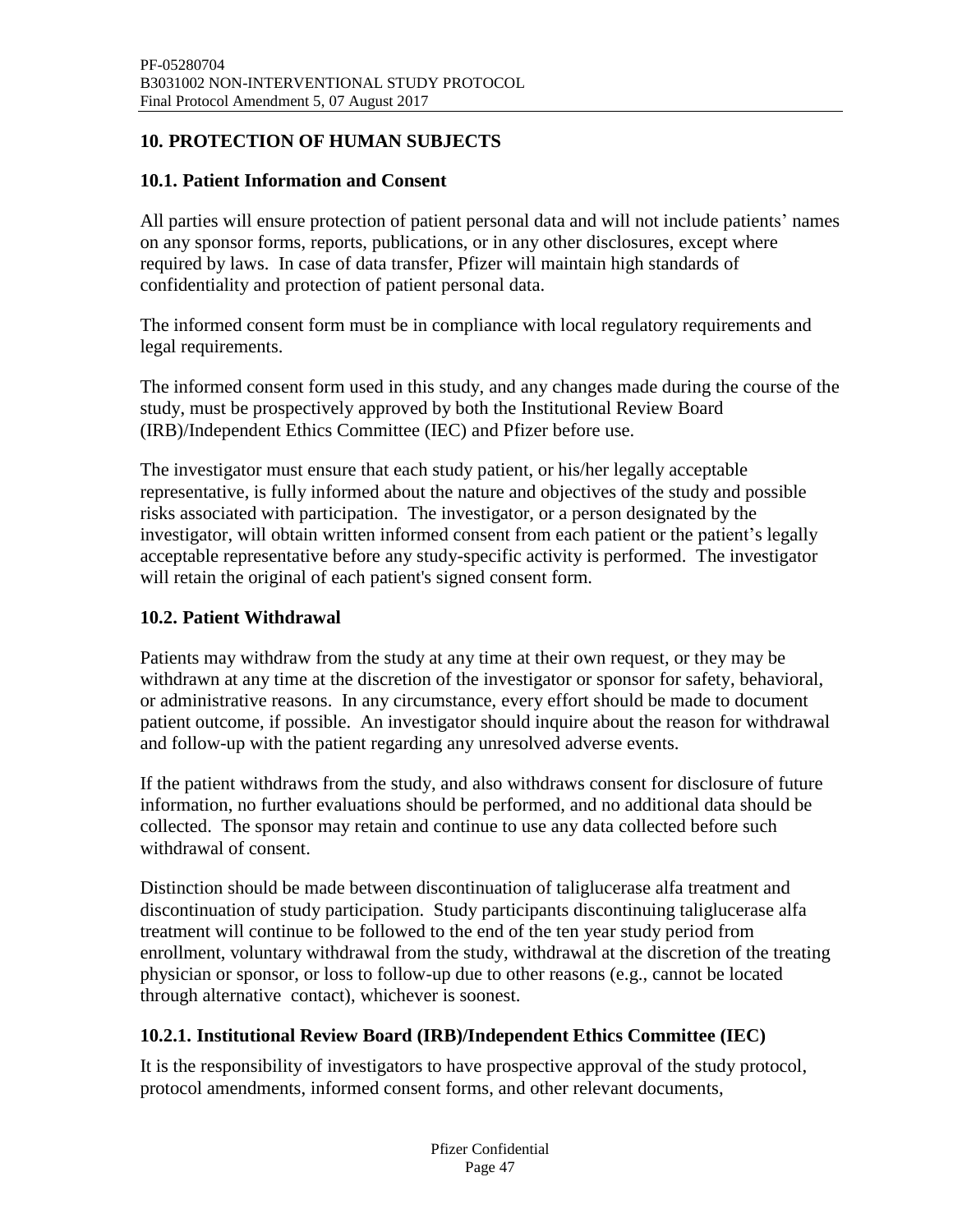(e.g., recruitment advertisements), if applicable, from the IRB/IEC. All correspondence with the IRB/IEC will be retained in the Investigator File. Copies of IRB/IEC approvals will be forwarded to Pfizer.

# <span id="page-47-0"></span>**10.2.2. Ethical Conduct of the Study**

The study will be conducted in accordance with legal and regulatory requirements, as well as with scientific purpose, value and rigor and follow generally accepted research practices described in Good Pharmacoepidemiology Practices (GPP) issued by the International Society for Pharmacoepidemiology (ISPE), Good Epidemiological Practice (GEP) guidelines issued by the International Epidemiological Association (IEA), Good Outcomes Research Practices issued by the International Society for Pharmacoeconomics and Outcomes Research (ISPOR), International Ethical Guidelines for Epidemiological Research issued by the Council for International Organizations of Medical Sciences (CIOMS), and the European Medicines Agency (EMA) European Network of Centres for Pharmacoepidemiology and Pharmacovigilance (ENCePP) Guide on Methodological Standards in Pharmacoepidemiology.

# <span id="page-47-1"></span>**11. PLANS FOR DISSEMINATING AND COMMUNICATING STUDY RESULTS**

Pfizer has no objection to publications by participating investigators of any information collected or generated by investigator, whether or not the results are favorable to taliglucerase alfa. However, to ensure against inadvertent disclosure of confidential information or unprotected inventions, participating investigators will be required to provide Pfizer an opportunity to review any proposed publication or other type of disclosure before it is submitted or otherwise disclosed. Investigators will also be required to provide manuscripts, abstracts, or the full text of any other intended disclosure (e.g., poster presentation, invited speaker or guest lecturer presentation, etc.) to Pfizer at least 30 days before they are submitted for publication or otherwise disclosed. If any patent action is required to protect intellectual property rights, the investigator will agree to delay the disclosure for a period not to exceed an additional 60 days. Investigators will, on request, remove any previously undisclosed confidential information (other than the Study results themselves) before disclosure.

Investigators will agree that the first publication is to be a joint publication covering all study sites. However, if a joint manuscript has not been submitted for publication within 12 months of completion or termination of the study at all participating sites, investigators are free to publish separately, subject to the other requirements of this Section.

For all publications relating to the study, the institution will comply with recognized ethical standards concerning publications and authorship, including Section II - "Ethical Considerations in the Conduct and Reporting of Research" of the Uniform Requirements for Manuscripts Submitted to Biomedical Journals,

(http://www.icmje.org/index.html#authorship), established by the International Committee of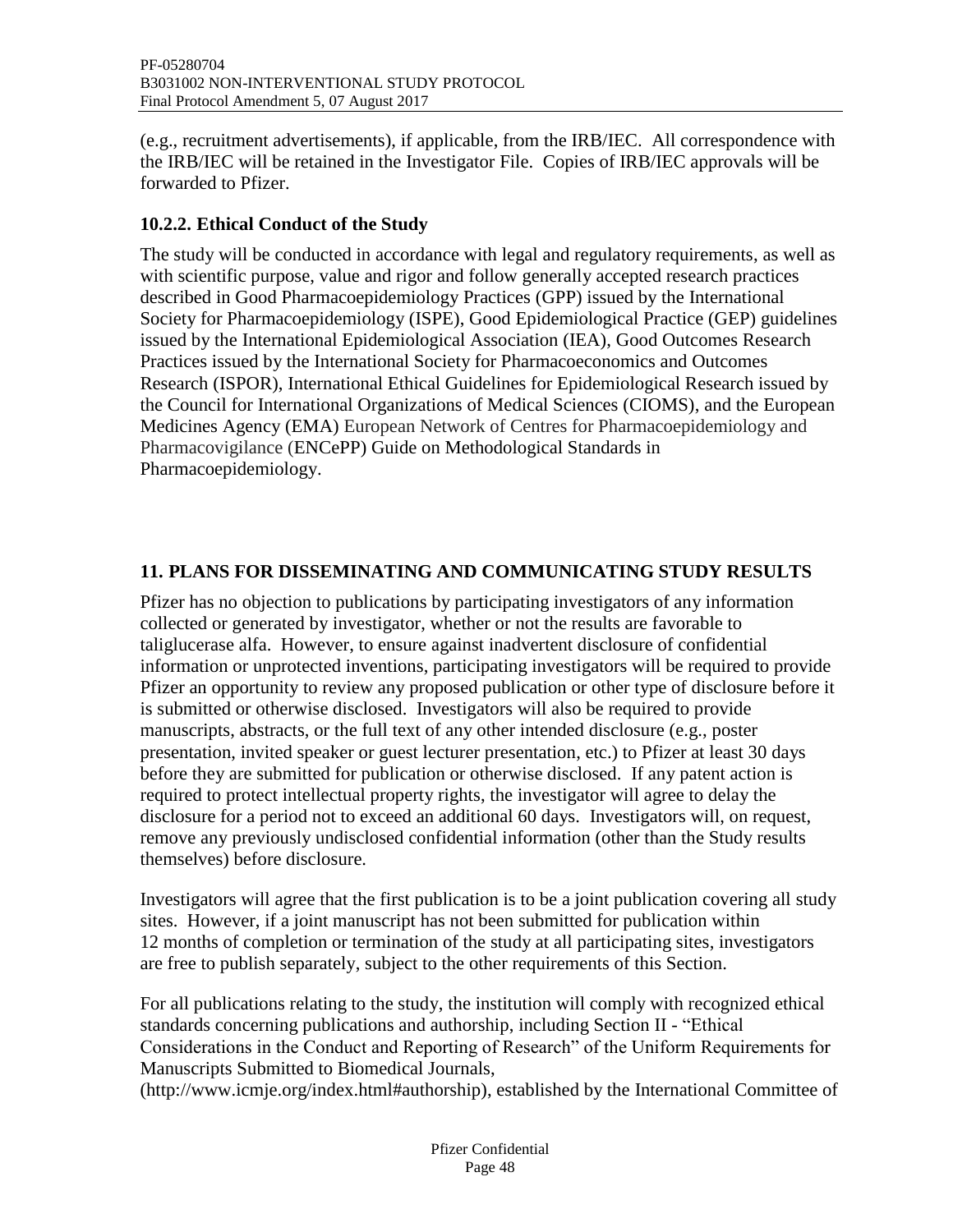Medical Journal Editors. Publication of study results will also provided for in the Clinical Study Agreement between Pfizer and institutions.

# **COMMUNICATION OF ISSUES**

In the event of any prohibition or restriction imposed (e.g., clinical hold) by an applicable Competent Authority in any area of the world, or if the investigator is aware of any new information which might influence the evaluation of the benefits and risks of taliglucerase alfa, Pfizer should be informed immediately.

In addition, the investigator will inform Pfizer immediately of any urgent safety measures taken by the investigator to protect the study patients against any immediate hazard, and of any serious breaches of this non-interventional (NI) study protocol that the investigator becomes aware of.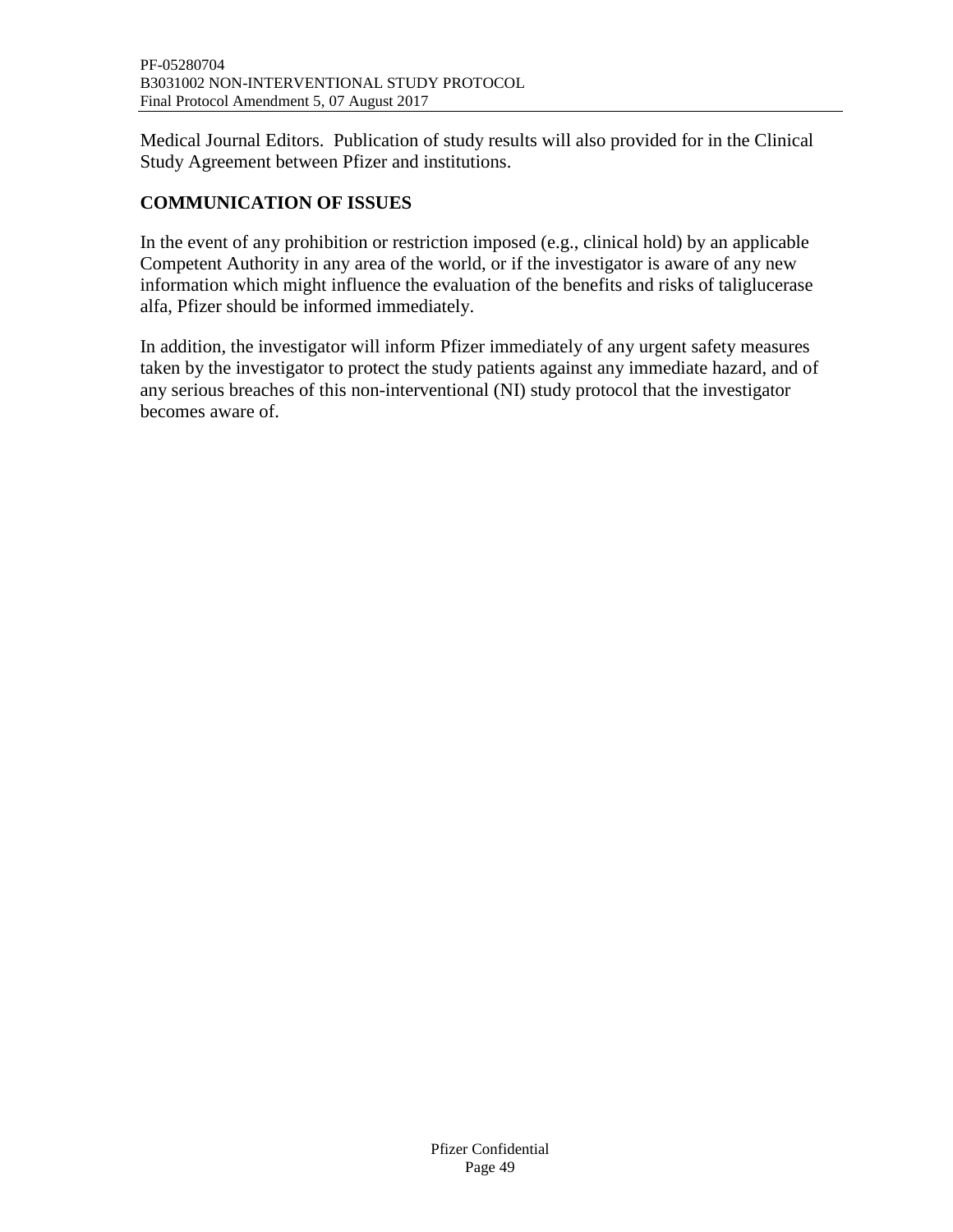### <span id="page-49-0"></span>**12. REFERENCES**

- <span id="page-49-1"></span>1. Lee RE. The pathology of Gaucher disease. Prog Clin Biol Res 1982; 95:177-217.
- <span id="page-49-2"></span>2. Grabowski GA. Gaucher disease. Enzymology, genetics, and treatment. Adv Hum Genet 1993; 21:377-441.
- <span id="page-49-3"></span>3. Grabowski GA, Hopkin RJ. Enzyme therapy for lysosomal storage disease: principles, practice, and prospects. Annu Rev Genomics Hum Genet 2003; 4:403-36.
- <span id="page-49-4"></span>4. Mistry PK, Cappellini MD, Lukina E, Ozsan H, Mach Pascual S, Rosenbaum H,Helena Solano M, Spigelman Z, Villarrubia J, Watman NP, Massenkeil G. A reappraisal of Gaucher disease-diagnosis and disease management algorithms. Am J Hematol. 2011 Jan;86(1):110-5.
- <span id="page-49-5"></span>5. http://www.rarediseases.org/rare-disease-information/rarediseases/byID/12/viewFullReport
- <span id="page-49-6"></span>6. Barton NW, Brady RO, Dambrosia JM, et al. Replacement therapy for inherited enzyme deficiency--macrophage-targeted glucocerebrosidase for Gaucher's disease. N Engl J Med 1991; 324(21):1464-70.
- <span id="page-49-7"></span>7. Grabowski GA, Barton NW, Pastores G, et al. Enzyme therapy in type 1 Gaucher disease: comparative efficacy of mannose-terminated glucocerebrosidase from natural and recombinant sources. Ann Intern Med 1995; 122(1):33-9.
- <span id="page-49-8"></span>8. Pastores GM, Sibille AR, Grabowski GA. Enzyme therapy in Gaucher disease type 1: dosage efficacy and adverse effects in 33 patients treated for 6 to 24 months. Blood 1993; 82(2):408-16.
- <span id="page-49-9"></span>9. Weinreb NJ, Charrow J, Andersson HC, et al. Effectiveness of enzyme replacement therapy in 1028 patients with type 1 Gaucher disease after 2 to 5 years of treatment: a report from the Gaucher Registry. Am J Med 2002; 113(2):112-9.
- <span id="page-49-10"></span>10. Mehta A. Epidemiology and natural history of Gaucher's disease. Eur J Intern Med. 2006 Nov;17 Suppl:S2-5.
- <span id="page-49-11"></span>11. http://www.vpriv.com/app\_presentation/vpriv/images/pdf/VPRIV\_PI\_Prescribing\_Infor mation.pdf
- <span id="page-49-12"></span>12. http://www.cerezyme.com/~/media/CerezymeUS/Files/pdf/cerezyme\_pi.pdf
- <span id="page-49-13"></span>13. http://clinicaltrials.gov/show/NCT00358943
- <span id="page-49-14"></span>14. http://www.shire.com/shireplc/en/media/shirenews?id=726